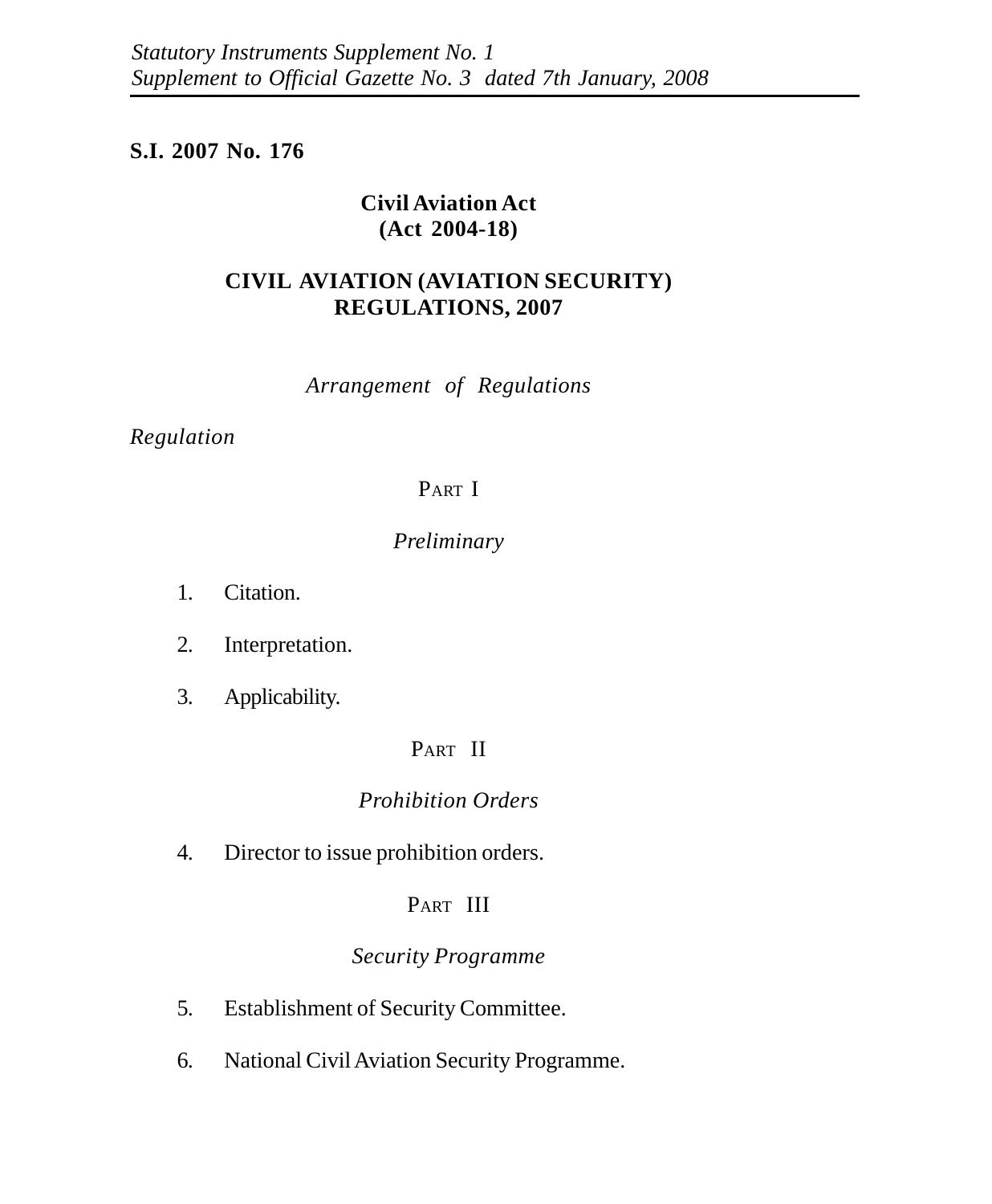- 7. Restrictions on airport operators re: security programmes.
- 8. Additional requirements for applications.
- 9. Approval of a proposed security programme.
- 10. Contents of an airport operator security programme.
- 11. Development of air operator security programme.
- 12. Approval of airport operator security programme.
- 13. Development of security measures.
- 14. Contents of air operator security programme.
- 15. Approval and implementation of aircraft operator security programme.
- 16. Contents of a regulated agent security programme.
- 17. Approval of regulated agent security programme.
- 18. Contents of a catering operator security programme.
- 19. Acceptance of catering operator security programme.
- 20. Changed conditions affecting airport security.
- 21. Amendment of approved security programme.
- $\mathbf{h} \cdot \mathbf{D}$  and  $\mathbf{h} \cdot \mathbf{D}$  and  $\mathbf{h} \cdot \mathbf{D}$  and  $\mathbf{h} \cdot \mathbf{D}$  and  $\mathbf{D} \cdot \mathbf{D}$  and  $\mathbf{D} \cdot \mathbf{D} \cdot \mathbf{D} \cdot \mathbf{D} \cdot \mathbf{D} \cdot \mathbf{D} \cdot \mathbf{D} \cdot \mathbf{D} \cdot \mathbf{D} \cdot \mathbf{D} \cdot \mathbf{D} \cdot \mathbf{D} \cdot \mathbf{D} \cdot \mathbf{D} \cdot \mathbf$ 22. Amendment to approved security programme upon request by Director.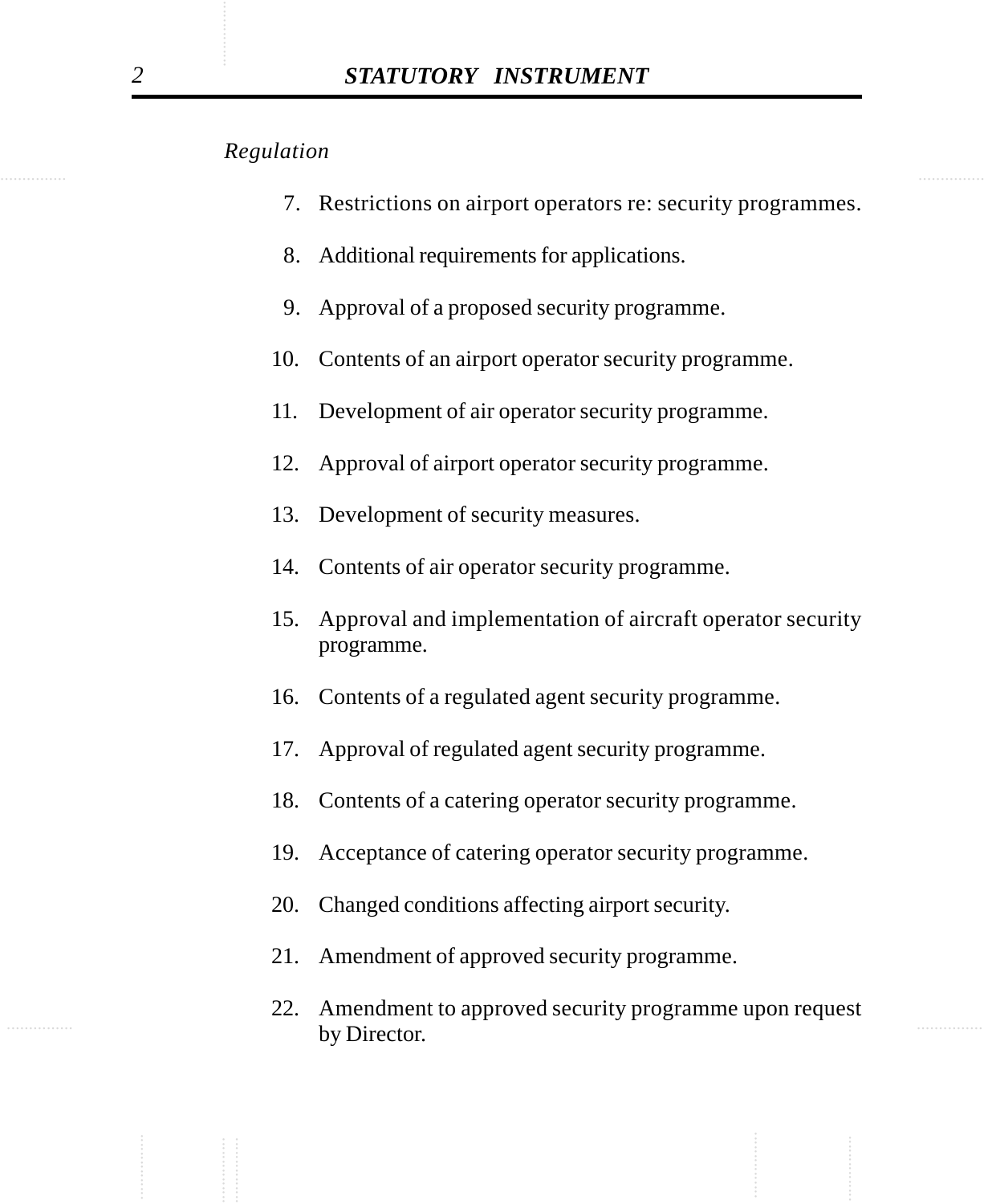#### PART IV

#### *Airport Security*

- 23. General responsibilities of airport operator.
- 24. Airport security committee.
- 25. Airport operator to provide security and screening officers.
- 26. Employer's responsibility for aviation security officers and aviation screening officers.
- 27. Use of members of the protective services.
- 28. Requirement to screen carry-on baggage, goods or vehicle.
- 29. Procedure on refusal of person to submit to screening.
- 30. Treatment of unaccompanied goods.
- 31. Requirement for resident airport security officer or an aviation screening officer to be notified.
- 32. Security measures of an airport tenant.
- 33. Confidential security information.
- 34. False statements, entries or unauthorised reproductions.
- 35. Access control system.
- 36. Airport operators to establish and use airport identification media system.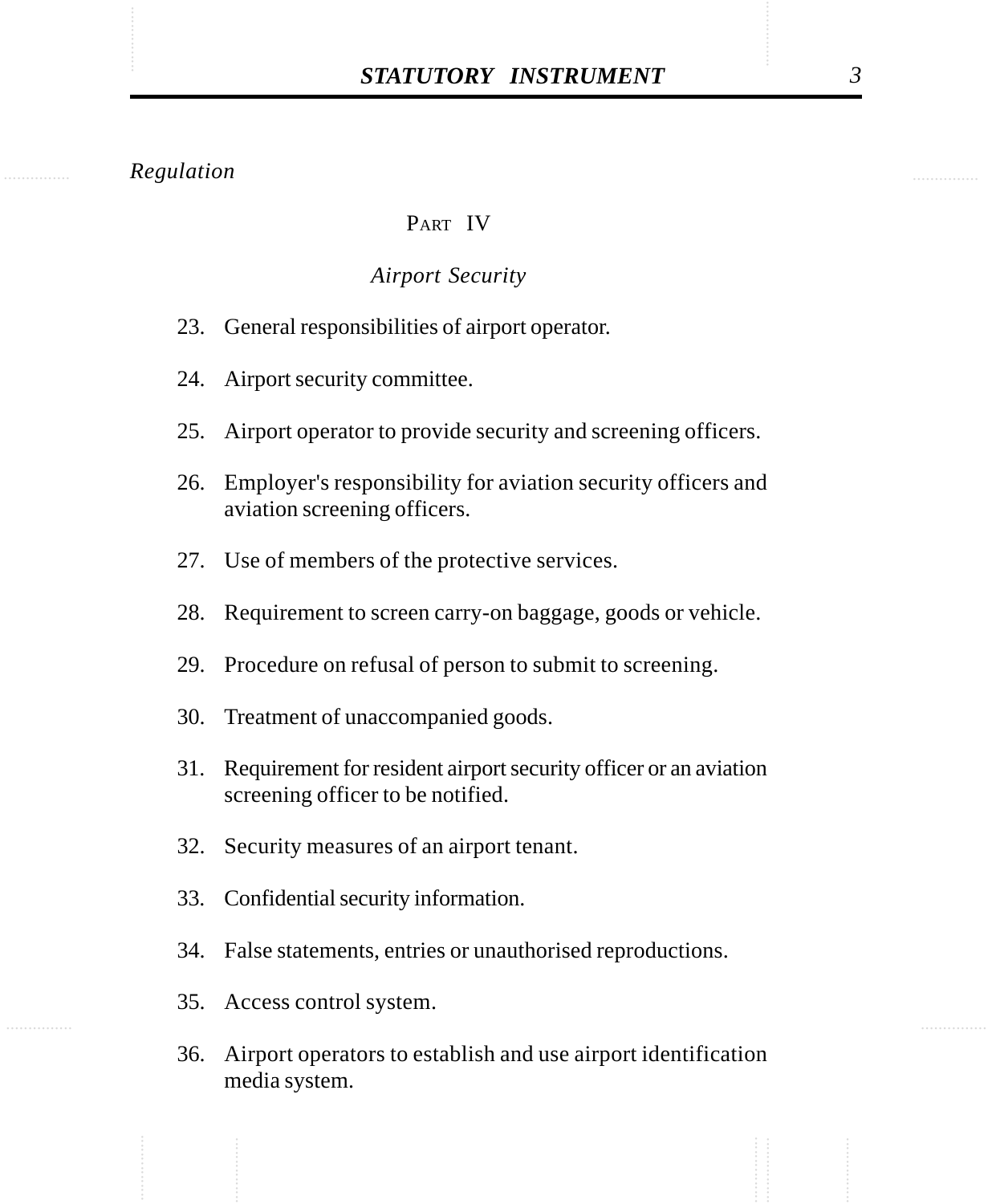- 37. Security of air operations area.
- 38. Airport operator to keep records.
- 39. Evidence of compliance.
- 40. Designation of airport security co-ordinator.
- 41. Threat at an airport.
- 42. Obligation of airport operator where threat is against a facility or an airport.
- 43. Informing airport operator of threat against airport.
- 44. Airport operator to take measures in event of a specific threat.
- 45. Director to be notified of discovery of weapons, incendiary devices or explosives at airport.
- 46. Airport operator to keep map of airport.
- 47. Airport operator to provide Director with information and map of airport.

## PART V

#### *Aircraft operator security*

- 48. Aircraft operator security programme.
- $\mathcal{L}$  and  $\mathcal{L}$  and  $\mathcal{L}$  and  $\mathcal{L}$  and  $\mathcal{L}$  and  $\mathcal{L}$  and  $\mathcal{L}$  and  $\mathcal{L}$  and  $\mathcal{L}$  and  $\mathcal{L}$  and  $\mathcal{L}$  and  $\mathcal{L}$  and  $\mathcal{L}$  and  $\mathcal{L}$  and  $\mathcal{L}$  and  $\mathcal{L}$  and  $\mathcal{L}$  and 49. Screening of passengers and baggage.
	- 50. Prevention and management of hijackings and sabotage attempts.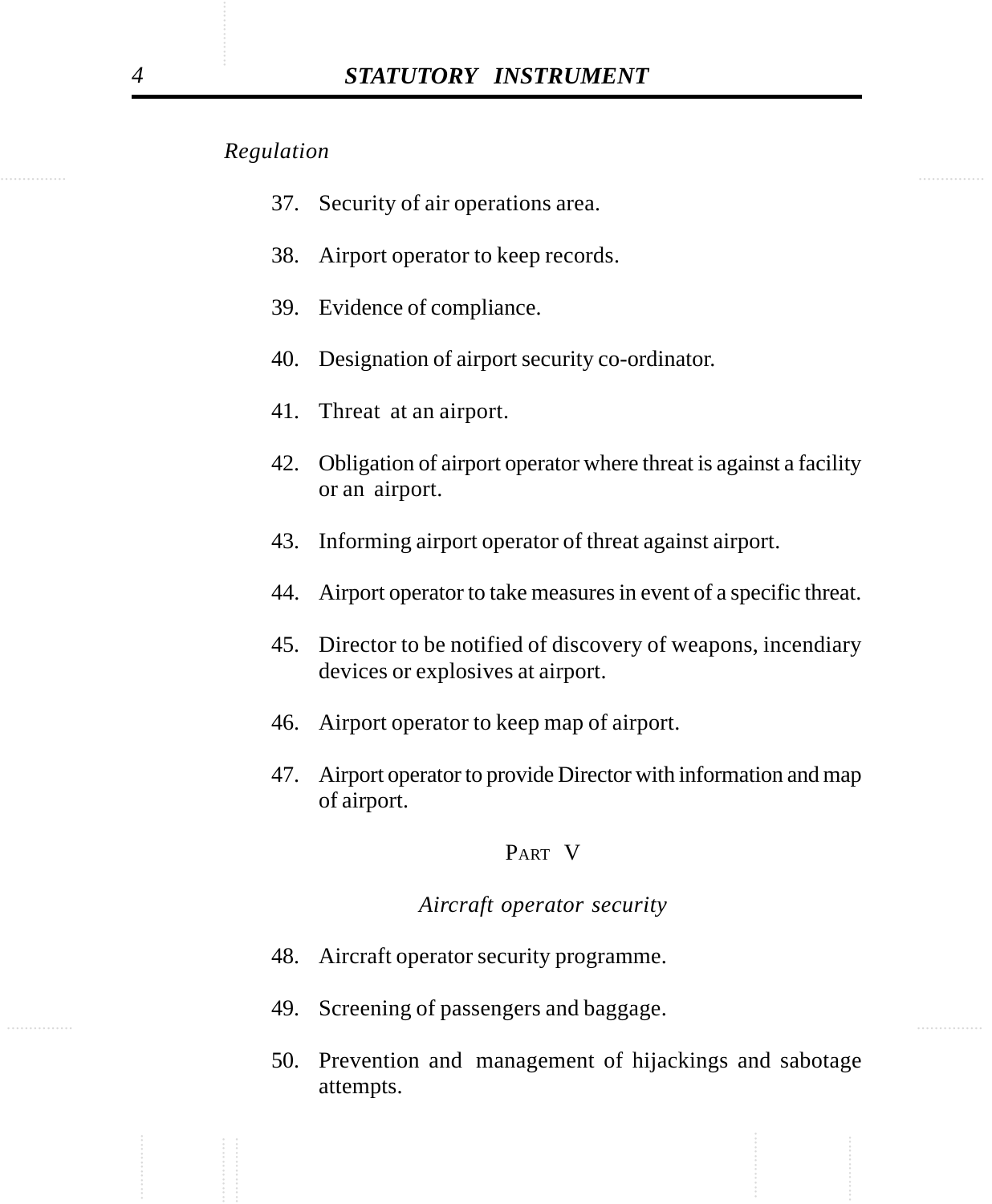- 51. Carriage of weapons.
- 52. Use of X-ray systems.
- 53. Security threats and procedures.
- 54. Reporting of security incidents.
- 55. Obligations of persons authorised to conduct screening activities.
- 56. Security information.
- 57. Director to be provided with information on the security of air operators.
- 58. Director to be provided with information on screening operations.
- 59. Use of explosive detection system to screen checked baggage.
- 60. Procedures for the carriage of passengers in the custody of escort officers.
- 61. Training.
- 62. Standards for security oversight.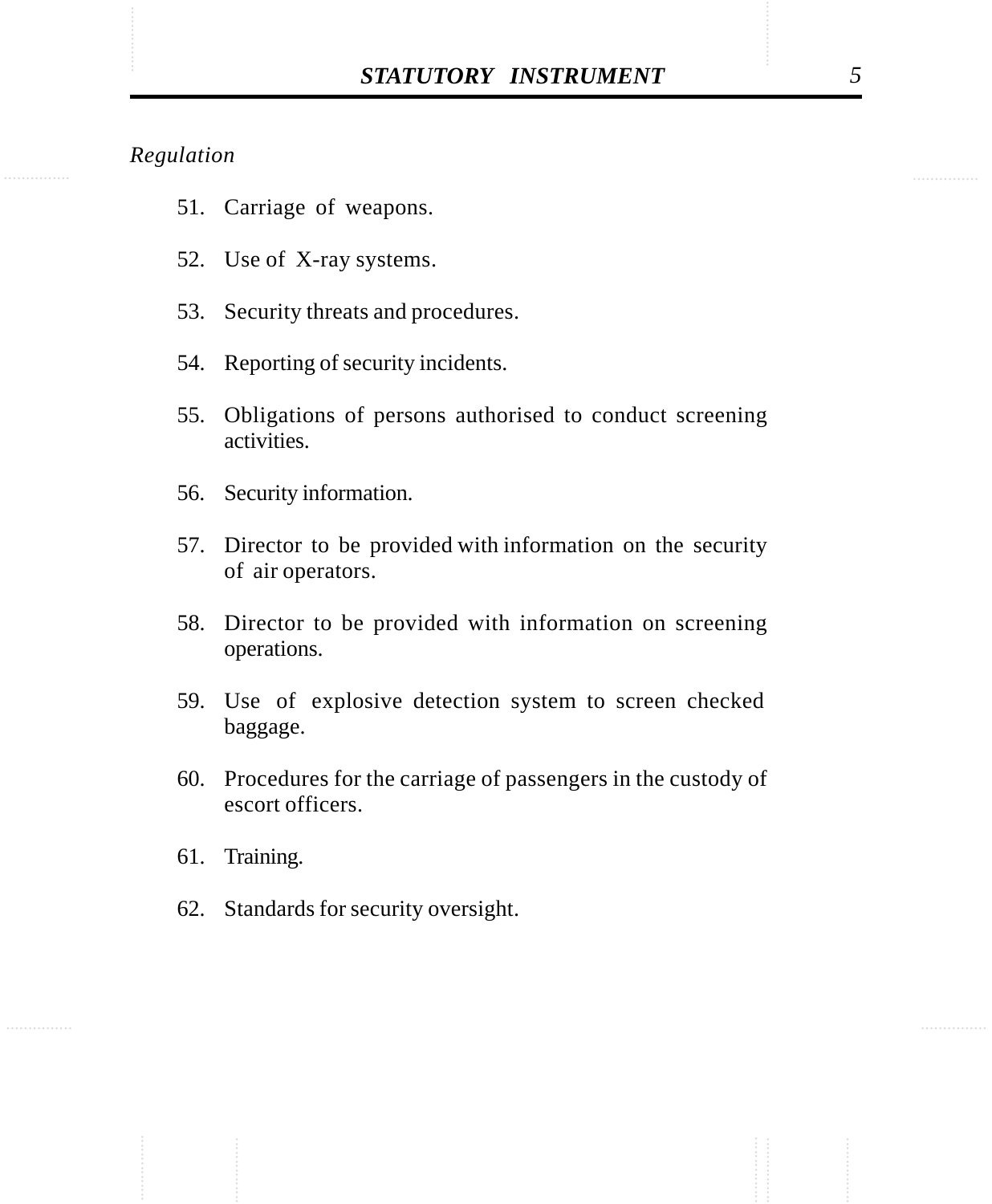## PART VI

## *Regulated agent security*

- 63. Responsibilities of a regulated agent.
- 64. Responsibility of the aircraft operator receiving goods from a regulated agent.
- 65. Inspection of goods offered for transport by regulated agent.

#### PART VII

## *Catering operator security*

- 66. Responsibilities of a catering operator.
- 67. Responsibility of the aircraft operator receiving goods from a catering operator.
- 68. Inspection of catering supplies and stores offered for transport by air.

#### PART VIII

## *Miscellaneous*

- 69. Procedure for the protection of sensitive security information.
- 70. Director to prescribe Aviation Security Standards.
- ............... ............... 71. Issue of security directive or information circular.
	- 72. Search of persons and goods.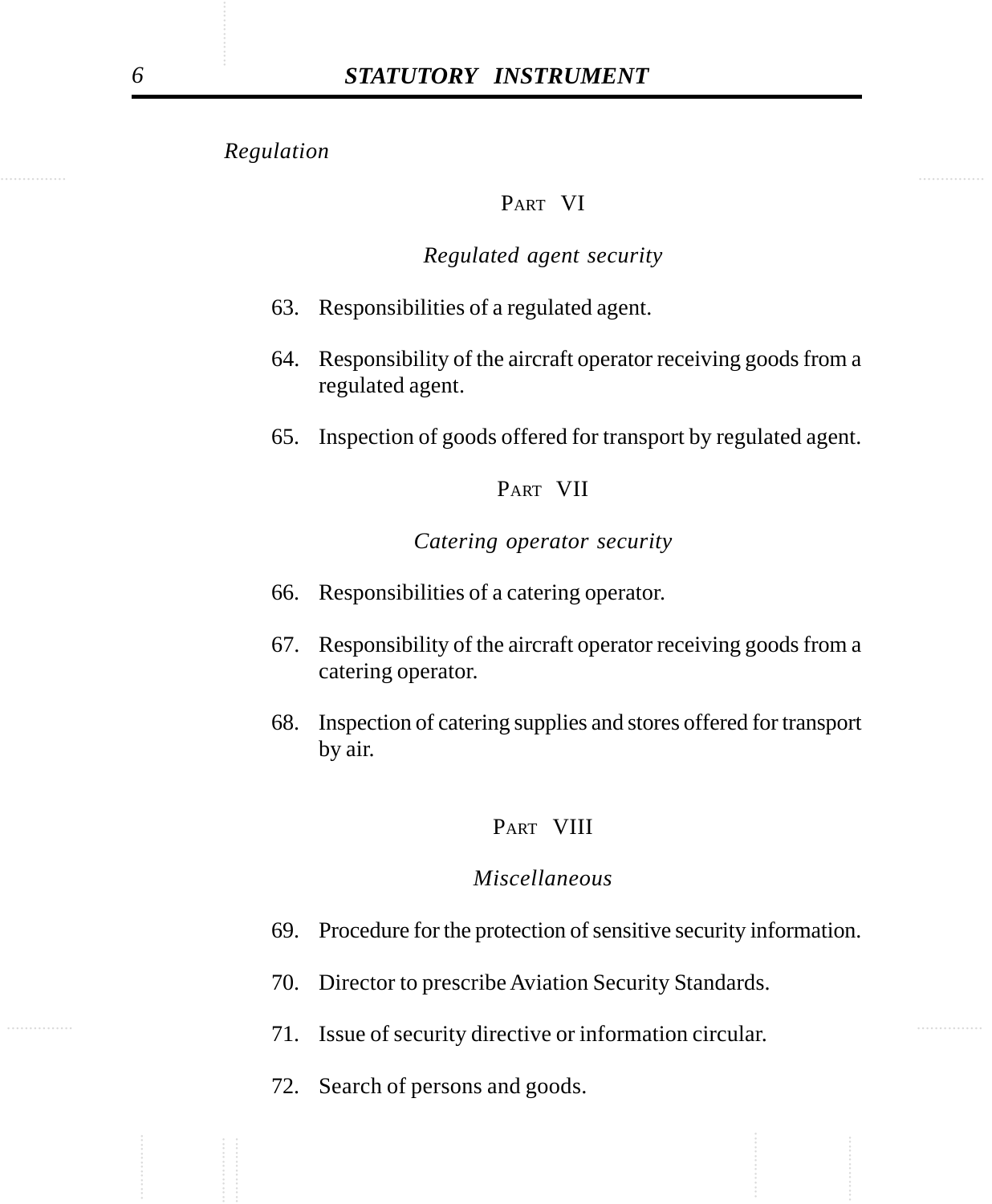- 73. Restriction imposed on passengers.
- 74. Access to restricted areas.
- 75. Restriction on entry into sterile area.
- 76. Submission to screening.
- 77. Director may make Standards or amend Standards.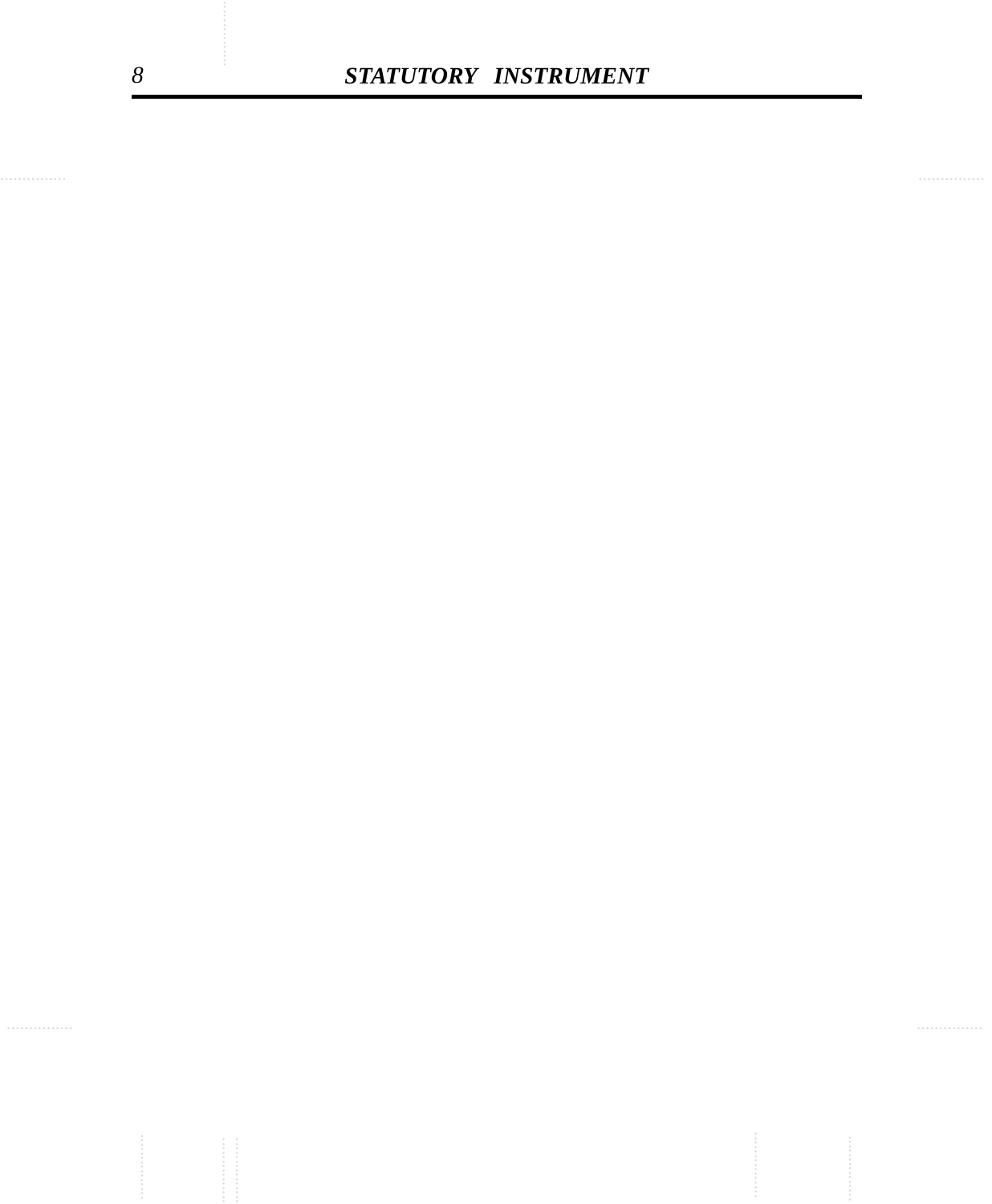# STATUTORY INSTRUMENT<br>
Civil Aviation Act<br>
(Act 2004-18) **Civil Aviation Act (Act 2004-18)**

# **CIVIL AVIATION (AVIATION SECURITY) REGULATIONS, 2007**

The Minister in exercise of the powers conferred on him by section 88 of the *Civil Aviation Act*, makes the following Regulations:

#### PART I

#### *Preliminary*

1. These Regulations may be cited as the *Civil Aviation* Citation. *(Aviation Security) Regulations, 2007*.

**2.** In these Regulations,

Interpretation.

"access medium" means any instrument provided by the airport operator to be used as a means of gaining access to a restricted area;

"act of unlawful interference" means an act which seeks to or jeopardizes the safety of civil aviation and air transport such as

- *(a)* the unlawful seizure of an aircraft in flight or on the ground;
- *(b)* hostage taking on board an aircraft or at an airport;
- *(c)* forcible intrusions on board an aircraft, at an airport or at an aeronautical facility;
- *(d)* introduction of a weapon, hazardous device or material intended for criminal purposes on board an aircraft or at an airport; or
- *(e)* communication of false information so as to jeopardize the safety of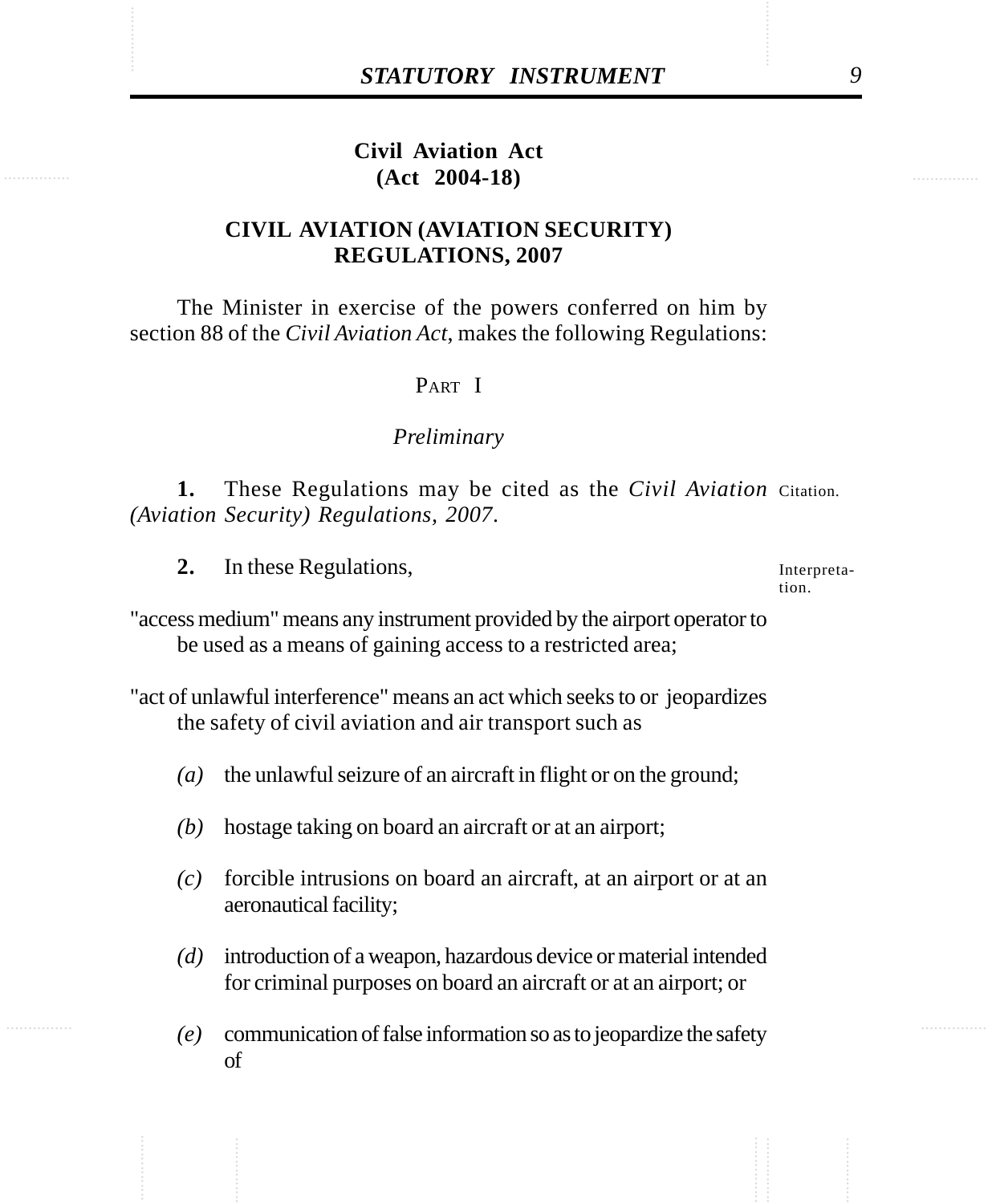- (i) aircraft in flight or on the ground;
- (ii) passengers, crew, ground personnel or the general public, at an airport or at the premises of a civil aviation facility;
- "aircraft operator" means a national aircraft operator or a foreign aircraft operator;
- "air marshal" means a member of the protective services specially trained in aviation security;
- "air operations area" means a portion of an airport designed and used for landing, take-off or surface manoeuvring of aircraft;

"airport operator" means a person who operates an airport in Barbados, and holds an airport licence issued under the *Civil Aviation (Airport Certification) Regulations, 2007* in respect of that airport and regularly provides scheduled, non-scheduled passenger operations and cargo operations in accordance with the Act or Regulations made thereunder; S.I. 2007 No. 181.

"airport tenant" means any business that is resident at an airport;

"authorised search" means a search carried out of persons or goods destined to or within a restricted area of an airport, or on board an aircraft, by a designated aviation security officer, police officer, a customs officer or any other person designated by the appropriate authority;

"aviation security officer" means

*(a)* a person who is trained in accordance with the security training requirements of the approved airport operator programme and who has been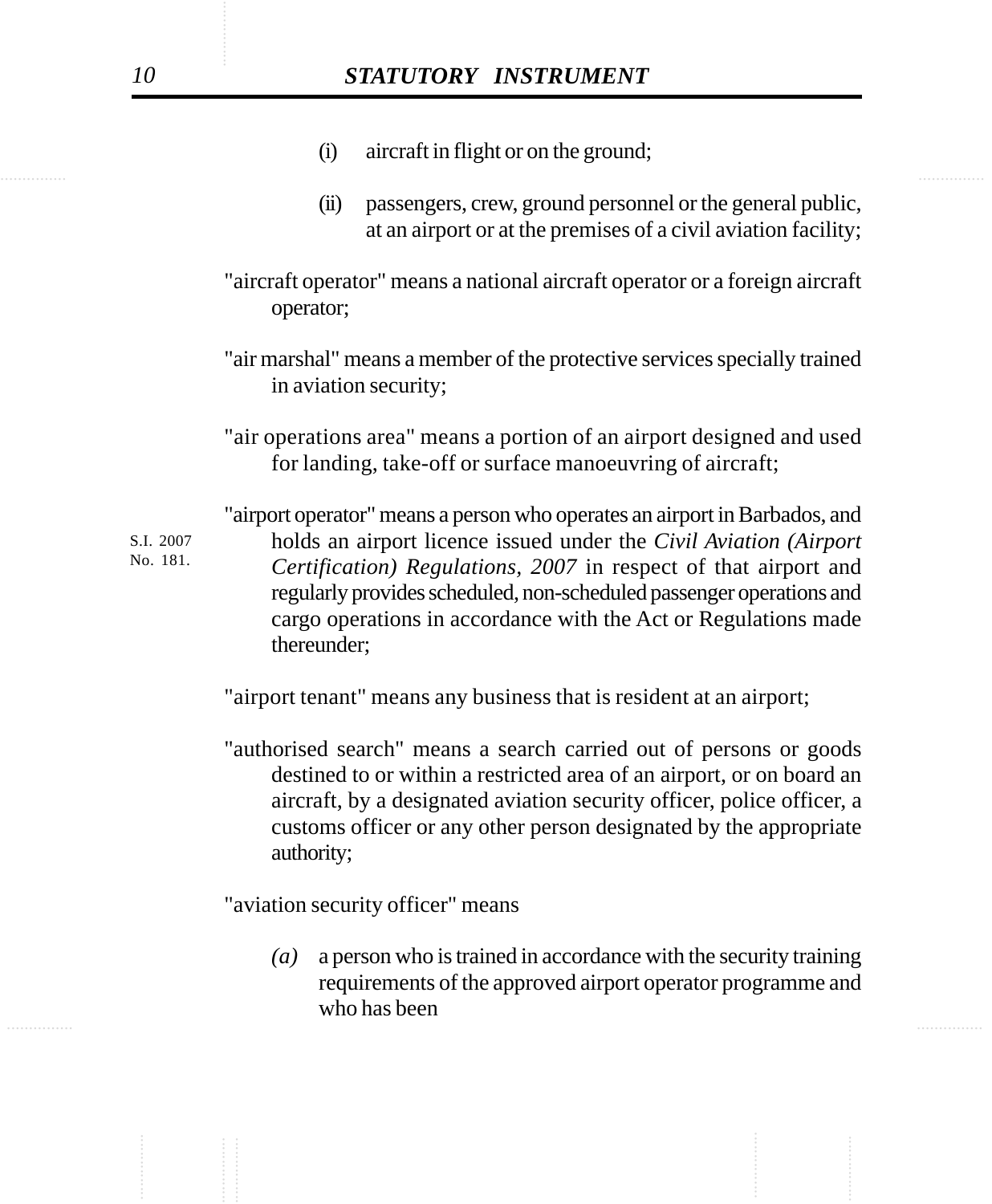- **STATUTORY INSTRUMENT** 11<br>(i) appointed as an aviation security officer by an airport<br>operator or aircraft operator: or (i) appointed as an aviation security officer by an airport operator or aircraft operator; or
	- (ii) hired by an airport tenant; and
	- *(b)* any member of the Barbados Police Force, the Customs Department, the Immigration Department or Barbados Defence Force when assigned airport security duties;
	- "aviation screening officer" means a person who by virtue of his training has been employed by the airport operator to carry out aviation security screening duties;

"Barbadian aircraft" means a civil aircraft registered in Barbados;

- "carry-on baggage" means luggage and personal belongings to which a person will have access while on board an aircraft;
- "catering stores" means all items, other than catering supplies, associated with passenger in-flight services, that include newspapers, magazines, headphones, audio and video tapes, pillows blankets, and amenity kits;
- "catering supplies" means food, beverages, other dry stores and associated equipment used on board an aircraft;
- "checked baggage" means luggage and personal belongings accepted for transportation by an aircraft operator and to which a person will not have access while on board an aircraft:
- "dangerous goods" means articles or substances which are capable of posing significant risk to health, safety or property when transported by air and which are classified according to the International Civil Aviation Organisation Technical Instructions for the Safe Transport of Goods by Air;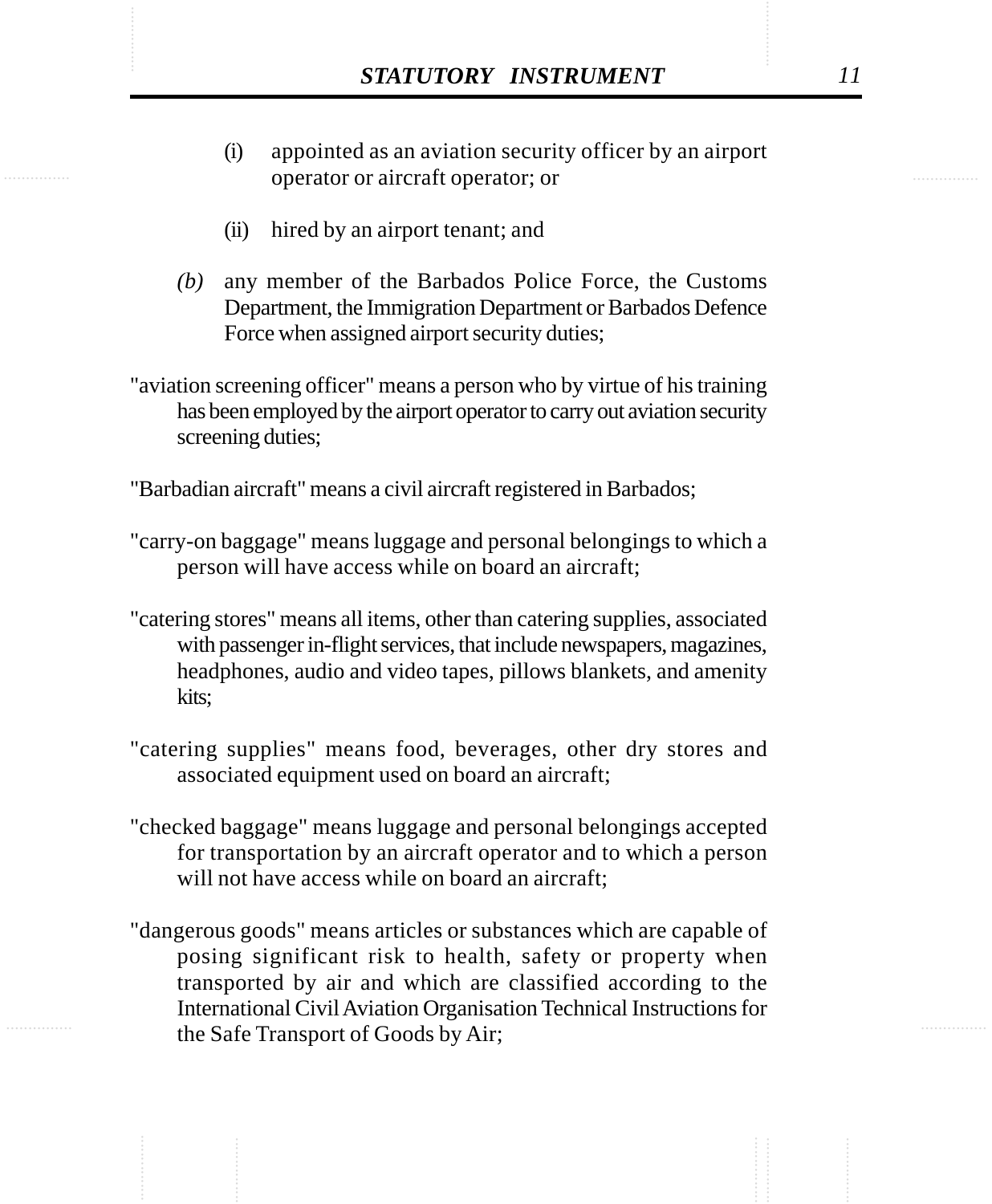- have unescorted access authority to areas restricted for security "escort" means to accompany or supervise an individual who does not purposes, as identified in the airport operator security programme, in a manner sufficient to take action should the individual engage in activities other than those for which the escorted access is granted;
	- "exclusive area" means that part of an air operations area for which an aircraft operator has agreed in writing with the airport operator to exercise exclusive security responsibility under an approved security programme or a security programme used in accordance with Part VI of these Regulations;
	- "firearm" has the meaning given to it in the *Firearms Act*; Cap. 179.
		- "foreign air operator" means an aircraft operator who conducts international air transport operations under the authority of an air operator certificate issued by a State other than Barbados;
		- "general aviation" means all aviation activity at an airport associated with the arrival and departure of aircraft other than the activity of air operators;
		- "goods" means personal belongings, baggage, cargo, mail, article, thing or conveyance that may be taken or placed on board an aircraft or taken into a restricted area;
	- "hijacking" has the meaning given to it under the *Hijacking Act*; Cap. 135A.
		- "identification medium" means any instrument provided by the airport operator as a means of identification, that would permit an individual or a vehicle entry into a restricted area;
- that is fabricated with combustible materials and when ignited may "incendiary device" means an object, other than a match or pocket lighter, cause fire damage to property or inflict burn injuries on individuals;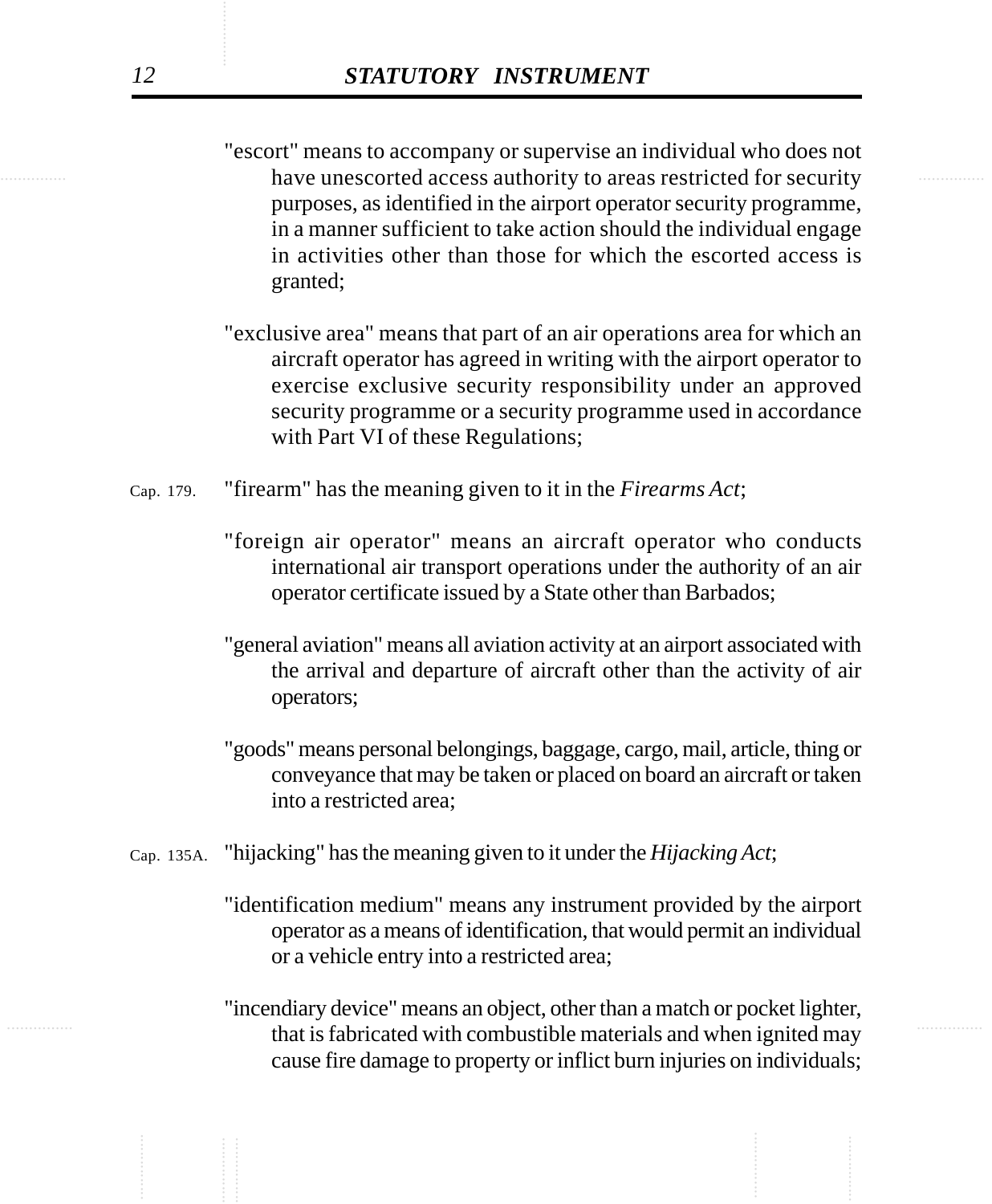- **STATUTORY INSTRUMENT** 13<br>
"national aircraft operator" means an aircraft operator operating under the authority of the Director: "national aircraft operator" means an aircraft operator operating under the authority of the Director;
	- "person in custody" means a person who is for the time being under the control of an escort officer;
	- "personal search" means a search by a designated aviation security officer, a customs officer or a member of the Barbados Police Force of the clothing of a person and personal belongings for prohibited items;
	- "piracy" has the meaning given to it in the *Civil Aviation (Tokyo* Cap. 123B. *Convention) Act*;
	- "protective services" means officers of the Barbados Police Force, Security Officer, the Customs Department, the Immigration Department and Barbados Defence Force;
	- "private charter" means an agreement to hire an entire aircraft for the carriage of passengers and goods;
	- "public charter" means an agreement to hire a specified cargo space or number of passenger seats on an aircraft for the carriage of passengers and goods;
	- "record" includes any writing, drawing, map, tape, film, photograph, or other means by which information is preserved;
	- "regulated agent" means an agent, freight forwarder or any other entity who conducts business with an aircraft operator and provides security controls that are accepted or authorised by the Director in respect of cargo, courier and express parcels or mail;
	- "restricted area" means any area of an airport that is identified as an area to which access is restricted to authorised persons and includes any aircraft or vehicle on that airport;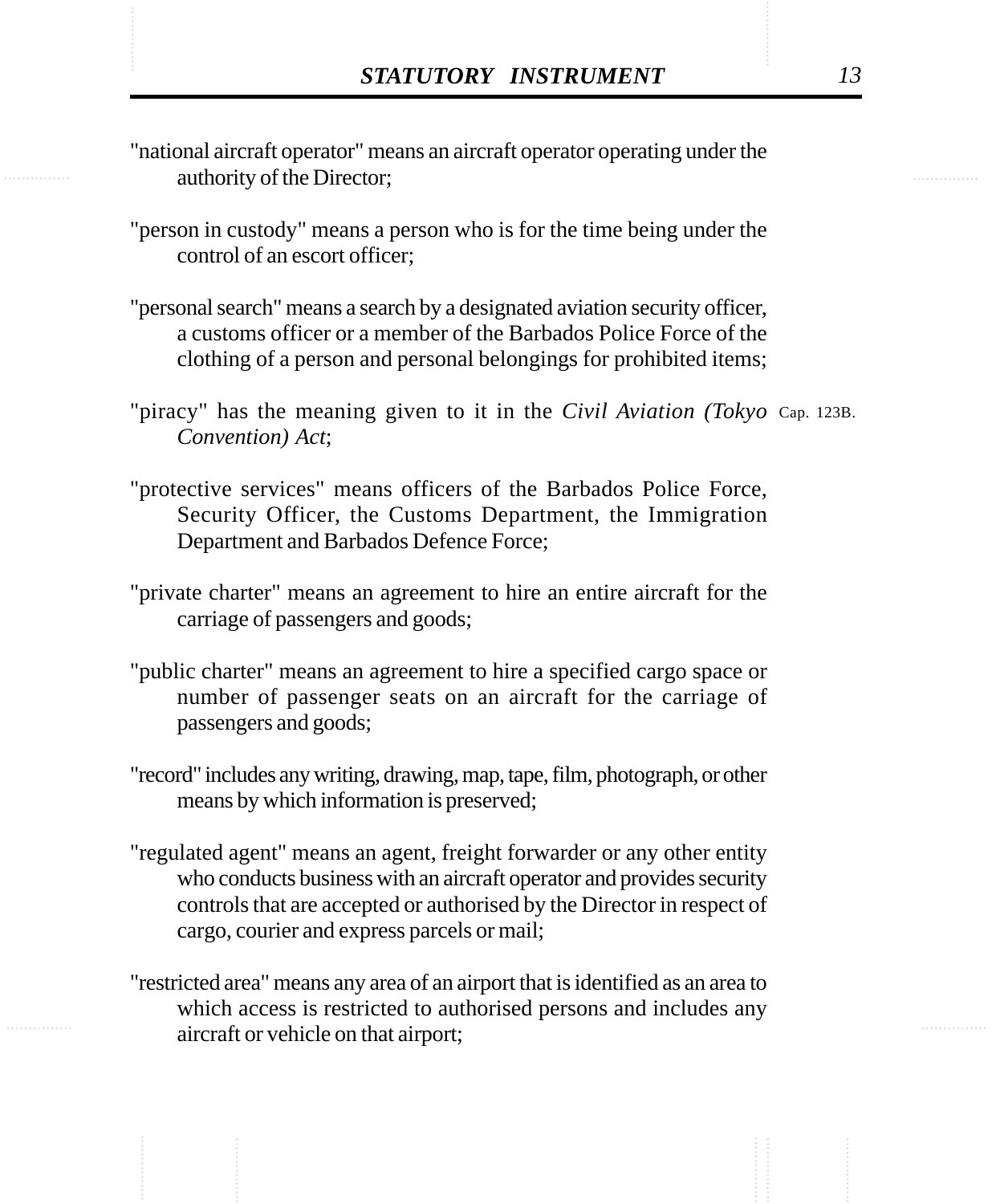- issuing authority, that entitles the holder to have access to a specific "restricted area pass" means a document issued by the designated pass restricted area of an airport during a specified period;
	- "scheduled passenger operations" means the provision of an air transportation service for passengers from identified air terminals at a set time announced by timetable or schedule published in a newspaper, magazine or other advertising medium;
	- "screening" means the application of technical or other means which are intended to detect weapons, explosives or other prohibited items which have been designated as dangerous to aviation security;
	- "screening staff" includes an aviation security officer and an aviation screening officer;
	- "security programme" means an airport operator security programme, national aircraft operator security programme, foreign aircraft operator security programme, catering operator security programme and a regulated agent security programme, where applicable;

"sterile area" means

- *(a)* an area within a restricted area to which access is controlled by the inspection of persons and property in accordance with Parts II and III of these Regulations;
- *(b)* a facility within a restricted area of an airport accessible to screened persons and set apart to facilitate security control of persons embarking and disembarking aircraft;
- ............... ............... "Technical Instructions" means the International Civil Aviation Organisation Instructions for the transport of Dangerous Goods by air;
	- "transit passenger" means a passenger departing from an airport on the same flight on which he arrived;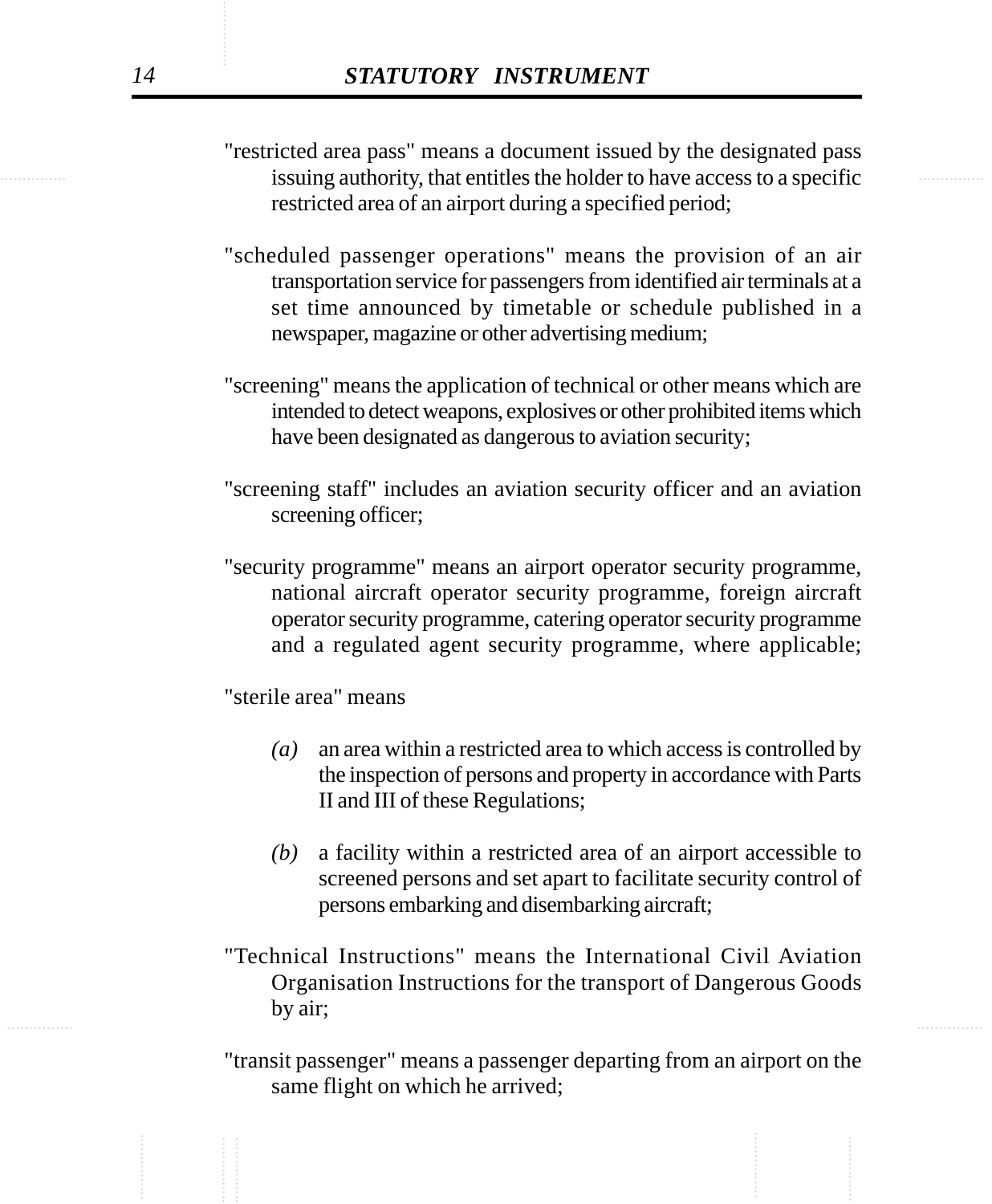- STATUTORY INSTRUMENT<br>
"transfer passenger" means a passenger making a direct connection<br>
between two different flights: and "transfer passenger" means a passenger making a direct connection between two different flights; and
	- "weapon" means any thing designed, used or capable of inflicting harm and includes a firearm.
		- **3.** (1) These Regulations apply to

Applicability.

- *(a)* airport operators;
- *(b)* national aircraft operators;
- *(c)* foreign aircraft operators;
- *(d)* airport tenants;
- *(e)* a person in or within the vicinity of an airport;
- *(f)* a person who offers goods for transport by air;
- *(g)* a person who provide a service to an aircraft operator; and
- *(h)* a person on board an aircraft.

(2) The provisions of Part II of the *Civil Aviation (General* S.I. 2007 Application and Personnel Licensing) Regulations, 2007 with <sup>No. 172.</sup> respect to the surrender, suspension or revocation of aviation documents apply to certificates, authorisations and ratings issued under these Regulations.

## PART II

## *Prohibition Orders*

4. The Director may issue an order prohibiting the carriage by Director to aircraft of any item, either as personal belongings, freight, catering, cargo  $\frac{issue}{ncoh}$ or mail. orders.

prohibition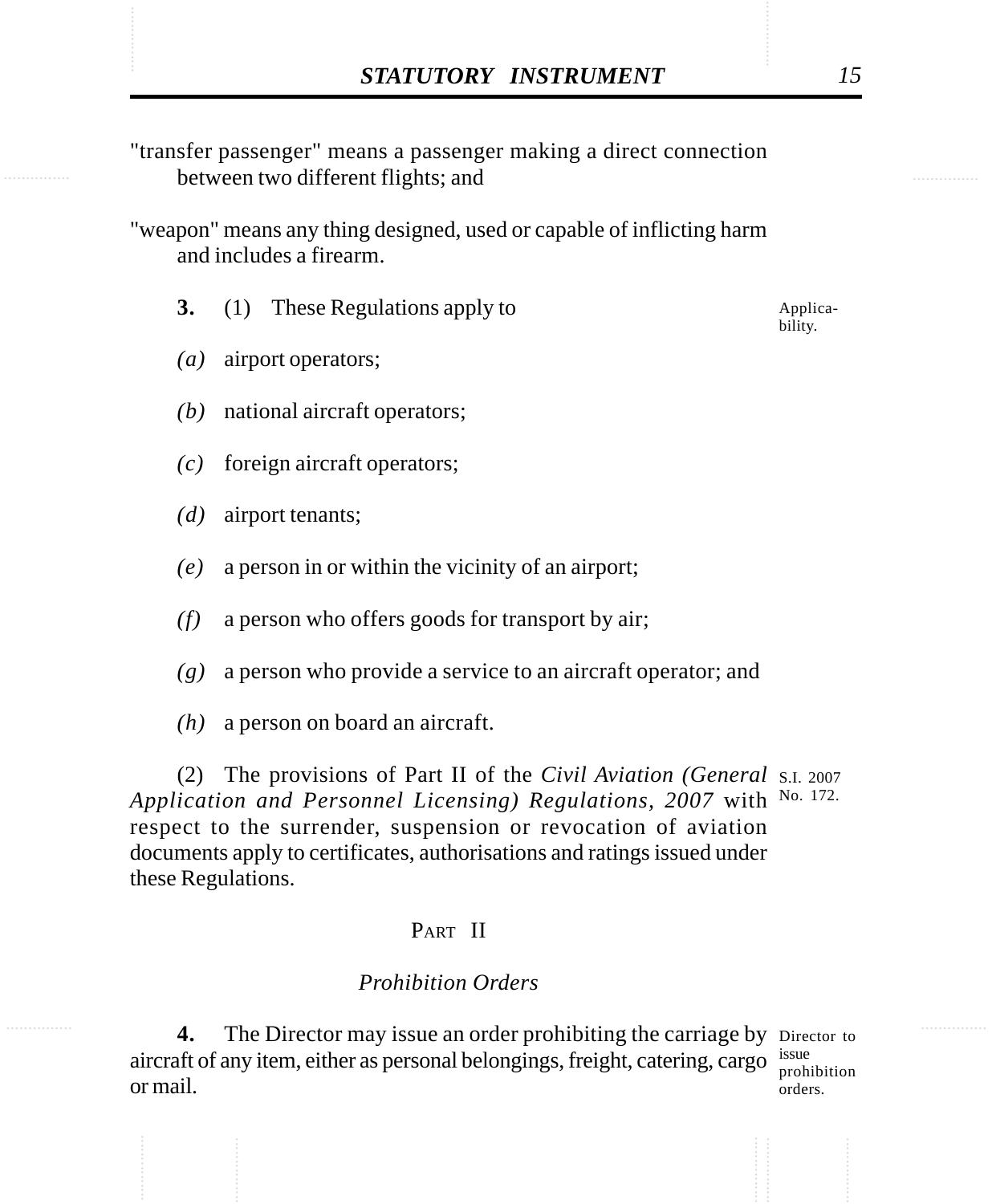# *16 STATUTORY INSTRUMENT*

#### PART III

#### *Security Programme*

**5.** (1) The Minister shall establish a National Civil Aviation Security Committee as set out in section 28A of the Act. Establishment of Security Committee.

> (2) The National Civil Aviation Security Committee may issue directions, not inconsistent with these Regulations to the Director, and the Director shall comply with such directions.

> (3) The Constitution and Procedure of the National Civil Aviation Security Committee in the *Second Schedule* to the Act.

**6.** For the purposes of these Regulations, the Director shall be the designated appropriate AVSEC agency for the development and implementation of the National Civil Aviation Security Programme of Barbados and shall be responsible, inter alia, for National Civil Aviation Security Programme.

- *(a)* monitoring the implementation of the Programme and identify the bodies to which responsibilities have been assigned by the Committee;
- *(b)* approve the security programmes devised by the airport operators, airline operators, regulated agents and air traffic services providers, prior to their implementation, and monitoring the implementation of the security programme;
- *(c)* liaise with the Committee and National Security Service on all matters of aviation security and taking adequate measures to respond to different levels of threats.

operators operators recurity proposed airport operator security programme which meets the **7.** (1) No airport operator shall operate the airport specified in his airport certificate unless he has submitted for such airport, a requirements of these Regulations for acceptance and subsequent approval by the Director. Restrictions on airport operators re: security programmes.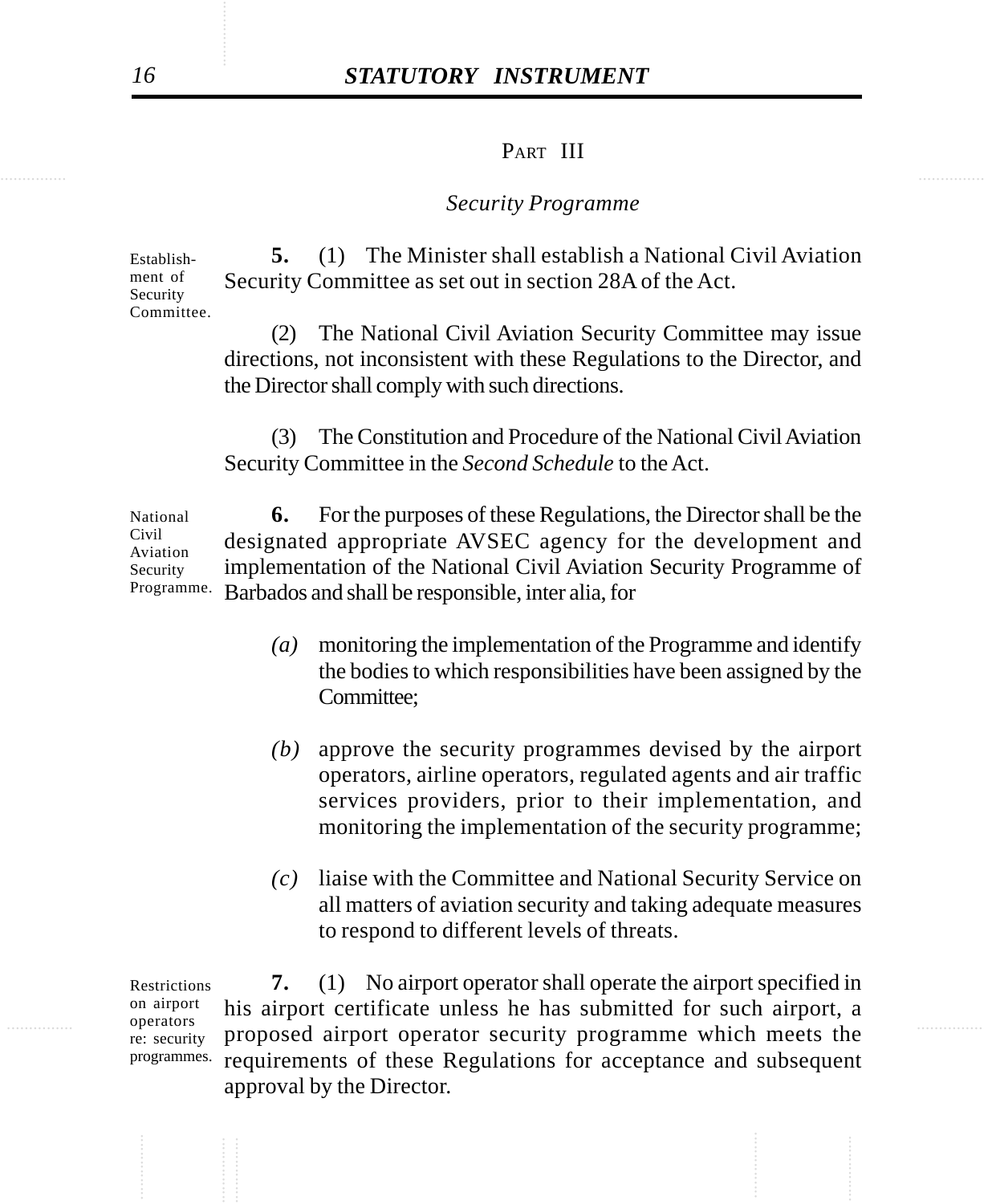**STATUTORY INSTRUMENT** 17<br>
(2) A person shall not operate a Barbadian aircraft within Barbados<br>
or internationally unless he has submitted to the Director for his acceptance (2) A person shall not operate a Barbadian aircraft within Barbados or internationally unless he has submitted to the Director for his acceptance and subsequent approval a proposed aircraft operator security programme for his operations.

> (3) No foreign air operator shall conduct operations in Barbados unless he has submitted to the Director for his acceptance and subsequent approval a proposed aircraft operator security programme as part of his application for Operations Specifications under the *Civil Aviation* S.I. 2007 *(Foreign Operator) Regulations, 2007*. No. 177.

(4) No person shall operate an enterprise or an organisation whose purpose is the movement of goods by air within and through Barbados, unless he has submitted to the Director for his acceptance and subsequent approval a proposed regulated agent security programme for his operations.

(5) No person shall operate an enterprise or an organisation whose purpose is the provision of catering supplies and stores for use in air transport, within and through Barbados, unless he has submitted to the Director for his acceptance and subsequent approval a proposed catering operator security programme for his operations.

(6) Where a person wishes his proposed security programme under this Regulation to be approved by the Director he shall

- *(a)* submit such security programme in writing at least 90 days before the intended date of operations;
- *(b)* pay the prescribed fee; and
- *(c)* meet the requirements of these Regulations.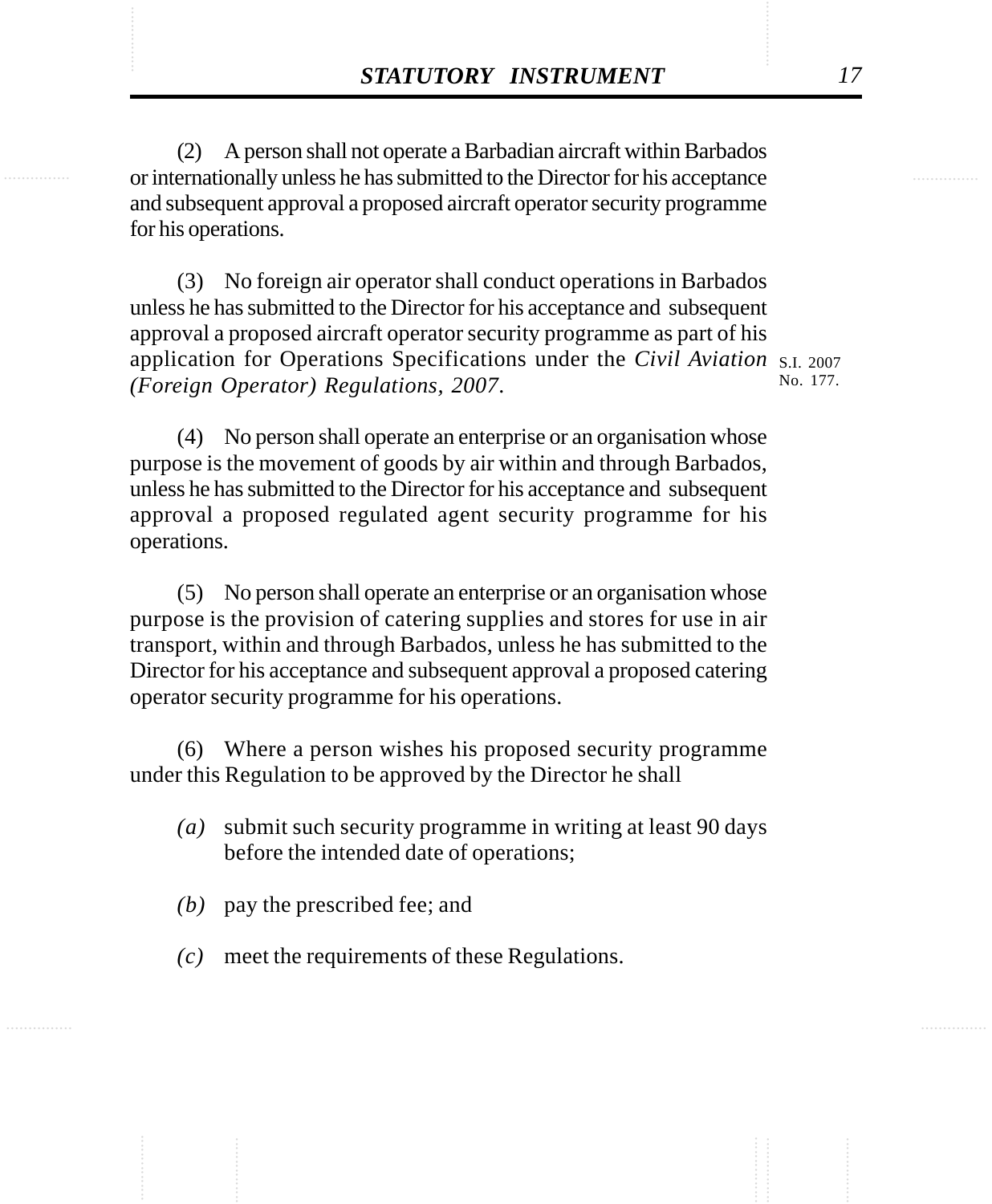be signed by the applicant and shall provide for the safety of (7) A security programme referred to in these Regulations shall

- *(a)* passengers, crew and their property;
- *(b)* aircraft; and
- *(c)* related aviation support facilities,

against acts of unlawful interference.

**8.** (1) Where a person, in accordance with regulation 7, submits his security programme as part of his application for Additional requirements for applications.

- *(a)* an airport certificate under the Act or Regulations;
- *(b)* an air operator certificate under the *Civil Aviation (Air Operator Certification and Administration) Regulations, 2007*; or S.I. 2007 No. 173.

*(c)* a foreign air operator Operations Specifications authorisation under the *Civil Aviation (Foreign Operator) Regulations, 2007*

that person shall in addition to meeting the requirements of that Regulation, meet the requirements for the security programme under these Regulations.

(2) For the purpose of administering these Regulations a security programme shall be assessed by the Director for adequacy.

rival, programme. national civil aviation security programme, he may approve such **9.** (1) Where the Director is satisfied that a proposed security programme submitted in accordance with regulation 7 meets the requirements of these Regulations and does not conflict with the a proposed security programme. Approval of a proposed security programme.

S.I. 2007 No. 177.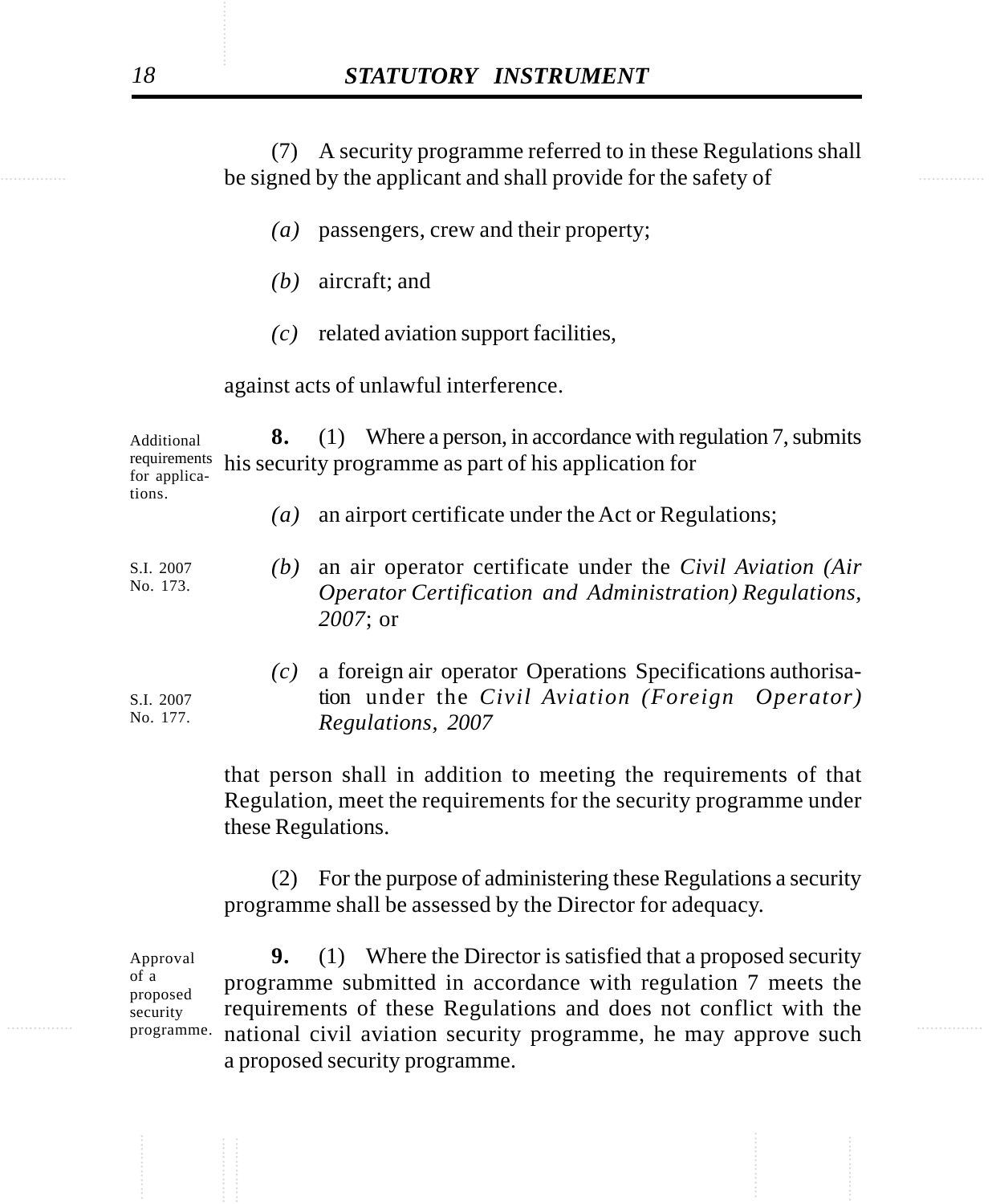**STATUTORY INSTRUMENT** 19<br>
(2) Where the Director determines that a proposed security<br>
programme submitted in accordance with regulation 7, requires (2) Where the Director determines that a proposed security programme submitted in accordance with regulation 7, requires modification he may direct the applicant to modify and re-submit the proposed security programme for the acceptance of the Director.

> (3) An acceptance under this Regulation does not authorise the airport operator, aircraft operator, regulated agent or catering operator to use his proposed security programme submitted for approval under these Regulations, in his operations until the implementation of such programme has been evaluated and the programme has been approved for use by the Director.

10. (1) An airport operator security programme referred to in Contents of regulations 7 and 8 in respect of a certified airport shall be designed to  $\frac{an\ aiport}{an\ aipot}$ safeguard against acts of unlawful interference and shall include security operator

programme.

- *(a)* the objective of the security programme;
- *(b)* a description of the airport;
- *(c)* composition and responsibilities of the airport security committee;
- *(d)* details of the security measures at the airport;
- *(e)* duties and responsibilities of persons who are required by the nature of their duties to be resident at the airport;
- *(f)* description of the security and communication procedures;
- *(g)* details of the procedures to be followed in response to acts of unlawful interference;
- *(h)* details of security training for staff;
- *(i)* recruitment of staff; and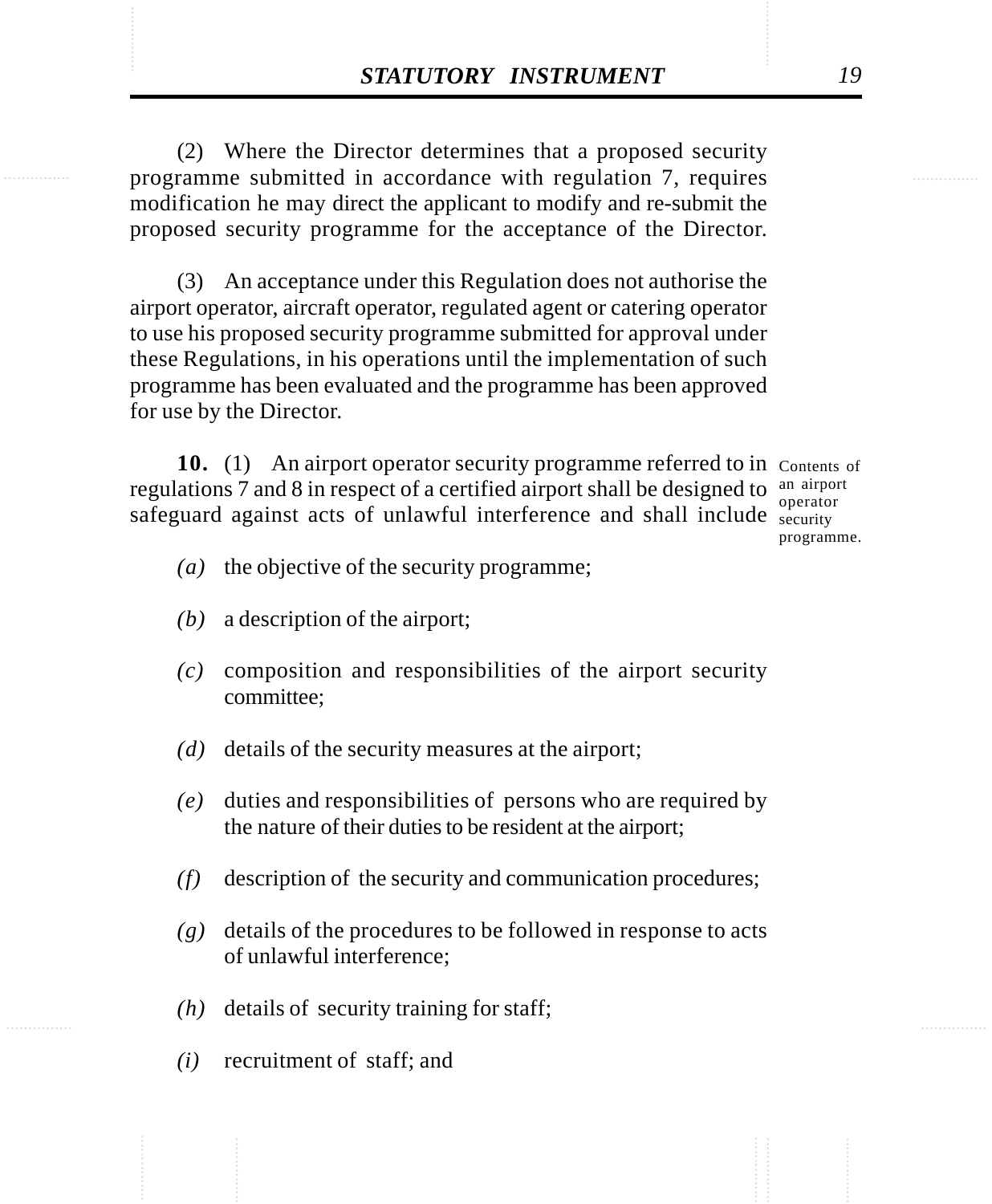*(j)* such other matters as may be required by the Director.

(2) An airport operator security programme referred to in paragraph (1), shall be accompanied by a current scale map of the airport referred to in regulation 23(3).

(3) An airport operator security programme referred to in paragraph (1) shall be in the form set out in the Aviation Security Standards.

**11.** In developing an airport operator security programme referred to in regulation 7, an airport operator shall take into consideration Development of air operator security programme.

- *(a)* the special needs of general aviation, including reasonable access to airport facilities and aircraft; and
- *(b)* the optimizing of airport security arrangements in the development, renovation and expansion plans of the airport.

**12.** (1) Where the Director approves a proposed airport operator security programme in accordance with regulation 9, an airport operator shall within 30 days of such acceptance ensure that such airport operator security programme is implemented and in full operation. Approval of airport operator security programme.

> (2) Where an airport operator has implemented his accepted airport operator security programme he shall notify the Director that he

- *(a)* has implemented such accepted programme; and
- *(b)* wishes to commence operations under such implemented programme once it is approved by the Director.

expansion of the commercial air transport operations. (3) Where the Director is satisfied that the programme implemented in the operations at the airport and the accepted programme of the airport operator are identical, he may approve the programme for full operation in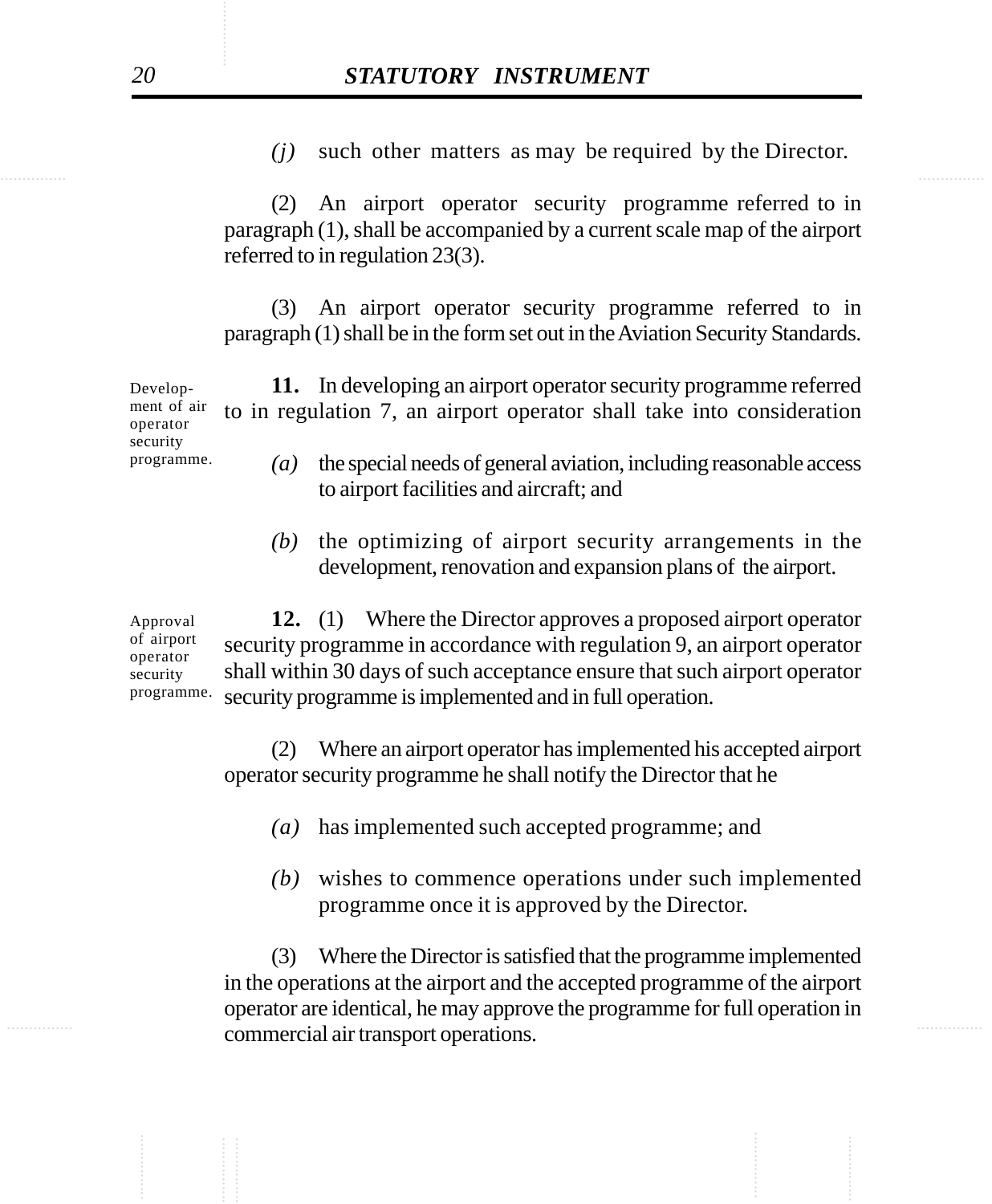**STATUTORY INSTRUMENT** 21<br>
(4) Notwithstanding paragraph (3), where the programme implemented in the operations of the airport operator and the accepted programme (4) Notwithstanding paragraph (3), where the programme implemented in the operations of the airport operator and the accepted programme are not identical, but the differences are within an acceptable level, the Director may approve such programme subject to a limitation.

> 13. A proposed aircraft operator security programme referred to in Developregulations 7 and 8 shall meet the requirements of the national civil  $\frac{\text{ment of}}{\text{conmit}}$ aviation security programme and shall contain measures to ensure that measures. security

- 
- *(a)* passengers and their carry-on baggage are screened prior to boarding an aircraft engaged in civil aviation operations;
- *(b)* transfer and transit passengers and the carry-on baggage of such passengers are subjected to adequate security controls aimed at preventing unauthorised articles from being taken on board an aircraft engaged in civil aviation operations;
- *(c)* weapons, incendiary devices or any other dangerous device, the carriage or bearing of which is not authorised and which may be used to commit an act of unlawful interference, are not introduced, by any means whatsoever, on board an aircraft engaged in civil aviation operations;
- *(d)* measures are taken, in respect of a flight, to ensure that disembarking passengers do not leave items on board the aircraft at transit stops for such flight;
- *(e)* adequate measures are taken to ensure that during flight unauthorised persons are prevented from entering the flight crew compartment;
- *(f)* there is no possibility, after the security screening points at airports serving international civil aviation operations have been passed, of mixing or contact between passengers subjected to screening and other security control and other persons not subjected to such control;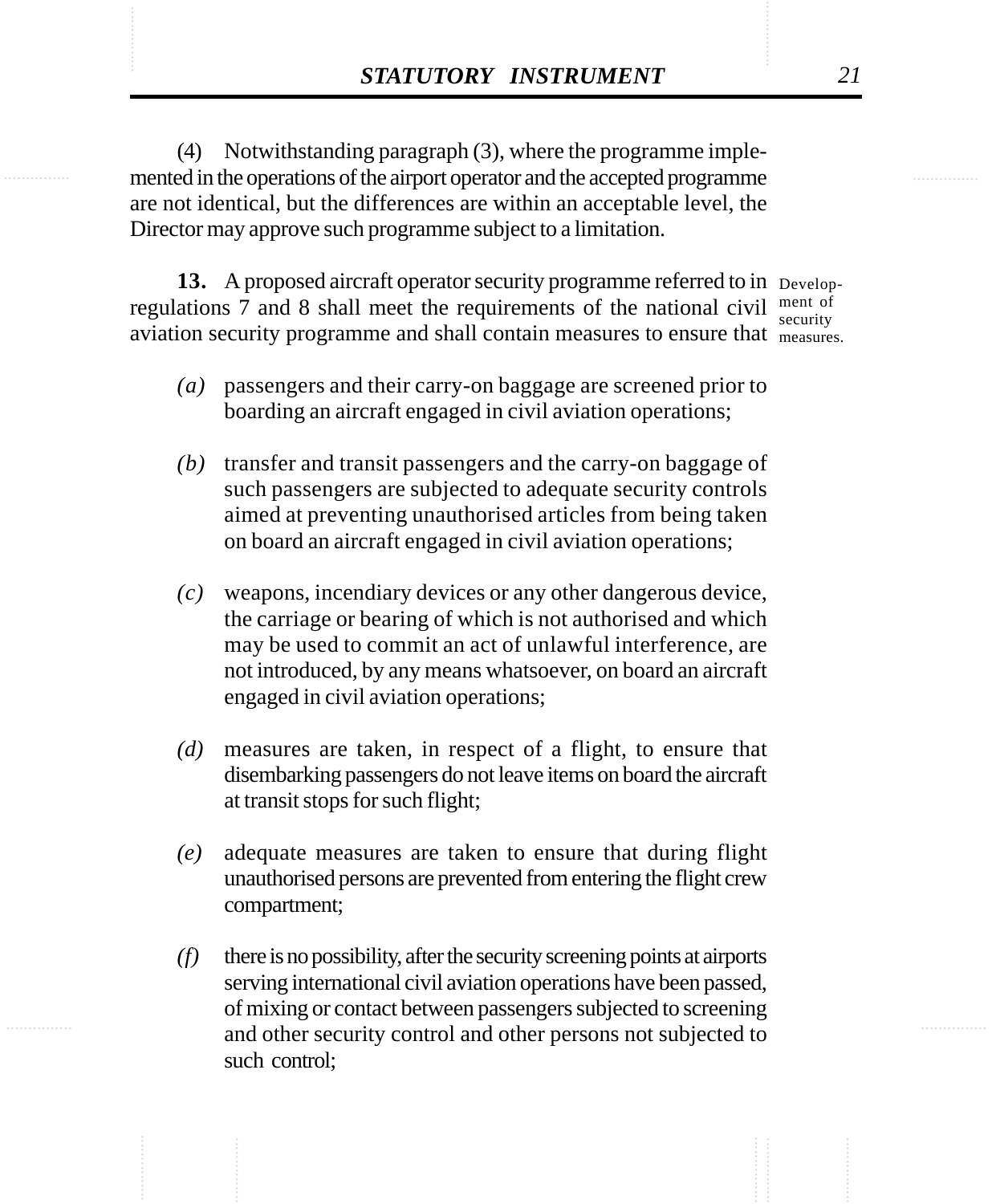- security controls prior to being loaded into an aircraft engaged in *(g)* checked baggage is subjected to screening and other appropriate civil aviation operations;
	- *(h)* checked baggage intended for carriage on passenger flights is protected from unauthorised access and tampering from the point it is checked in, whether at an airport or elsewhere, until it is placed on board an aircraft;
	- *(i)* the baggage of passengers who are not on board the aircraft is not transported unless that baggage is subjected to appropriate security controls which may include screening;
	- *(j)* storage areas are established at airports through which the aircraft operator operates, where mishandled baggage may be held until forwarded, claimed or disposed of in accordance with local laws to ensure that they are not tampered with;
	- *(k)* consignments checked in as baggage by courier services for carriage on passenger aircraft engaged in civil aviation operations are screened;
	- *(l)* transfer checked baggage are subjected to appropriate security controls to prevent unauthorised articles from being taken on board aircraft engaged in civil aviation operations;
	- *(m)* when providing a passenger service only checked baggage which is authorised for carriage in accordance with the requirements specified in the national civil aviation security programme are transported; and
	- *(n)* procedures are specified for the control of entry of firearms on board an aircraft which ensure that checked firearms are not loaded and are not accessible to passengers during flight time.

**14.** (1) In addition to the matters set out in regulation 13 an aircraft operator shall ensure that the aircraft operator security programme <sub>programme.</sub> referred to in regulation 7 contains provisions to meet Contents of air operator security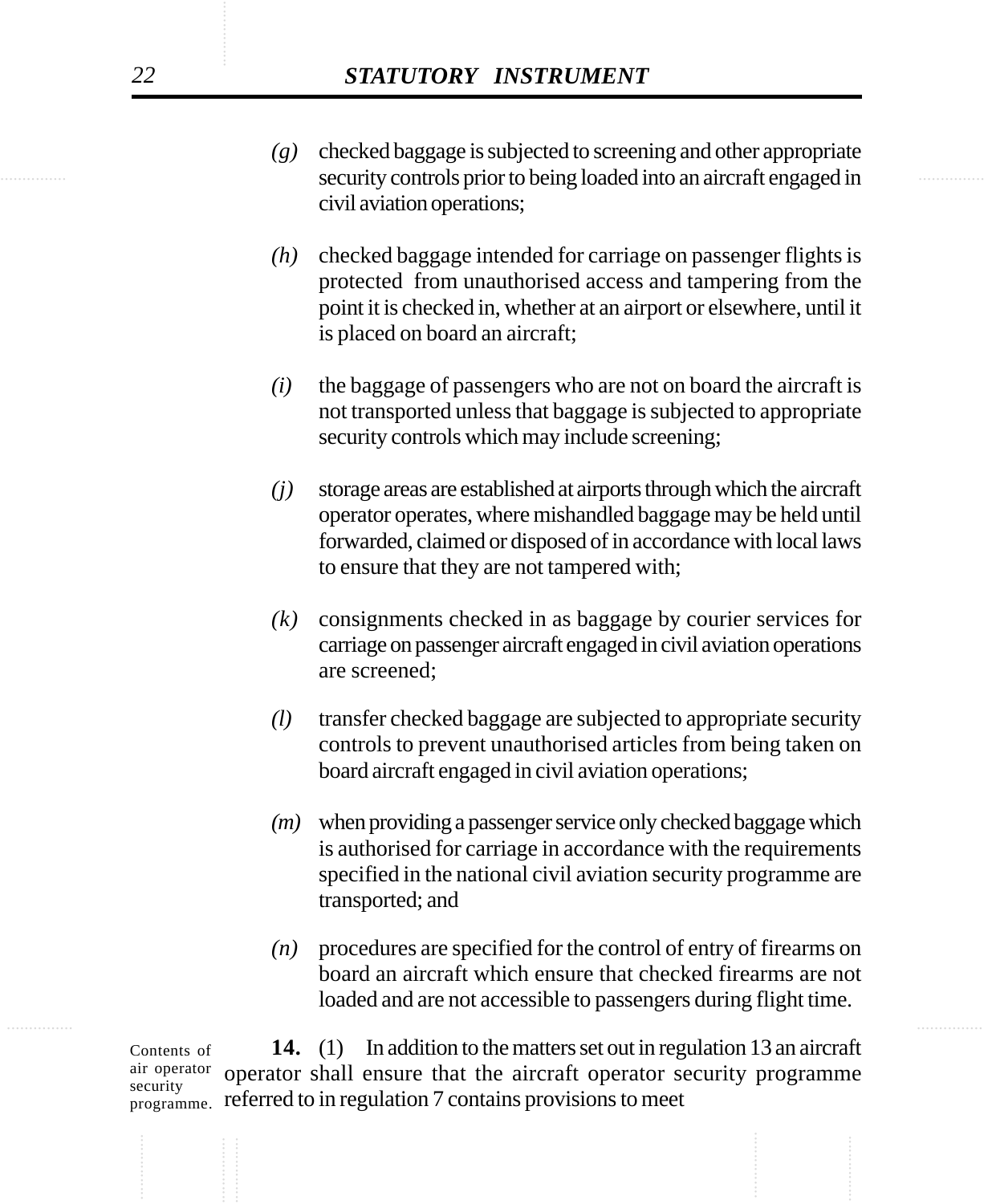- *(a)* international obligations;
- *(b)* the requirement of the national civil aviation security programme and national obligations under the Act or Regulations made thereunder.

(2) In addition to the requirements of paragraph (1), a national aircraft operator shall ensure that his aircraft operator security programme contains

- *(a)* a security policy and the procedures for ensuring
	- (i) the security of passengers and passenger carry-on and checked baggage;
	- (ii) security of crew, crew carry-on and checked baggage;
- *(b)* procedures for
	- (i) passenger and checked baggage reconciliation;
	- (ii) ensuring security of
		- (A) the aircraft;
		- (B) airline catering, stores and supplies;
		- (C) aircraft cleaning operations;
		- (D) cargo, courier, express parcels and mail;
	- (iii) recruitment of staff;
	- (iv) training of staff;
	- (v) incident reporting;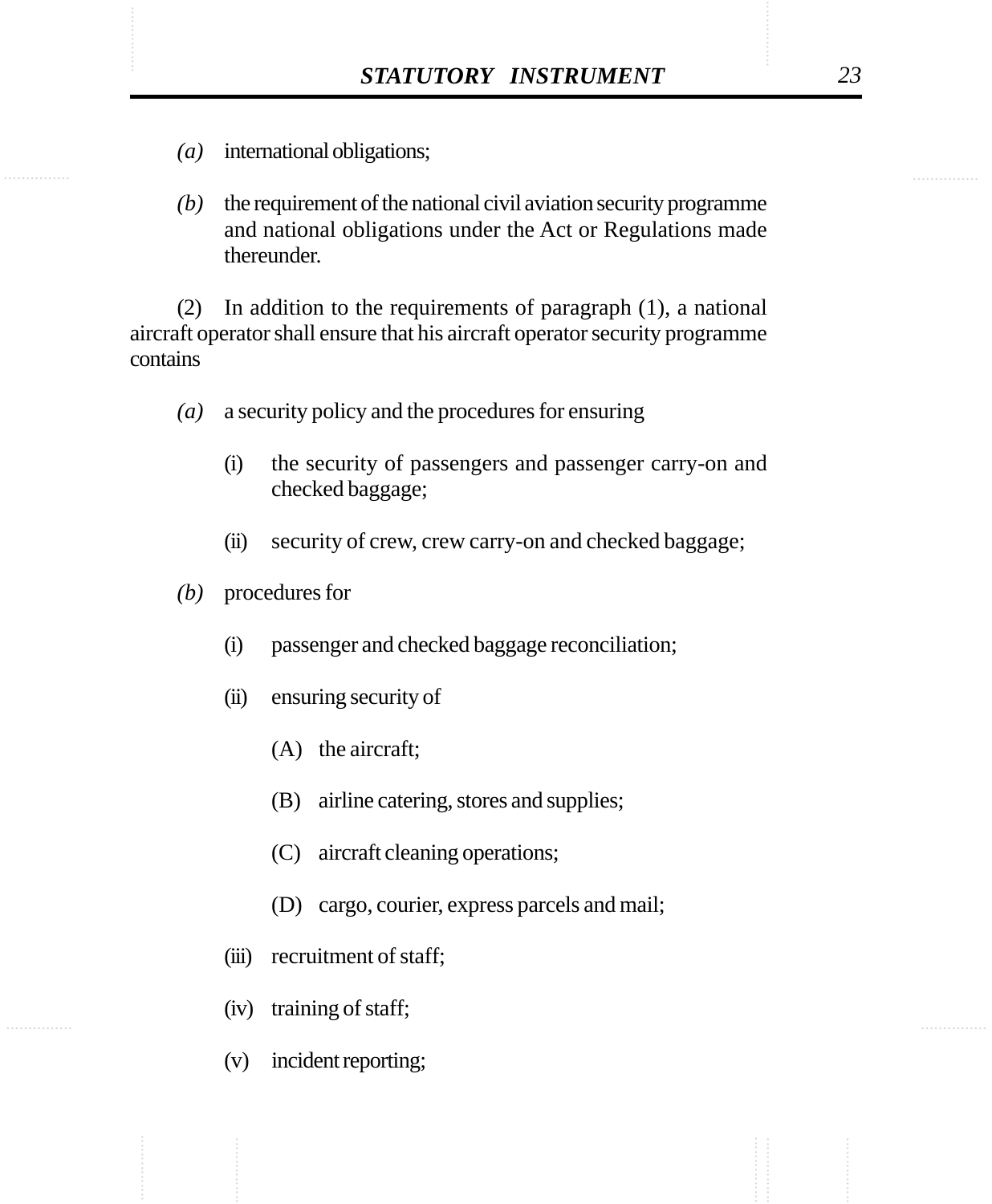- *(c)* details of contingency planning; and
- *(d)* supervision and performance monitoring procedures to meet the security requirements for airports through which he operates.

(3) An aircraft operator security programme referred to in paragraph (1) shall include details of how the aircraft operator plans to meet the requirements set out in the aviation security standards.

**15.** (1) Upon a proposed aircraft operator security programme being approved by the Director in regulation 9, the aircraft operator shall within 30 days of such acceptance ensure that such aircraft operator security programme is implemented and is in full operation. Approval and implementation of aircraft operator security

> (2) Where an aircraft operator has implemented his accepted aircraft operator security programme, he shall notify the Director that he

- *(a)* has implemented such a programme; and
- *(b)* wishes to commence operations under the programme once it is approved by the Director.

(3) Where the Director is satisfied that the programme implemented in the operations of the aircraft operator and the accepted programme are identical, he may approve the programme for full operation in commercial air transport operations.

(4) Notwithstanding paragraph (3), where the aircraft operator security programme implemented in the operations of the aircraft operator and the accepted aircraft operator security programme are not identical, but the differences are within an acceptable level, the Director may approve such programme subject to a limitation.

............... ............... **16.** (1) A regulated agent shall ensure that his regulated agent security programme, as set out in regulation 7, Contents of a regulated agent security programme.

programme.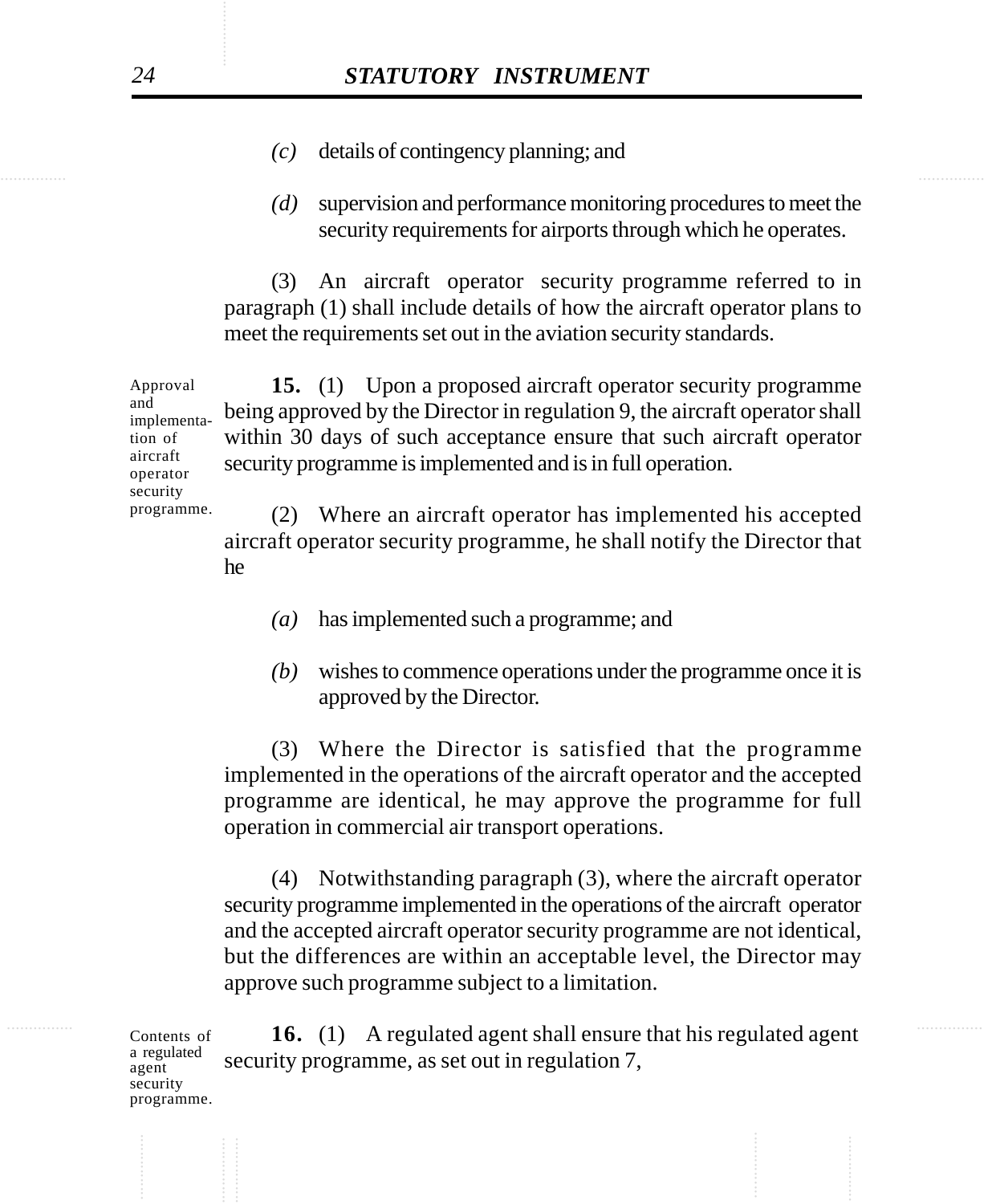- STATUTORY INSTRUMENT 25<br>(a) contains provisions to meet his international obligations; *(a)* contains provisions to meet his international obligations;
	- *(b)* contains provisions to meet the requirement of the national civil aviation security programme and national obligations under the Act or Regulation made thereunder; and
	- *(c)* includes details of how he plans to meet the requirements set out in the aviation security standards in the manner set out therein;
	- *(d)* contains procedures for
		- (i) ensuring the security of his goods, buildings, premises, transport facilities and cargo buildings;
		- (ii) recruitment and training of staff involved in the handling of goods; and
		- (iii) incident reporting.

(2) The programme referred to in paragraph (1), shall be set out in the form specified in the aviation security standards.

17. (1) Upon the Director approving the regulated agent Approval security programme set out in regulation 9 the Director, the  $\frac{1}{2}$  regulated regulated agent shall within 30 days of such acceptance ensure that security such programme is implemented and in full operation. agent

programme.

(2) Where the regulated agent has implemented his accepted programme in accordance with paragraph (1), he shall

- *(a)* notify the Director that he has implemented his accepted programme; and
- *(b)* commence operations under such implemented programme once it is approved by the Director.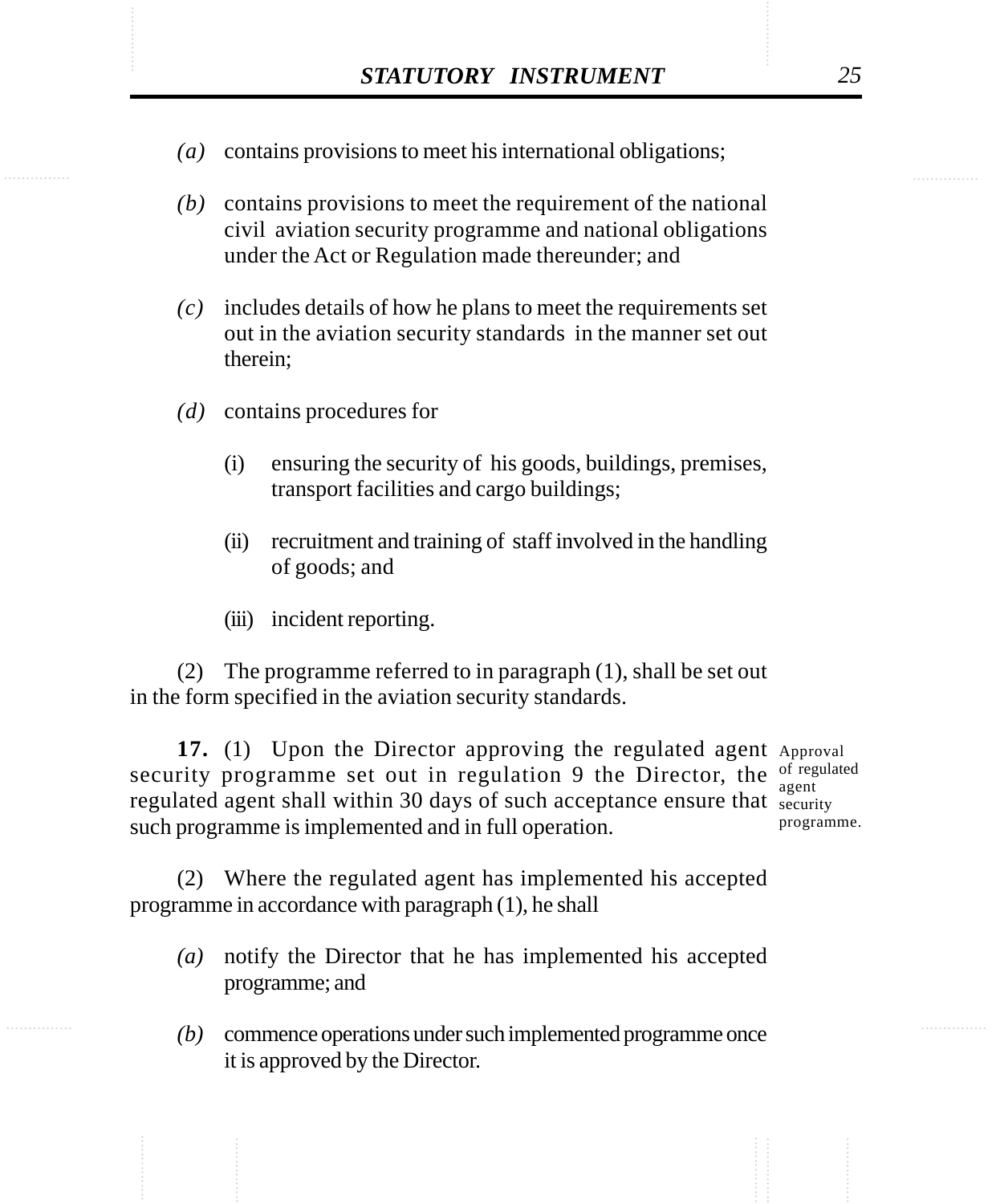in the operations of the regulated agent and the accepted regulated agent (3) Where the Director is satisfied that the programme implemented security programme are identical, he may approve the programme, (hereinafter referred to as "an approved Regulated Agent Security Programme") for full operation in the operations of the regulated agent.

> (4) Notwithstanding paragraph (3), where the approved programme implemented in the operations of the regulated agent and the accepted programme are not identical, but the differences are within an acceptable level the Director may approve such programme subject to a limitation.

**18.** (1) A catering operator shall ensure that his catering operator security programme, referred to in regulation 7, *(a)* contains provisions to meet his international obligations; Contents of a catering operator security programme.

- *(b)* contains provisions to meet the requirement of the national civil aviation security programme and the national obligations under the Act or Regulation made thereunder; and
- *(c)* includes details of how he plans to meet the requirements set out in the aviation security standards in the manner set out therein;
- *(d)* contains procedures for
	- (i) ensuring the security of his goods, buildings, premises, transport facilities and catering buildings;
	- (ii) recruitment and training of staff involved in the handling of goods; and
	- (iii) incident reporting.

............... ............... paragraph (1), shall be set out in the manner specified in the *Aviation* (2) A catering operator security programme referred to in *Security Standards*.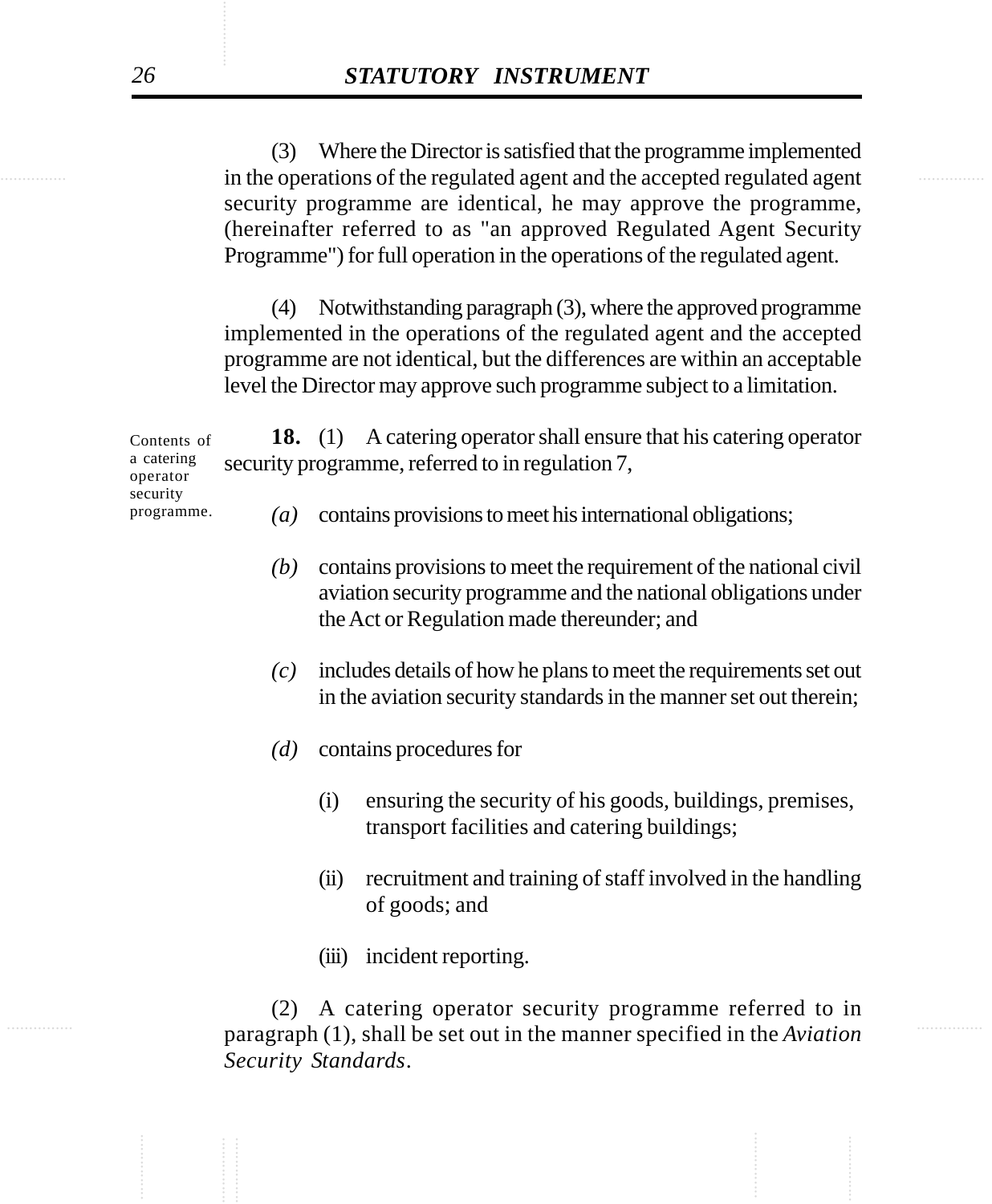**STATUTORY INSTRUMENT** 27<br> **19.** (1) Upon the Director approving the catering operator Acceptance<br>
security programme set out in regulation 9. the catering operator shall of catering 19. (1) Upon the Director approving the catering operator Acceptance security programme set out in regulation 9, the catering operator shall  $\frac{1}{\text{operator}}$ within 30 days of such acceptance ensure that programme is implemented security and in full operation. operator programme.

> (2) Where the catering operator has implemented the programme in accordance with paragraph (1), he shall

- *(a)* notify the Director that he has implemented the programme; and
- *(b)* wishes to commence operations under such programme once it is approved by the Director.

(3) Where the Director is satisfied that the programme implemented in the operations of the catering operator and the accepted catering operator security programme are identical, he may approve the catering operator security programme, (hereinafter referred to as "an approved Catering Operator Security Programme") for full operation in the operations of the catering operator.

(4) Notwithstanding paragraph (3), where the catering operator security programme implemented in the operations of the catering operator and the accepted catering operator security programme are not identical, but the differences are within an acceptable level the Director may approve such catering operator security programme subject to a limitation.

20. (1) Where a security programme has been approved in Changed accordance with regulations 12, 15, 17 and 19 (hereinafter referred to  $\frac{\text{conditions}}{\text{effective}}$ as "an approved Security Programme"), the airport operator, aircraft airport operator, regulated agent or catering operator where applicable shall security. follow the procedures set out in paragraph (2), where it is determined

affecting

- *(a)* in respect of an airport operator
	- (i) any description of the airport area set out in such airport operator security programme is no longer accurate;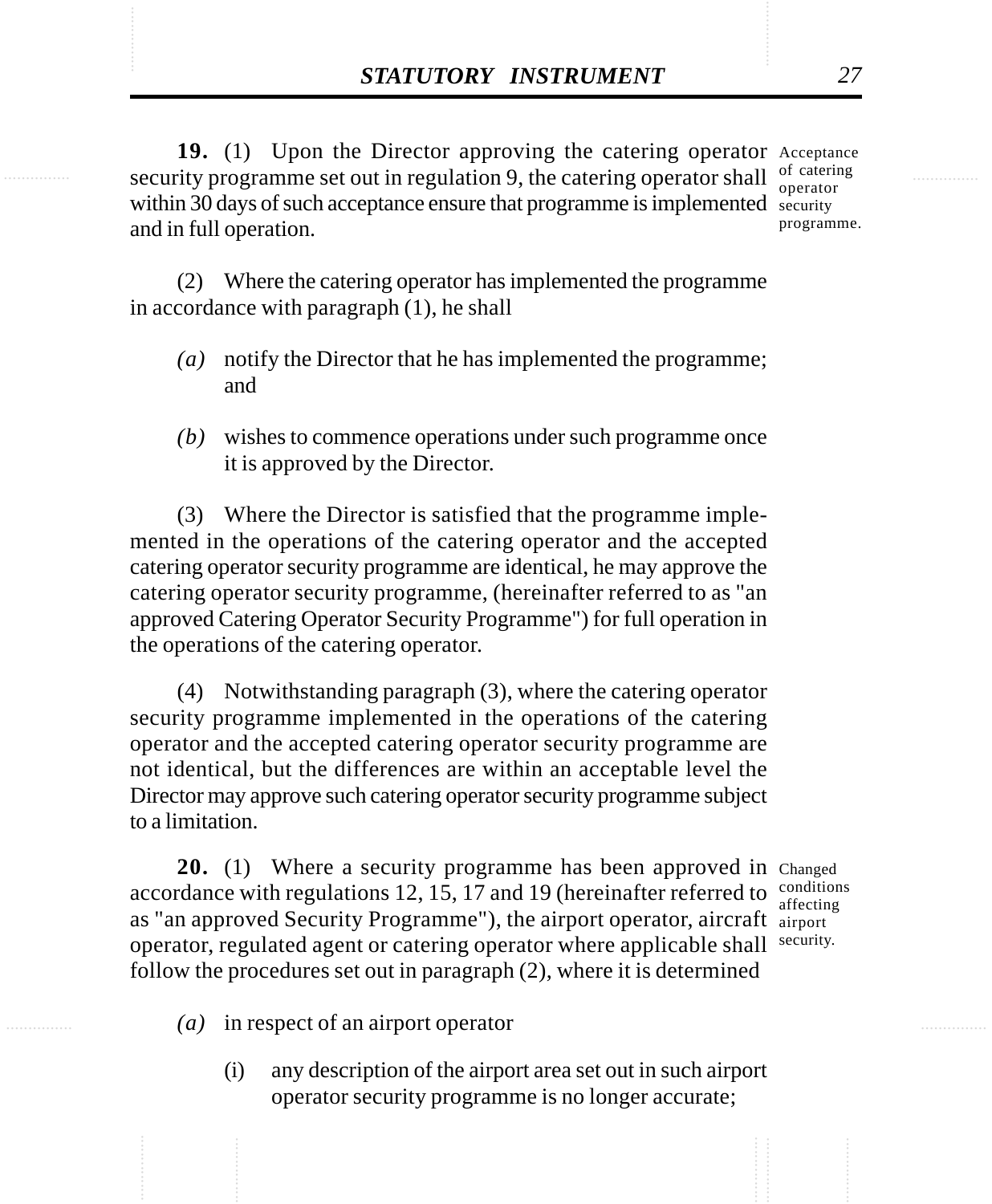- security co-ordinator required in regulation 40; (ii) there are changes to the designation of the airport
	- *(b)* that any description of his operations set out in his programme is no longer accurate the procedures included, and the facilities and equipment described, in such airport operator security programme are no longer adequate.

(2) Whenever a condition described in paragraph (1) occurs, the airport operator, aircraft operator, regulated agent or catering operator where applicable shall

- *(a)* immediately notify the Director of the changed condition, and identify each interim measure being taken to maintain adequate security until approval is granted for an appropriate amendment to the approved security programme; and
- *(b)* within 30 days after notifying the Director in accordance with sub-paragraph *(a)*,

submit for approval in accordance with regulation 21, an amendment to the security programme to bring it into compliance with these Regulations.

**21.** (1) Where an airport operator, aircraft operator, regulated agent or catering operator wishes to amend his approved security programme, he shall submit the request for such approval to the Director at least 30 days before the proposed effective date of intended implementation of the amended approved security programme.

............... ............... (2) When the Director is satisfied that the proposed amendment to the approved security programme provides the level of security required by these Regulations, he may approve the amended approved security programme.

Amendment of approved security programme.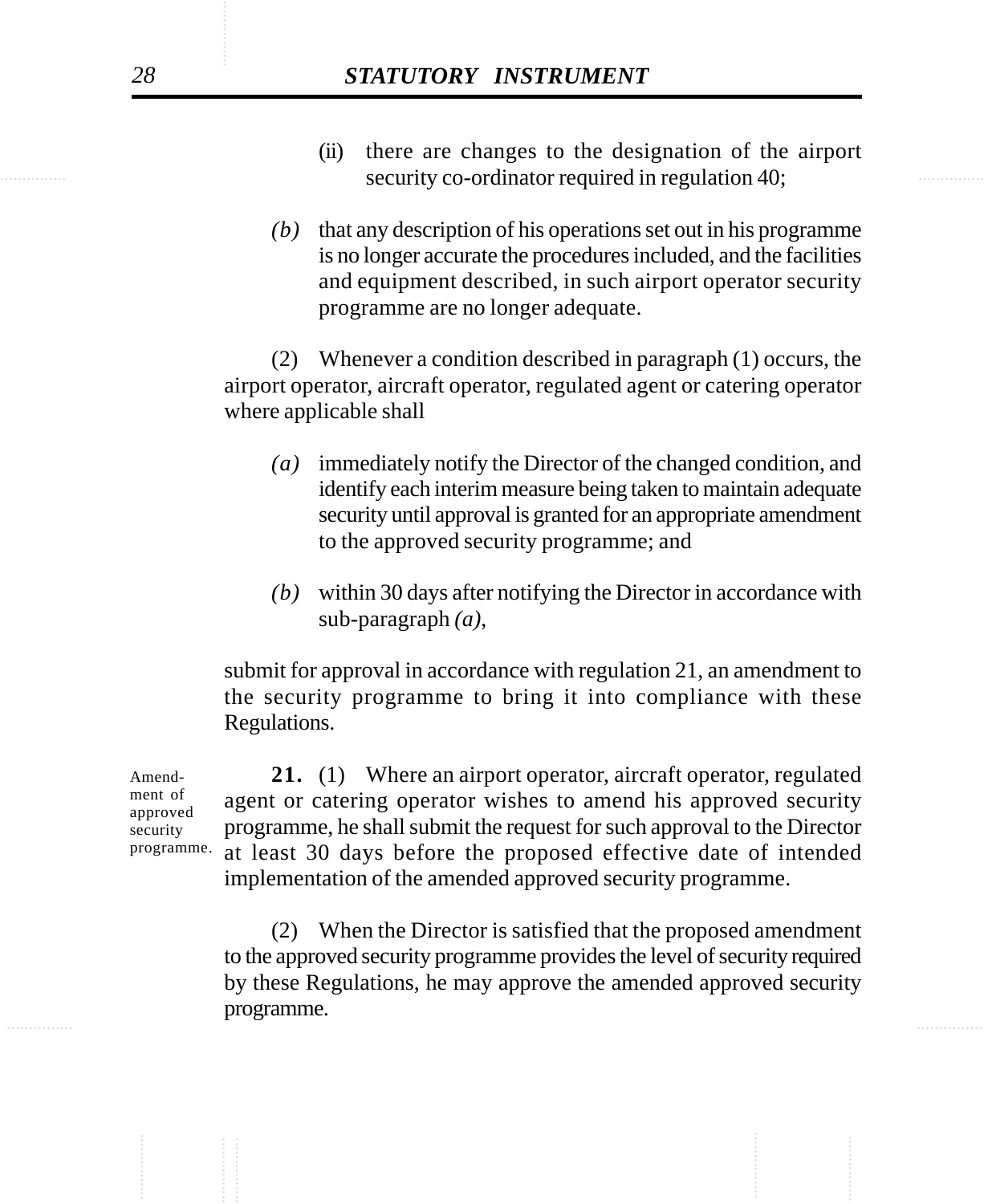**STATUTORY INSTRUMENT** 29<br>22. (1) The Director may require an airport operator, aircraft Amendment<br>operator, regulated agent or catering operator to amend his approved to approved 22. (1) The Director may require an airport operator, aircraft Amendment operator, regulated agent or catering operator to amend his approved to approved security programme, where he determines that safety and the public programme interest require the amendment.

security upon request by Director.

(2) Except in an emergency as provided in paragraph (5), where the Director requires an airport operator, aircraft operator, regulated agent or catering operator to amend his approved security programme referred to in paragraph (1), the Director shall notify the airport operator, aircraft operator, regulated agent or catering agent in writing of the required amendment and allow a period of 30 days from the date contained in the notice, for a written response from such airport operator, aircraft operator, regulated agent or catering operator.

(3) Upon receipt of a notice of a proposed amendment under paragraph (2), the airport operator, aircraft operator, regulated agent or catering operator may submit an alternative amendment to his approved security programme which meets the intent of the required amendment referred to in paragraph (2) for consideration by the Director.

(4) When the Director is satisfied that the alternative amendment submitted in paragraph (3) would provide an overall level of security equal to that required by the Director, he may approve the alternative amendment to the approved security programme.

(5) Where the Director determines that an emergency exists which requires immediate action that makes the procedure in paragraphs (2) and (3) impracticable or contrary to the public interest and safety, he may direct the airport operator, aircraft operator, regulated agent or catering operator to deviate in a specified manner from his approved security programme in the area of concern for a specified period.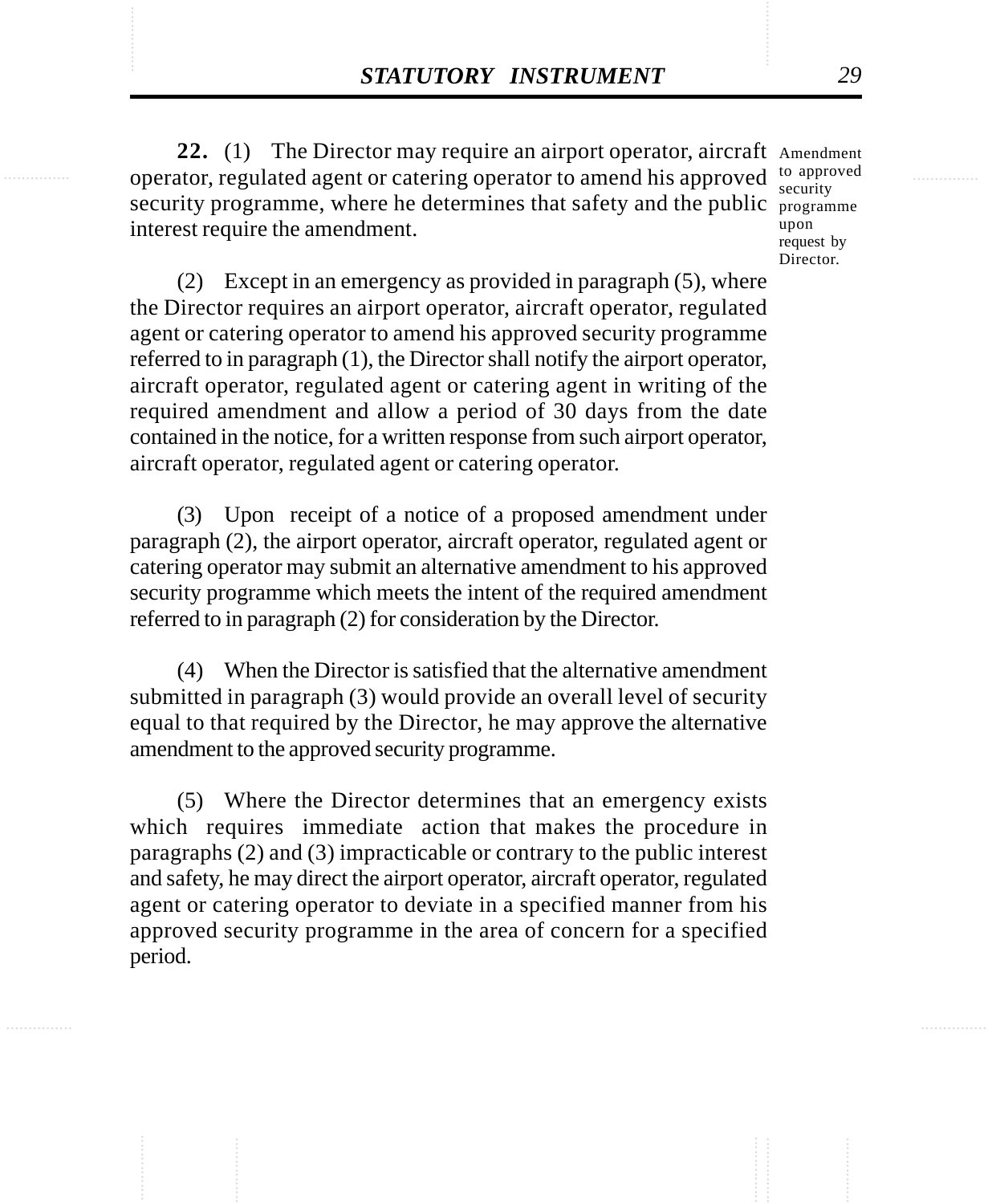#### PART IV

#### *Airport Security*

General responsibilities of airport operator.

**23.** (1) An airport operator shall, prior to the implementation of any renovation and expansion works to his airport or the construction of additional airport facilities at the same location, submit to the Director a revision of his measures designed to safeguard against acts of unlawful interference which may arise.

(2) Where a foreign air operator uses the airport facilities of an airport operator, the Director may, in co-ordination with the airport operator, approve an inspection by the authority responsible for aviation security of the Contracting State of such foreign air operator in order to assess the adequacy of the security measures.

(3) An airport operator shall keep at the airport a current scale map of the airport that identifies the restricted areas, security barriers and restricted area access points.

Airport security committee.

**24.** (1) An airport operator shall establish an airport security committee to ensure the implementation of any national civil aviation security initiatives that may be required by the Director from time to time.

(2) An airport security committee referred to in paragraph (1), shall comprise

- *(a)* the airport manager;
- *(b)* a representative of the airport tenants;
- ............... ............... *(c)* a representative of each governmental agency resident at the airport;
	- *(d)* operators who utilize the airport;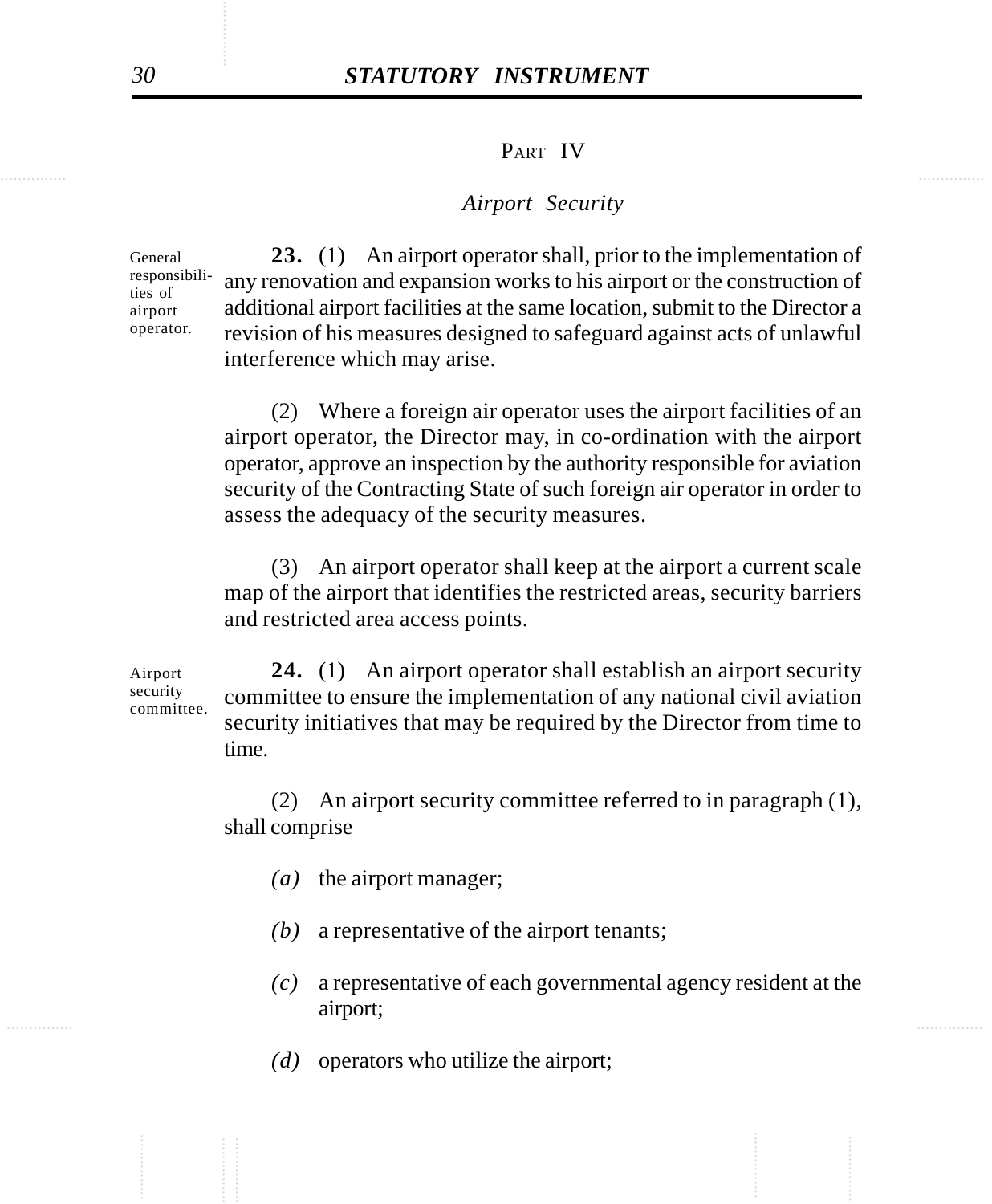- STATUTORY INSTRUMENT 31<br>(e) a representative of the air traffic control; *(e)* a representative of the air traffic control;
	- *(f)* where applicable, a representative of general aviation and airport security agencies;
	- *(g)* a representative of airport security;
	- *(h)* a representative of the Director of Civil Aviation; and
	- *(i)* any other representatives of the tenants of the airport who the airport operator determines should be included.

(3) The terms of reference for the airport security committee shall be as set out in the aviation security standards.

25. (1) An airport operator shall provide aviation security officers Airport and aviation screening officers, in the number and in a manner adequate to  $\frac{\text{operator}}{\text{product}}$ support

provide security and screening officers.

- *(a)* the airport operator security programme; and
- *(b)* each passenger screening system required under this Part of these Regulations.

(2) An airport operator shall ensure that an aviation security officer or aviation screening officer employed by him

- *(a)* abstains from the consumption of alcoholic beverages while on duty at the airport;
- *(b)* is readily identifiable by uniform, and displays or carries a badge or other identification of his authority while on duty; and
- *(c)* has completed a training programme that meets the requirements in paragraph (7).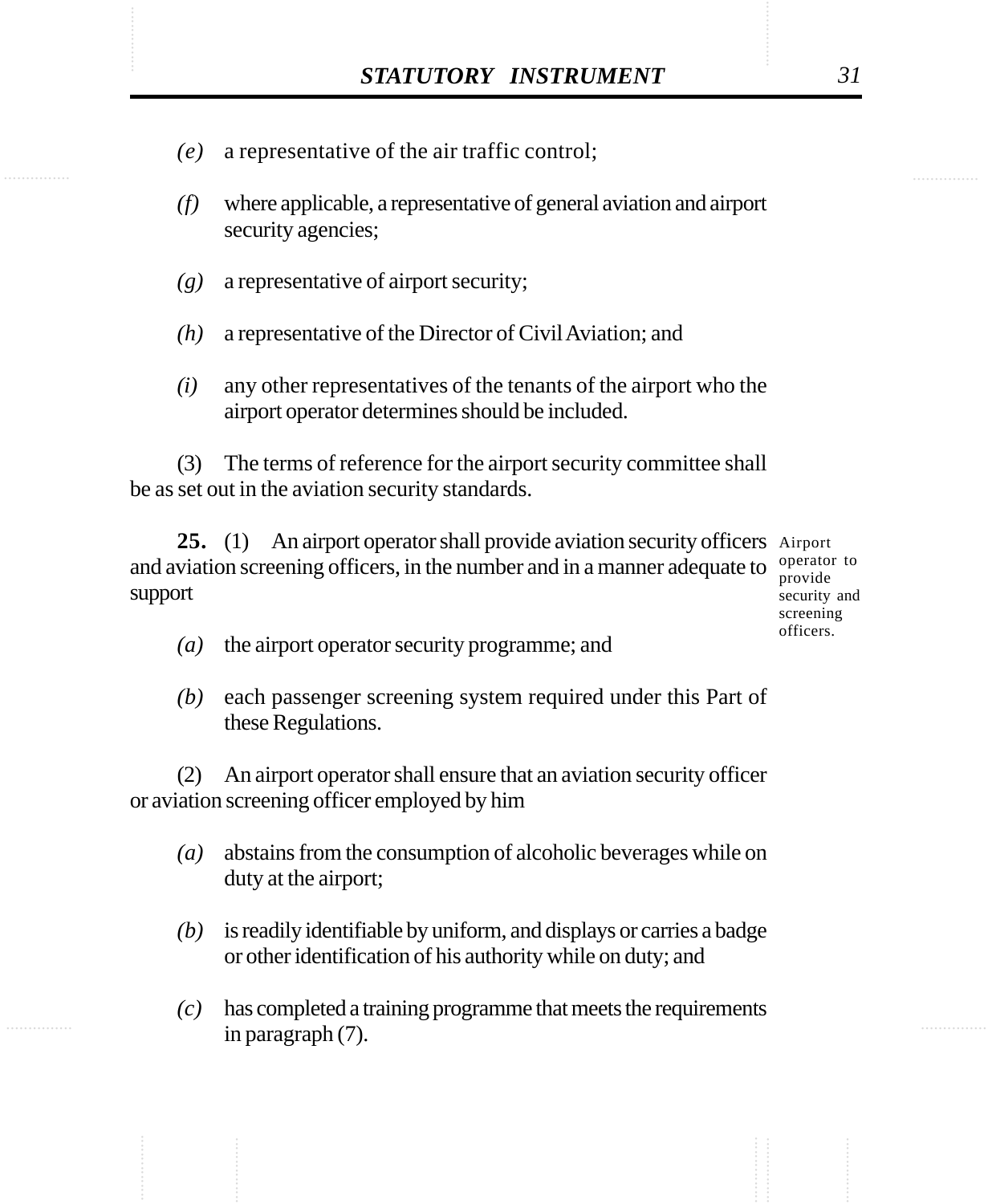officer in his employ conducts security duties in accordance with the (3) An airport operator shall ensure that an aviation security applicable provisions of these Regulations.

> (4) An airport operator may request and obtain the authority to arm an aviation security officer with a firearm while on duty at the airport.

> (5) An aviation security officer shall, while on duty at an airport, have the authority to arrest with or without a warrant, any person who commits

- *(a)* an offence in his presence; or
- *(b)* an offence, when he has reason to believe that the offence has been committed.

(6) The training programme referred to in paragraph (2)*(c)* must be approved by the Director, shall provide training in the subjects specified in paragraph (7) and shall meet the training requirements as set out in the aviation security standards.

(7) The training programme referred to in paragraph (2)*(c)* shall include training in

- *(a)* the courteous and efficient treatment of persons subject to inspection, detention, search, arrest, and other aviation security activities;
- *(b)* the responsibilities of members of the Protective Services under the approved airport operator security programme; and
- *(c)* any other area the Director determines to be necessary.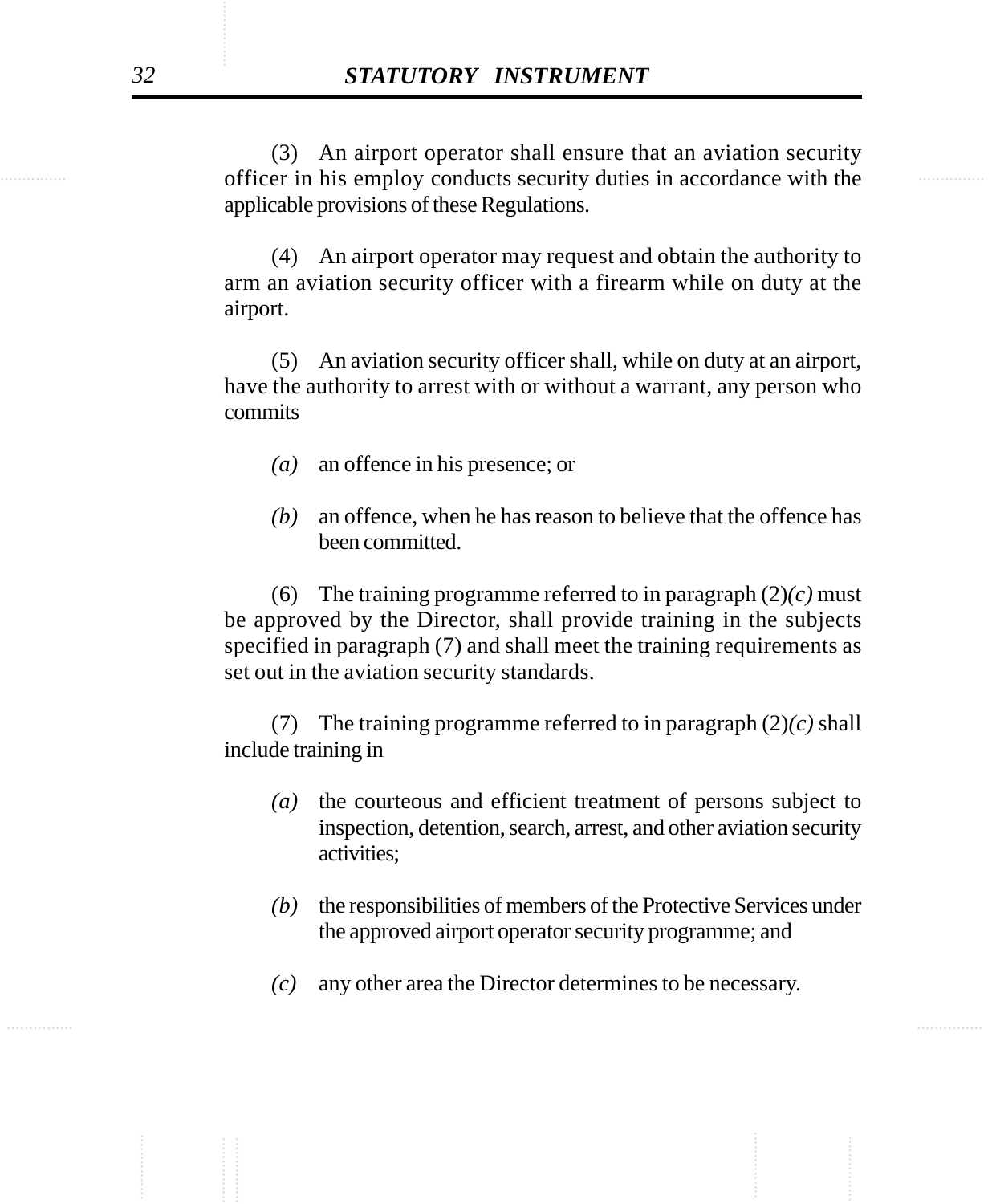**STATUTORY INSTRUMENT** 33<br>
26. (1) No airport operator shall employ any person as an Employer<br>
aviation security officer or aviation screening officer unless that person responsibility 26. (1) No airport operator shall employ any person as an Employer aviation security officer or aviation screening officer unless that person  $\frac{\text{responsibility}}{\text{for quition}}$ 

*(a)* meets the requirements of these Regulations;

- for aviation security officers and aviation screening officers.
- *(b)* has been trained in accordance with the requirements of these Regulations, where his duties are in respect of the screening of passengers, crew, baggage and mail;
- *(c)* is approved by the airport operator where he is employed by an airport tenant as an aviation security officer.
- (2) An airport operator shall ensure that
- *(a)* initial and periodic background checks are performed in respect of each aviation security officer and aviation screening officer; and
- *(b)* initial and recurrent training on aviation security is received by each aviation security officer and aviation screening officer

in his employ.

(3) An airport operator shall keep an accurate record of the initial and periodic background checks, experience and training of an aviation security officer and aviation screening officer in his employ and such record shall be retained for the duration of his employment and thereafter for a period of one year.

27. (1) Whenever the number of aviation security officers use of required in regulation 25 are not available to meet the requirements of  $\frac{m_{\text{embers}}}{m_{\text{ember}}}$ these Regulations, an airport operator may request through the Director protective the use of members of the protective services. the

services.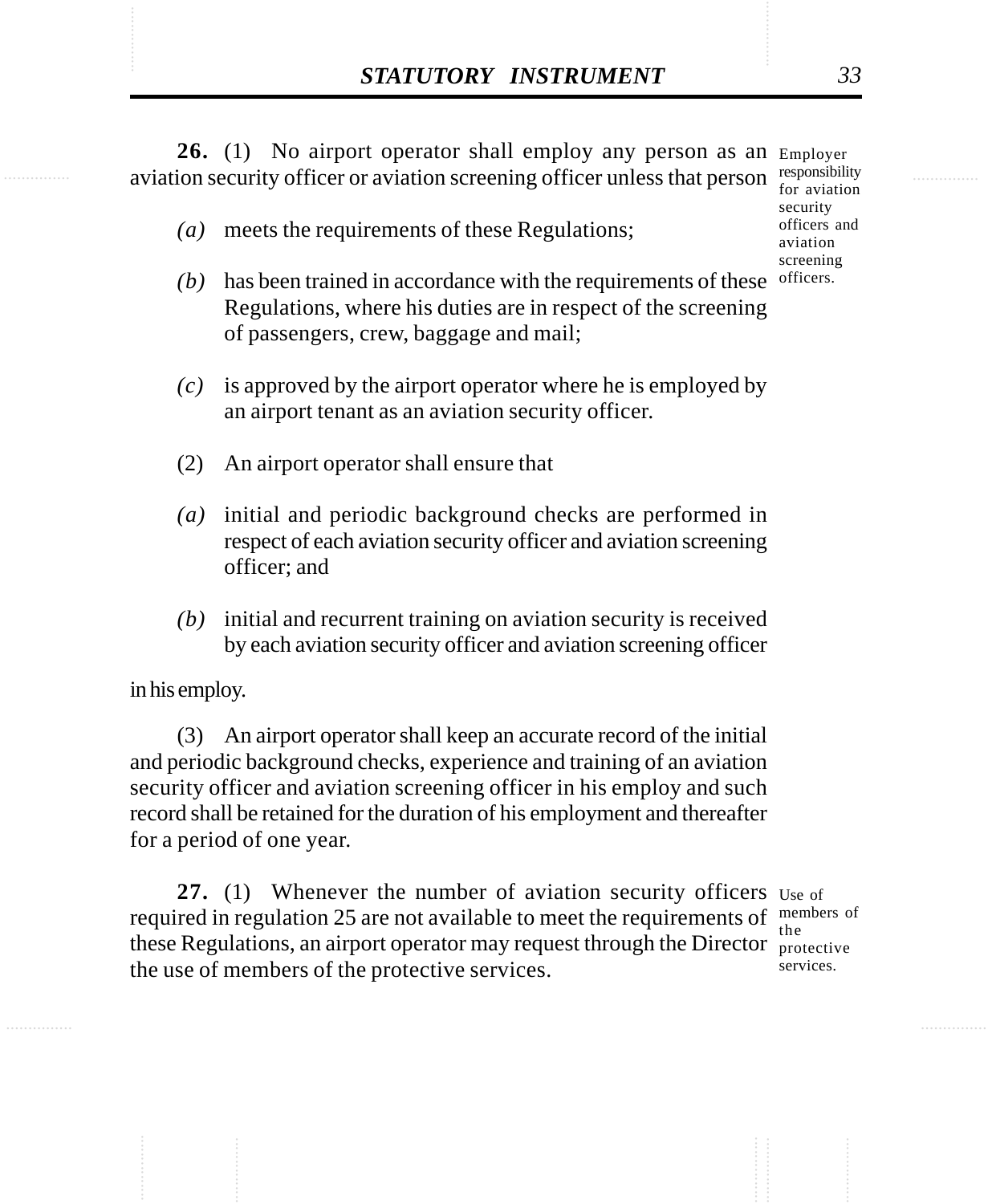referred to in paragraph (1), shall be accompanied by the following (2) A request for the use of members of the protective services information:

- *(a)* the number of passengers who boarded at the airport during the preceding year and for the current year, as of the date of the request;
- *(b)* the anticipated risk of criminal violence and acts of unlawful interference including aircraft piracy at the airport involving the operations of aircraft operator at the airport;
- *(c)* a copy of that portion of the approved airport operator security programme of the airport operator which describes the required support from the protective services that is necessary to comply with these Regulations;
- *(d)* an estimate from the airport operator of the number of persons required from the protective services to supplement available aviation security officers and the period of time for which they would be needed; and
- *(e)* any other information the Director considers necessary.

(3) In response to a request submitted in accordance with this Regulation, the Director may with the approval of the Minister with responsibility for National Security, approve the assignment of members of the protective services at the airport.

**28.** An aviation security officer or an aviation screening officer shall require that

- *(a)* the carry-on baggage and goods of every person; or
- ............... ............... *(b)* every vehicle driven by a person who enters and leaves a restricted or sterile area at an airport,

Requirement to screen carry-on baggage, goods or vehicle.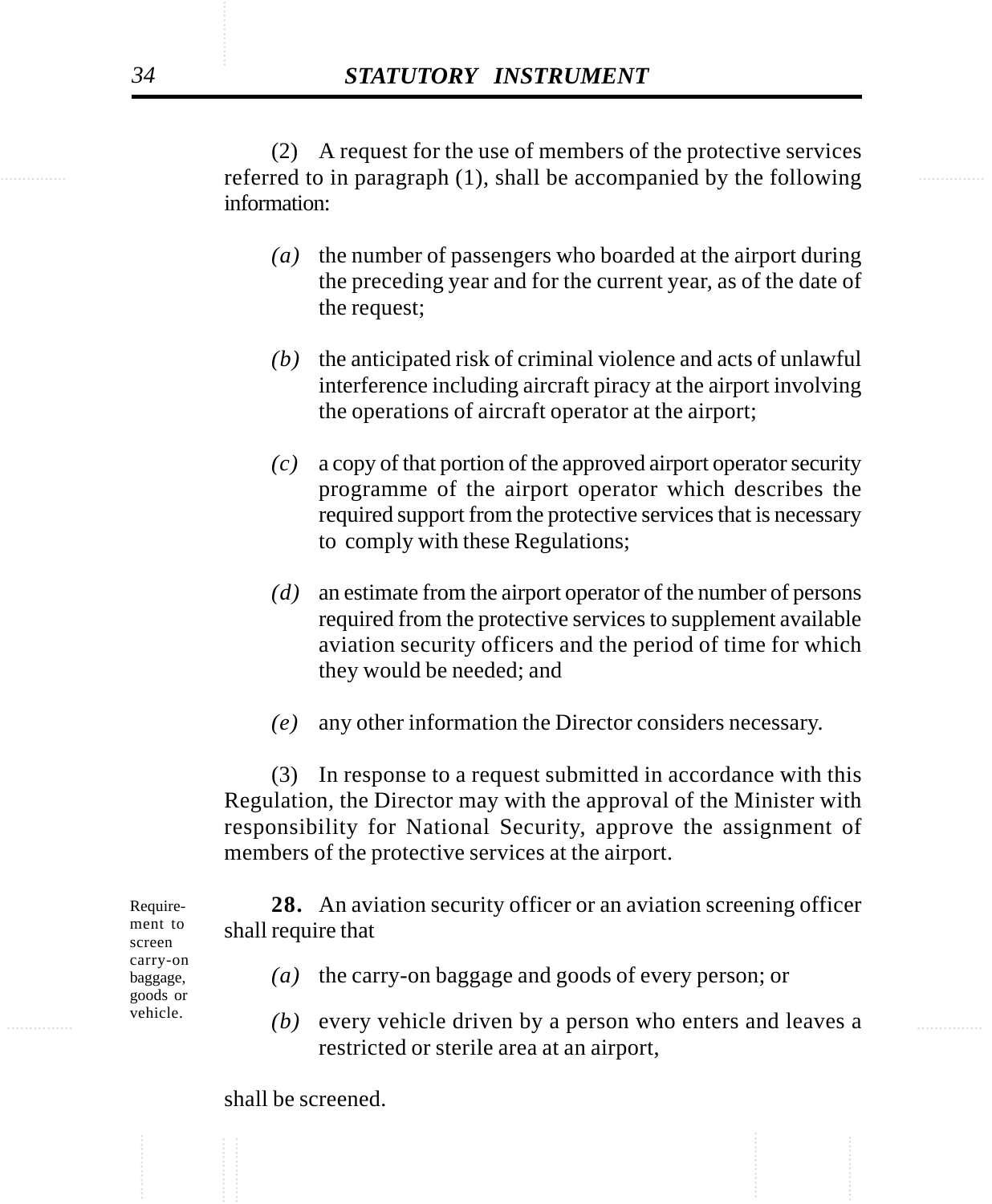**STATUTORY INSTRUMENT** 35<br>
29. (1) A person who enters a restricted or sterile area shall be Procedure<br>
subject to the screening of his person, goods, vehicle or means of <sup>on refusal</sup> **29.** (1) A person who enters a restricted or sterile area shall be Procedure subject to the screening of his person, goods, vehicle or means of  $_{\text{of personal}}^{\text{on refusal}}$ conveyance in his possession by an aviation security officer or an to submit to aviation screening officer.

of person screening.

(2) Where a person refuses to be screened in accordance with paragraph (1) that person shall be ordered to leave the restricted or sterile area and shall have the goods, vehicle or means of conveyance in his possession removed from the restricted or sterile area.

(3) Where after having boarded an aircraft, a passenger is required by an aviation security officer or aviation screening officer to submit to the screening of his person or the goods that he carried or had placed on board the aircraft, and he refuses such a screening, the aviation security officer or the aviation screening officer shall order that person to disembark the aircraft and remove the carry-on baggage, goods or checked baggage belonging to that person.

**30.** Where goods are received at an airport for transport on an Treatment aircraft and these goods are not accompanied by a person who may  $\frac{1}{2}$  compani give the permission to screen the goods, an aviation security officer or goods. aviation screening officer, may carry out an authorised search of the goods in the presence of the aircraft operator concerned or a regulated agent and in carrying out that search may use such force as may reasonably be necessary to gain access to the goods.

**31.** (1) An airport operator, aircraft operator, airport tenant or Requireregulated agent shall immediately notify an aviation security officer or ment for aviation screening officer, when there is

*(a)* a discovery

(i) of an authorised firearm at the airport or on board an  $\frac{6}{b}$  be notified. aircraft, other than an unloaded firearm allowed under the security programme of an aircraft operator;

companied

resident airport security officer or an aviation screening officer to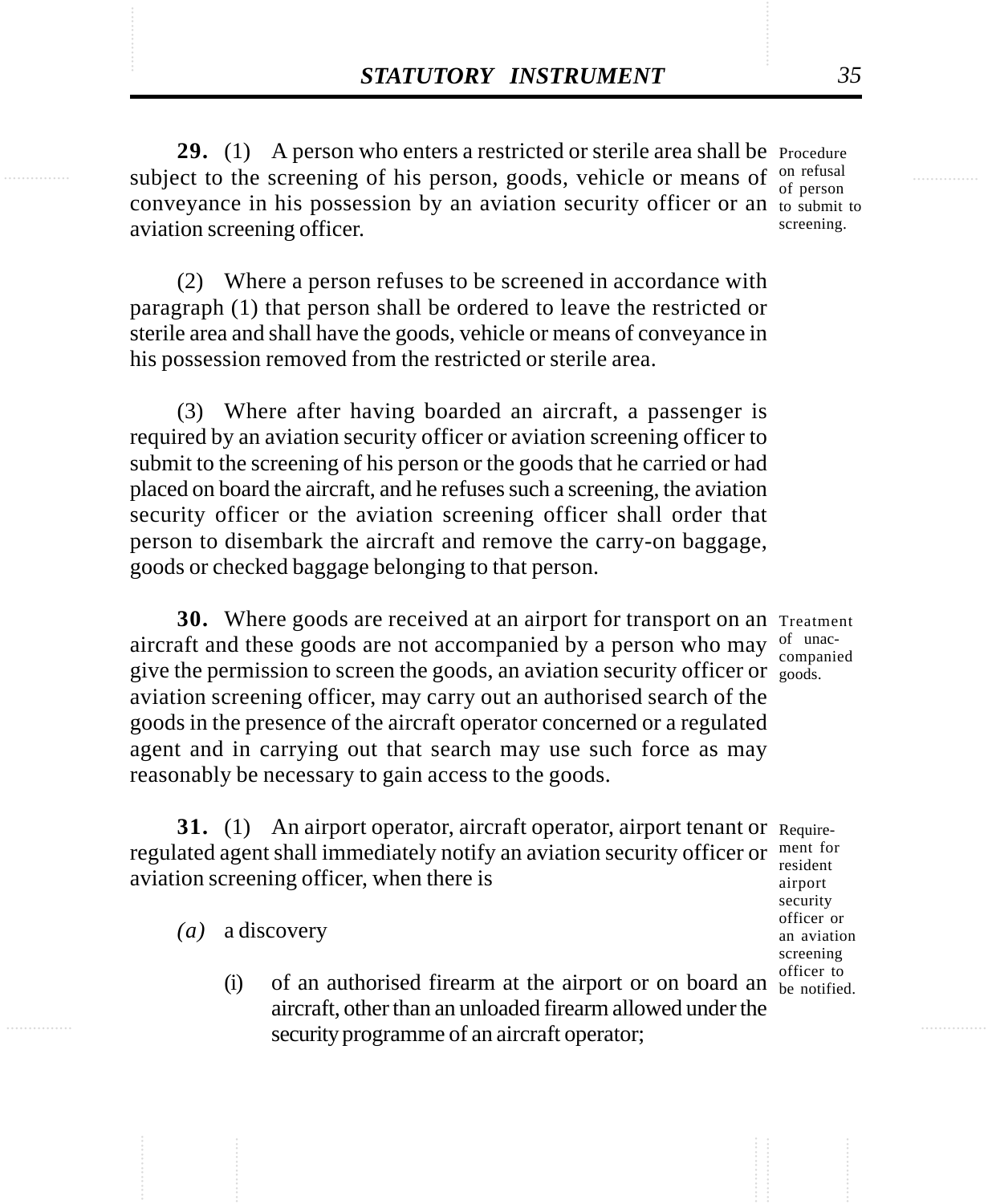- suspected explosive substance or suspected incendiary (ii) of an explosive substance, an incendiary device or a device;
	- *(b)* refusal by a person
		- (i) to submit to the security screening required under these Regulations;
		- (ii) to remove himself and his goods from a restricted area when so ordered by an aviation security officer;
	- *(c)* a report
		- (i) of unattended baggage located in an area of the airport for which he has responsibility;
		- (ii) of suspicious packages, articles or goods in the area for which he has responsibility;
	- *(d)* a specified threat against the airport that comes to his attention.

(2) An airport operator shall investigate any of the reported security incidents set out in paragraph (1), and provide a report of the incident to the Director in accordance with procedures set out in his approved airport operator security programme.

(3) No airport operator shall assign or let any area in the defined sterile area to any person other than an aircraft operator.

**32.** (1) An airport tenant shall develop security measures to manage access to restricted areas under his control in accordance with the airport operator security programme and shall submit the details in writing for the approval of the airport operator. measures of an airport

> (2) An airport tenant shall ensure that his personnel receive airport security training or security awareness training as appropriate, in accordance with the approved airport operator security programme.

Security

tenant.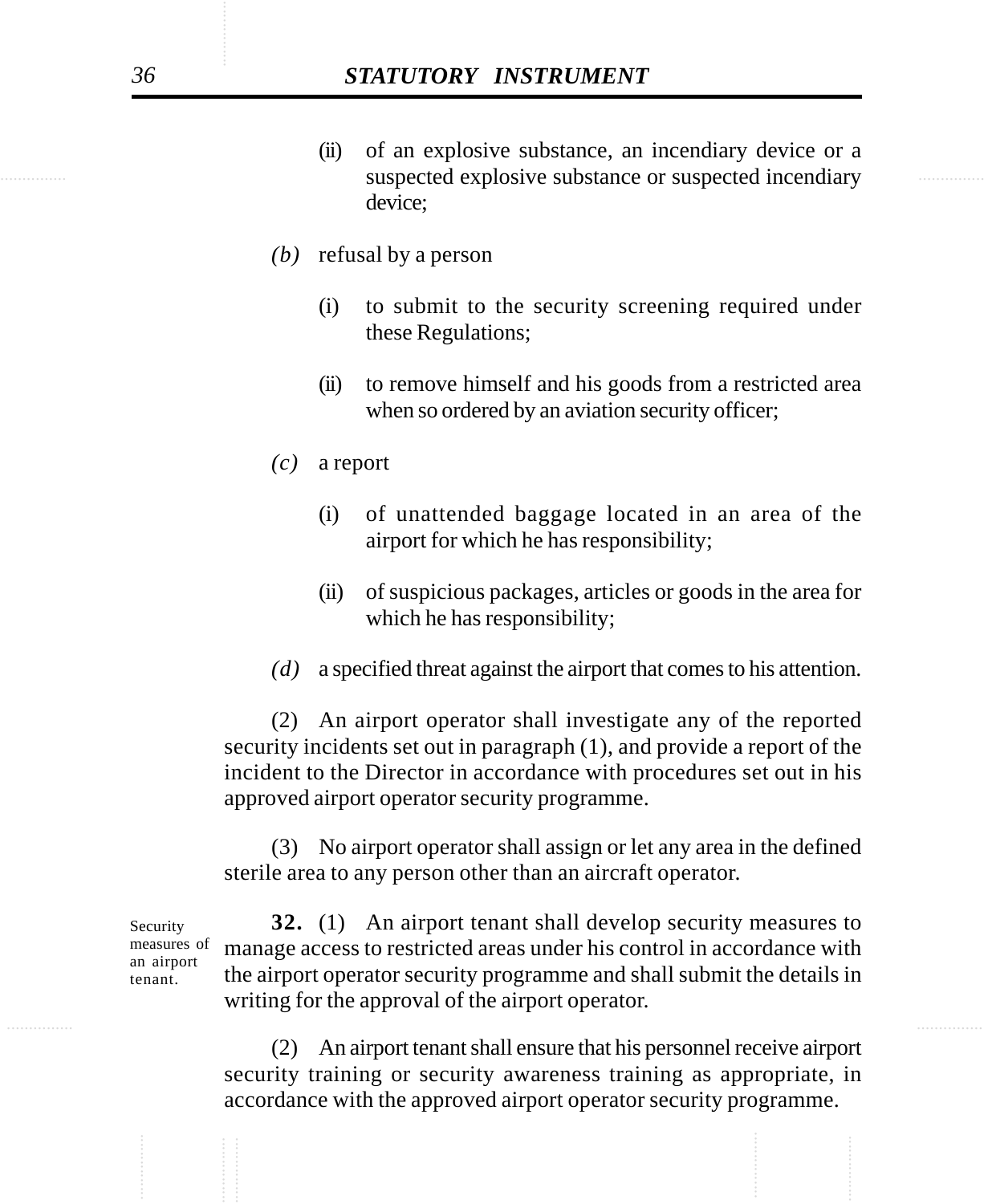**STATUTORY INSTRUMENT** 37<br>
(3) No airport tenant shall use a person as an aviation security<br>
officer unless the employment of such person has been approved by the (3) No airport tenant shall use a person as an aviation security officer unless the employment of such person has been approved by the airport operator.

> **33.** No person shall divulge documented information in respect Confidenof security measures in effect at an airport without the permission of  $\frac{\text{tial security}}{\text{informa}}$ the airport operator. information.

**34.** No person shall make, or cause to be made,

- *(a)* a fraudulent or intentionally false statement in any airport operator security programme or an application for any security reproduction. programme, access medium, or identification medium;
- *(b)* a fraudulent or intentionally false entry in any record or report that is kept, made or used to
	- (i) show compliance with this Part; or
	- (ii) exercise any privileges under this Part; and
- *(c)* a reproduction or alteration of any report, record, security programme, access medium or identification medium issued under this Part without the approval of the airport operator.

**35.** (1) An airport operator shall ensure that the location and Access function of restricted areas at the airport are designated and properly control defined. system.

(2) The level of access to a restricted or sterile area shall be clearly defined and made known to all persons at the airport whose duties require them to have restricted or sterile area access.

(3) An airport operator shall include in his approved airport operator security programme details of a system, method and procedure which shall ensure that

False statements, entries or unauthorised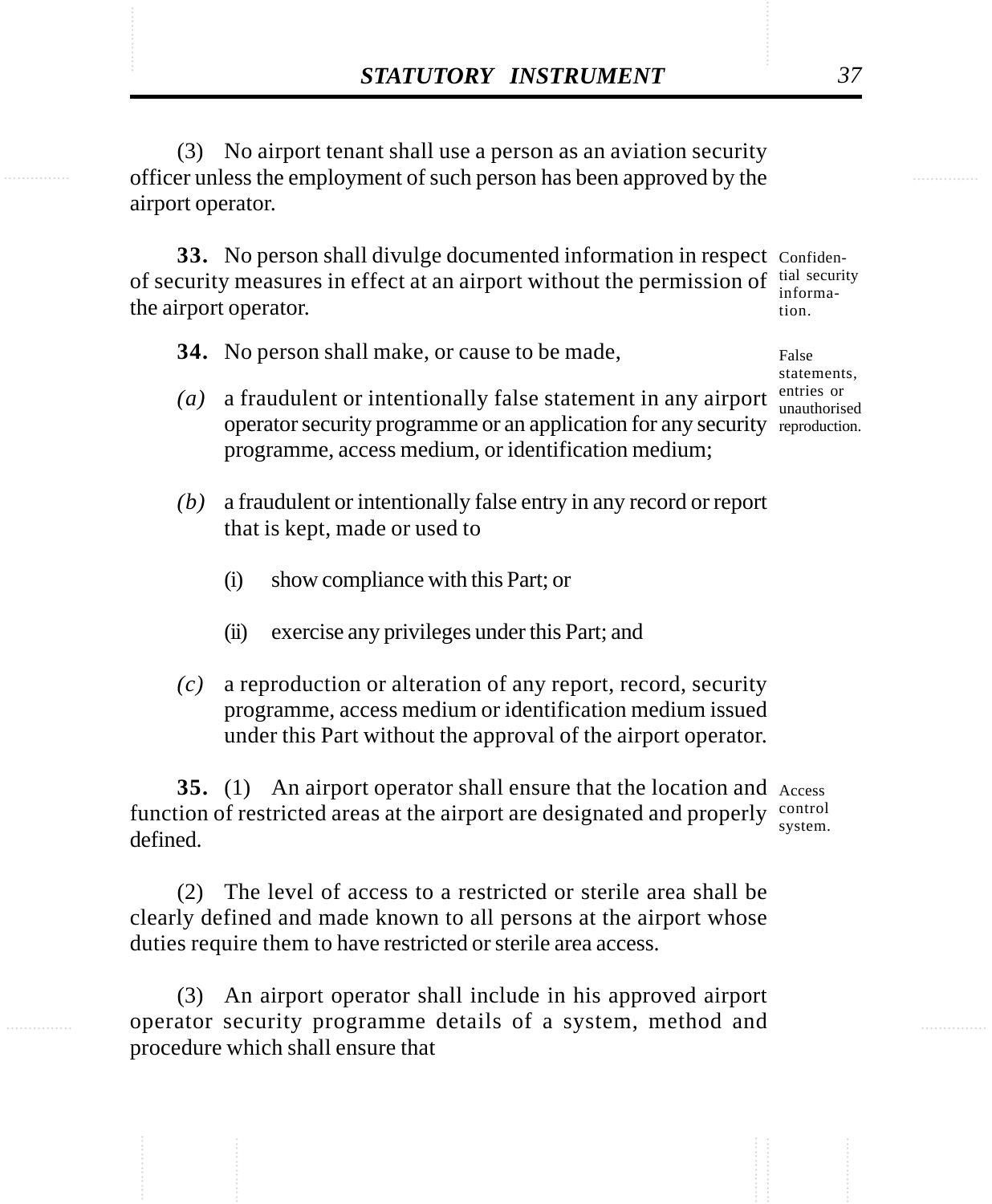- number and physical access through those access points and *(a)* access points into restricted or sterile areas are limited in are strictly controlled;
	- *(b)* entry points which cannot be effectively controlled are locked or otherwise secured against entry by unauthorised persons;
	- *(c)* access by persons and vehicles to restricted and sterile areas is restricted only to persons who must have access by virtue of their duties;
	- *(d)* security restricted areas not subject to continual access control measures shall be subjected to a thorough search prior to being brought into use;
	- *(e)* a person whose duties require him to be at the airport is required to have on display on his person, a valid airport identification badge and any baggage or item he carries shall be screened before being allowed access into a restricted or sterile area;
	- *(f)* the screening referred to in paragraph *(e)* shall be to the same standard as that required for passengers, pursuant to regulation 28; and
	- *(g)* persons at an airport are aware of what areas are restricted or sterile areas.

(4) Notwithstanding the screening requirements referred to in paragraph (3)*(e)*, the Director may consider the screening of persons and goods at certain access points on a random basis depending on the assessed risk where details of such risks are included in an approved airport operator security programme.

............... ............... to differentiate between persons authorised to have access to only a particular (5) The system referred to in paragraph (3), shall provide a means portion of the secured area and persons authorised to have access only to other portions or to the entire secured area, and shall be capable of limiting the access of an individual by time and date.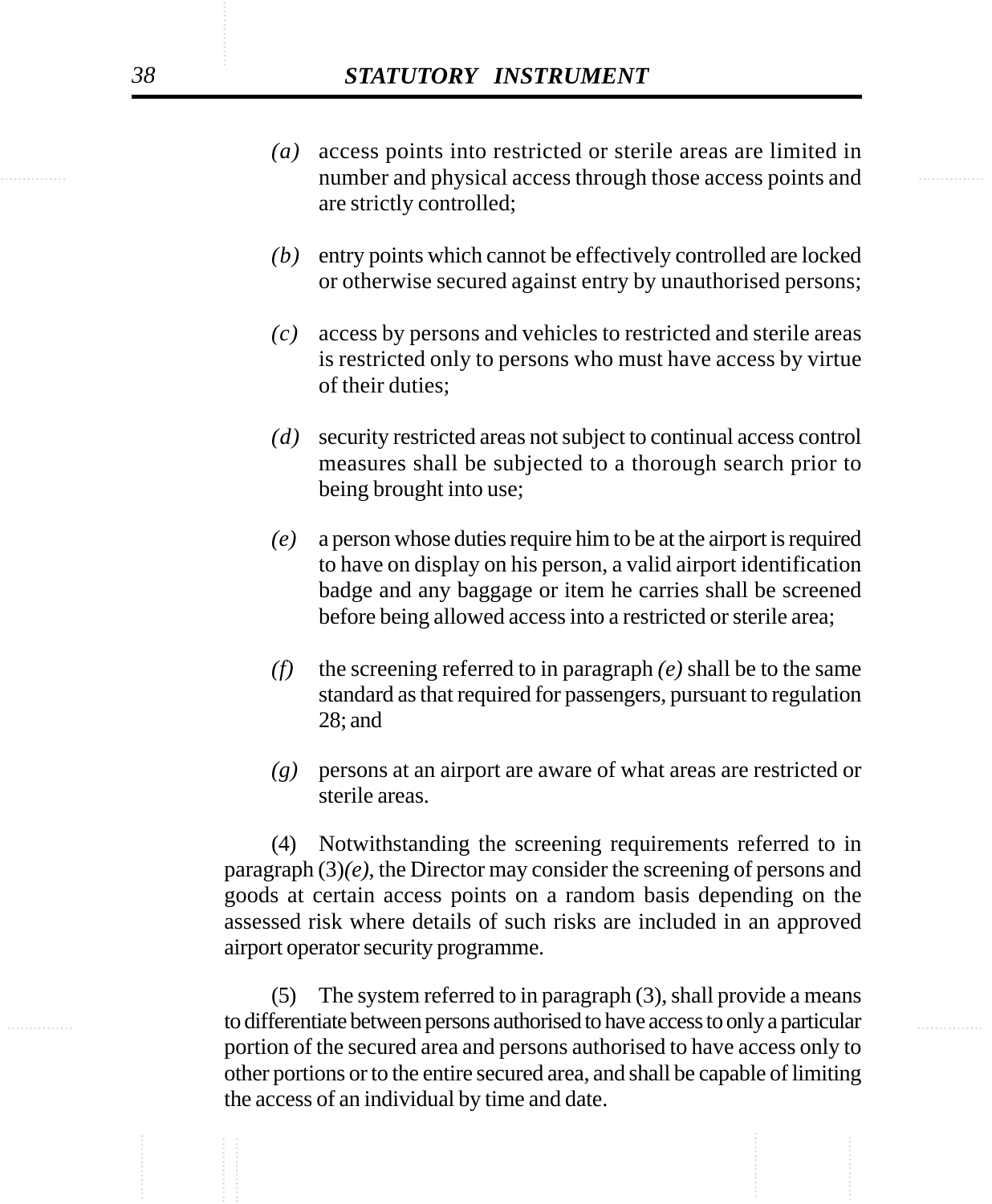**STATUTORY INSTRUMENT** 39<br>
(6) The system referred to in paragraph (3), shall describe the scope<br>
of initial and periodic background checks conducted on every applicant for (6) The system referred to in paragraph (3), shall describe the scope of initial and periodic background checks conducted on every applicant for all types of passes issued.

> **36.** (1) An airport operator shall ensure that access to a restricted Airport or sterile area of his airport is controlled by the use of an identification  $\frac{operators}{10-2}$ badge system to identify persons and vehicles and facilitate access where and use authorised.

to establish airport identification media

(2) An airport operator shall ensure that all persons working at his system.airport are issued with an airport security identification badge by the organisation approved for such purpose and all such persons shall display such identification permit on their person at all times while at the airport.

(3) No aviation operator shall issue to any person any identification badge that provides unescorted access to a restricted area unless the person has successfully completed training in accordance with a curriculum specified in the approved airport operator security programme of the airport operator.

(4) The curriculum referred to in paragraph (3), shall detail the methods of instruction and shall include

- *(a)* control, use and display of approved airport security identification information;
- *(b)* procedures by aviation security officers, airport screening officers and members of the protective services for dealing with perceived unauthorised access;
- *(c)* restrictions on disclosure of information concerning an act of unlawful interference with civil aviation where such information is likely to jeopardize the safety of domestic or international aviation;
- *(d)* non-disclosure of information regarding the airport security system or any security system of an airport tenant; and
- *(e)* any other topic deemed necessary by the Director.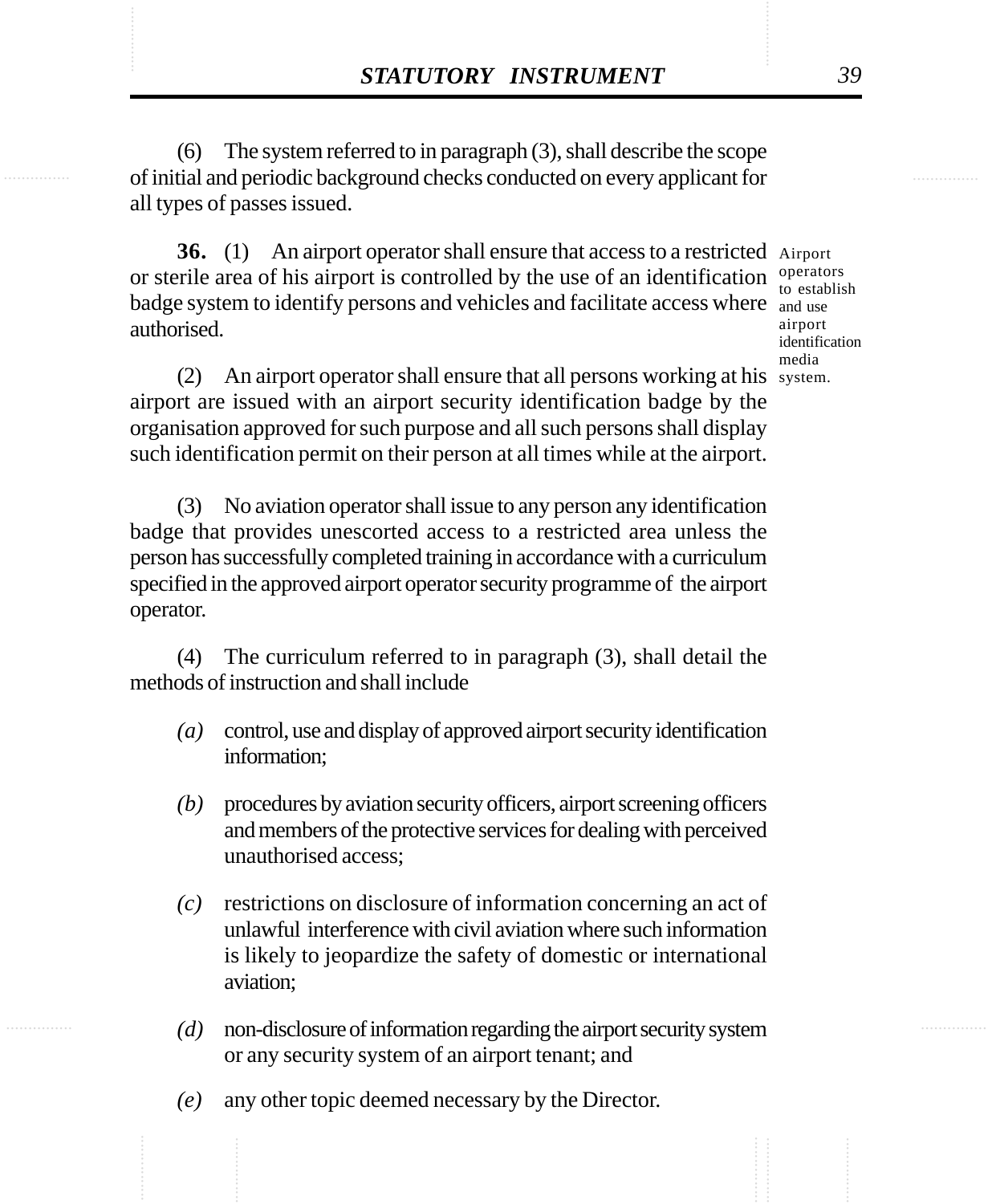unescorted access to a security restricted area to gain such access unless (5) No person shall use an airport identification badge that provides that badge was issued to such person by the airport operator.

> (6) An airport operator shall keep a record of all training given to each person under this Regulation for 6 months after the termination of the unescorted access privileges of that person.

**37.** (1) An airport operator of an airport serving scheduled passenger operations shall perform the following control functions: Security of air operators area.

- *(a)* control of access to each air operations area, including methods for preventing the entry of unauthorised persons and ground vehicles;
- *(b)* control of movement of persons and ground vehicles within each air operations area including when appropriate, requirements for the display of security identification; and
- *(c)* detection and taking action to control each entry, or attempted entry to an air operations area by a person whose entry is not authorised under his approved airport operator security programme.

(2) An airport operator is not required to comply with paragraph (1), with respect to an exclusive area under the control of the aircraft operator, where the airport operator is satisfied that the aircraft operator has included the following in his approved airport operator security programme:

- *(a)* a description of the procedure to satisfy the control functions referred to in paragraph (1);
- ............... ............... *(b)* a description of the facilities and equipment, used by the aircraft operator to perform the control functions described in paragraph (1); and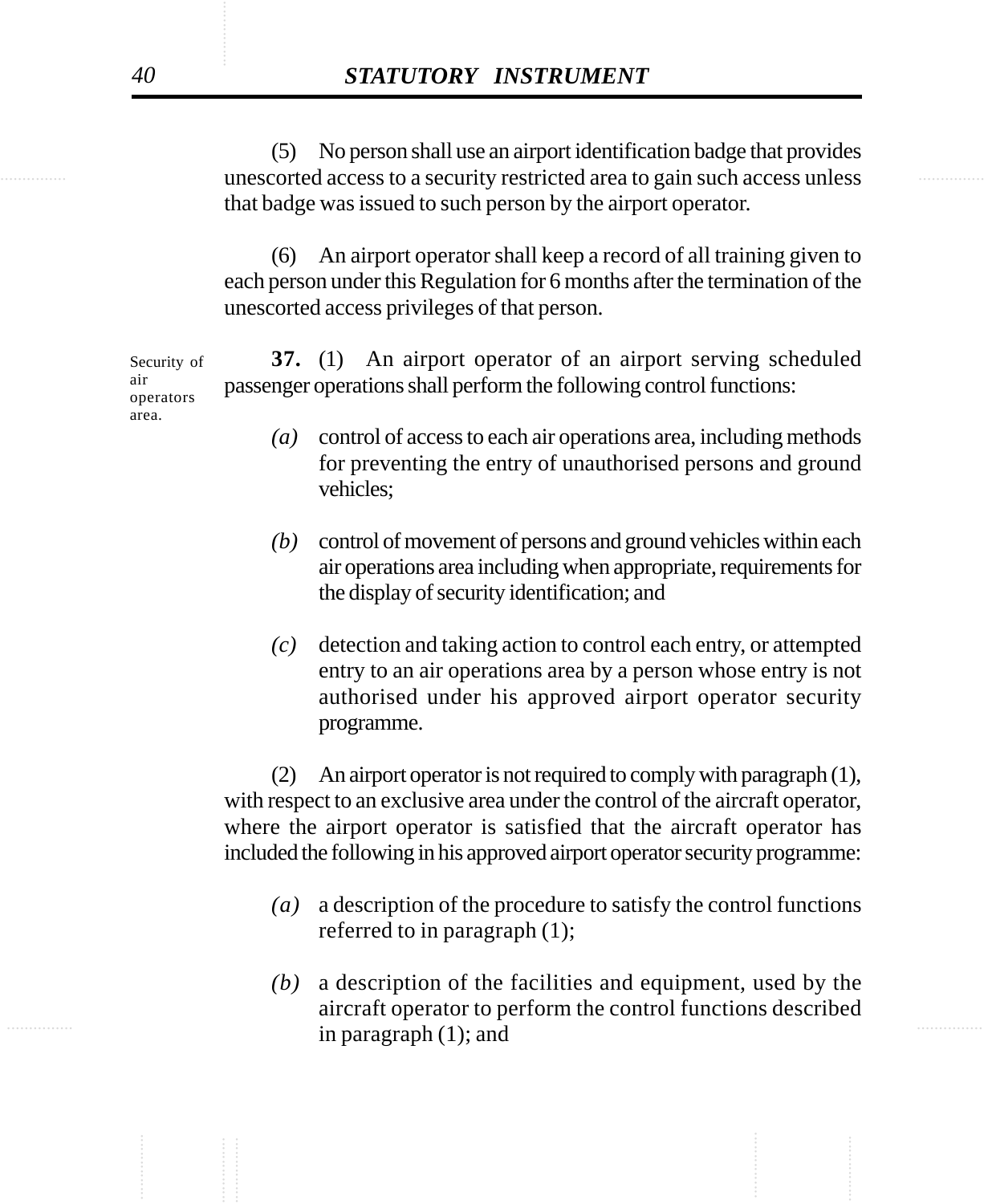STATUTORY INSTRUMENT 41<br>
(c) procedures by which the aircraft operator will notify the airport<br>
operator when his procedures. facilities, and equipment are *(c)* procedures by which the aircraft operator will notify the airport operator when his procedures, facilities, and equipment are not adequate to perform the control functions described in paragraph (1).

> **38.** (1) An airport operator shall ensure that a record is kept of Airport every security incident at his airport.

operator to keep records.

- (2) A record required to be kept in paragraph (1), shall
- *(a)* be kept for a minimum of 90 days;
- *(b)* be made available to the Director upon request; and
- *(c)* include the number
	- (i) and type of weapons and incendiary devices discovered during any passenger screening process, and the method of detection of each;
	- (ii) of acts and attempted acts of air piracy;
	- (iii) of real and simulated bombs found at the airport;
	- (iv) of actual bombings at the airport; and
	- (v) of detentions and arrests and the immediate disposition of each person detained or arrested.

**39.** On the request of the Director, an airport operator shall provide Evidence of evidence of compliance with this Part and his approved airport operator security programme. compliance.

40. (1) An airport operator shall in accordance with his approved Designation airport operator security programme, designate an officer in his of airport organisation as the airport security co-ordinator.

security coordinator.

(2) The officer designated in accordance with paragraph (1) shall be available at all times.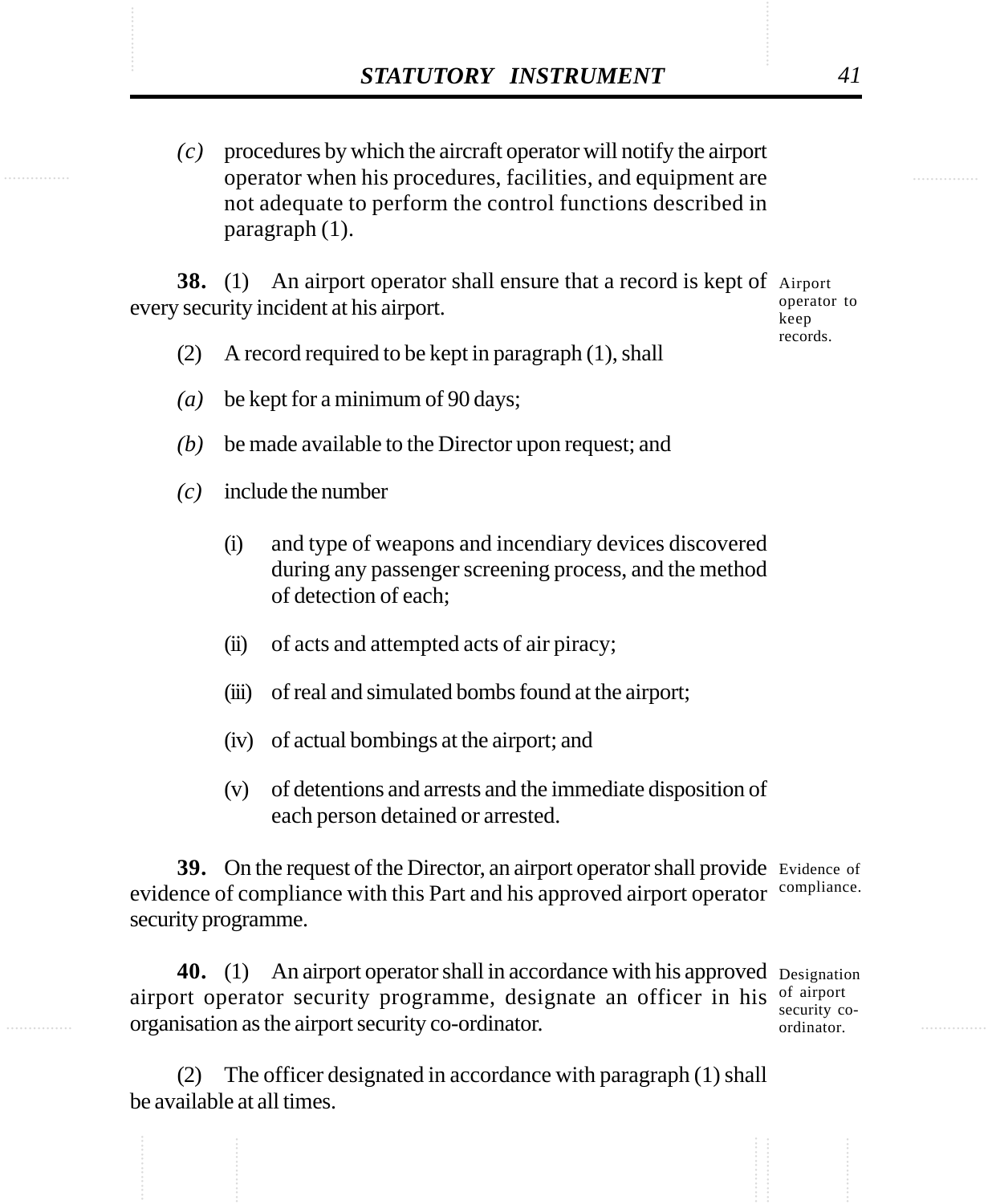of the airport operator for security-related activities and communications (3) An airport security co-ordinator shall serve as the primary contact with the Director, as set forth in the approved airport operator security programme.

> **41.** Where an airport operator determines that a specific threat that jeopardizes the security of his airport exists, he shall immediately take all of the measures necessary to ensure the safety of the airport and persons at the airport, including informing the appropriate protective services of the nature of the threat. Threat at an airport.

> **42.** An airport operator who is made aware of a threat against his facility or any part of the airport that is under the control of a person carrying on any activity at the airport, other than the airport operator, shall immediately Obligation of airport operator threat is

- *(a)* notify the person of the nature of the threat; and
- *(b)* determine whether there is a specific threat that jeopardizes the security of the airport.

**43.** Where a person authorised to conduct any screening activity at an airport is made aware of a threat against the airport, such person shall

- *(a)* immediately notify the airport operator of the nature of the threat; and
- *(b)* assist the airport operator in determining whether there is a specific threat that jeopardizes the security of the airport.

**44.** (1) Where it is determined that there is a specific threat that jeopardizes the security of the airport, the airport operator shall immediately take all of the measures necessary to ensure the safety of the airport and persons at the airport, including informing the appropriate protective services of the nature of the threat.

An airport operator shall immediately inform the Director of the receipt of a bomb threat against a specific aircraft which is at his airport or which is en route to his airport.

Informing airport operator of threat against

airport.

where

against a facility or an airport.

Airport operator to take measures in event of a specific threat.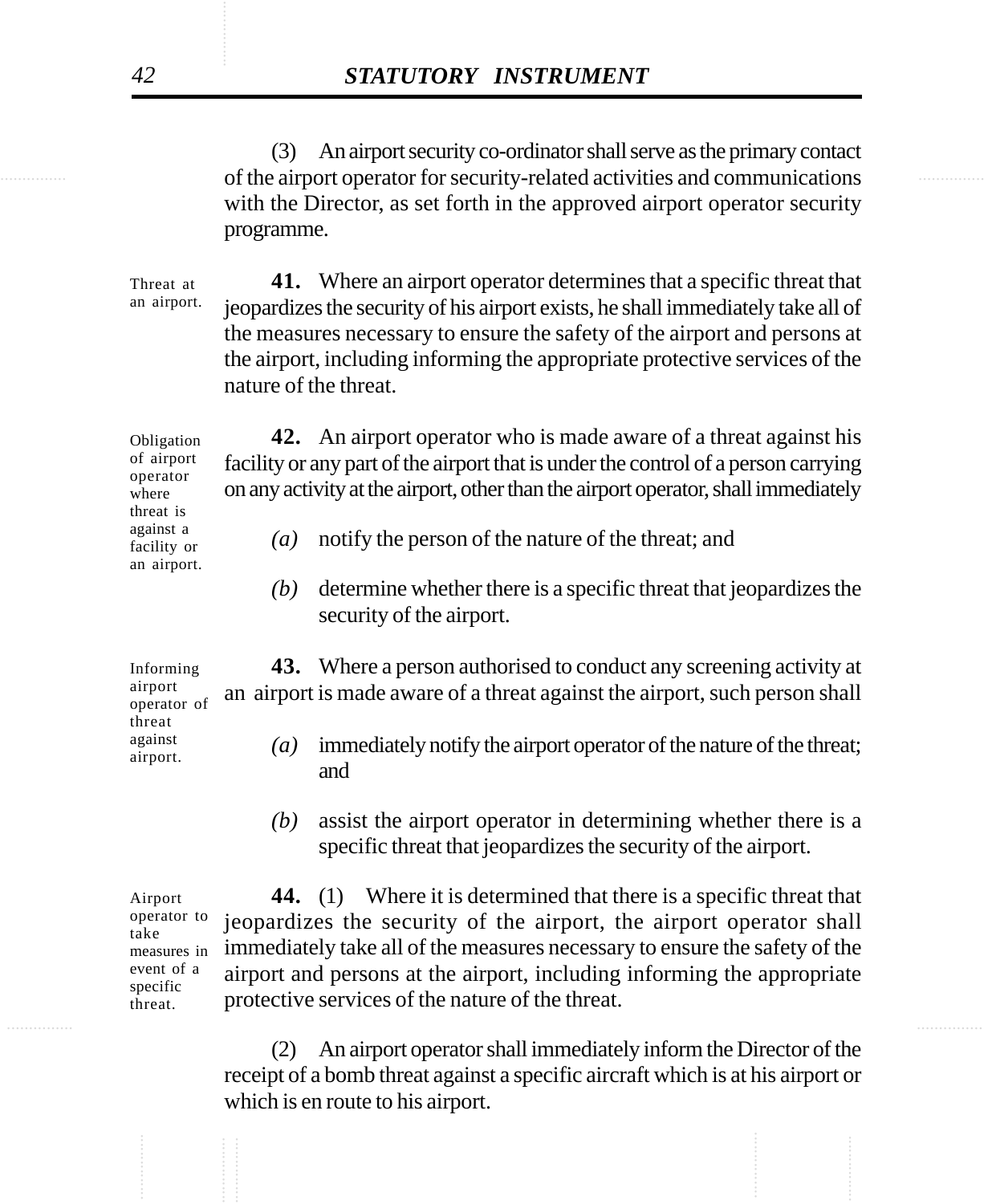**STATUTORY INSTRUMENT** 43<br>45. An airport operator shall immediately notify the Director when Director to there is **45.** An airport operator shall immediately notify the Director when Director to there is

- *(a)* the discovery, at the airport, of a weapon, other than an unloaded firearm allowed in regulations 31(1)*(a)* or 51;
- *(b)* the discovery, at the airport, of an explosive substance or an incendiary device, other than an explosive substance or incendiary device allowed under the Act or regulations made thereunder;
- *(c)* an explosion at the airport, unless the explosion is known to be the result of an excavation demolition, construction or the use of fireworks displays; or
- *(d)* a specific threat against the airport.

**46.** An airport operator shall keep at the airport a current map to Airport scale of the airport that identifies the restricted and sterile areas, security barriers and restricted area access points and sterile area access port.

47. (1) The airport operator shall provide the Director, on Airport reasonable notice given by the Director, with written or electronic records operator to or other information relevant to the security of the airport, including Director

- *(a)* information concerning the method of implementing the security measures that apply to the airport operator referred to in regulation 7(1); and
- *(b)* a copy of the scale map referred to in regulation 46.

(2) An airport operator shall provide the Director with written notice of any new commercial air transportation service that is to commence operations at the air terminal building.

operator to keep map of airport.

provide with information and map of airport.

be notified of discovery of weapons, incendiary devices or explosives at airport.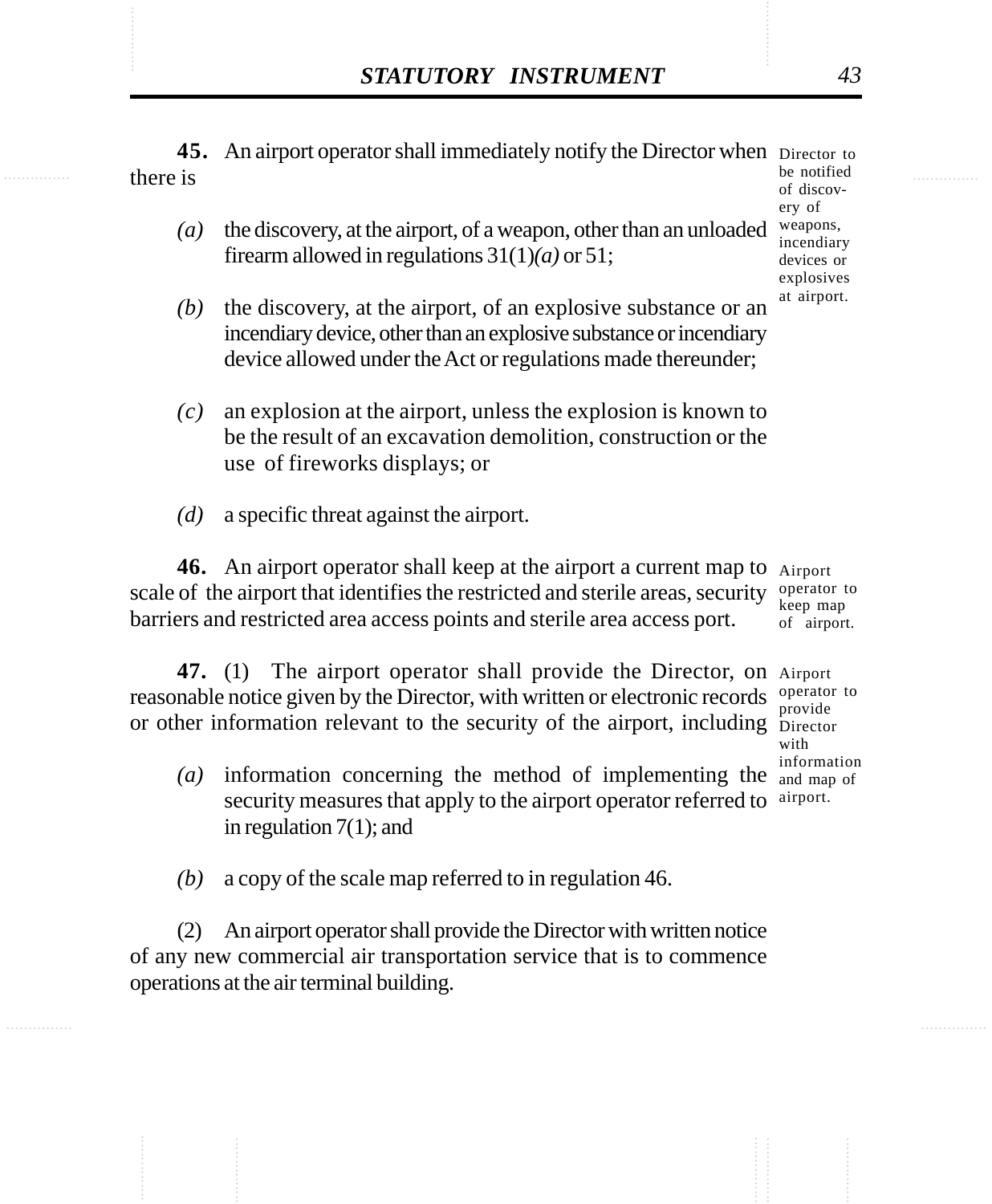# *44 STATUTORY INSTRUMENT*

#### PART V

#### *Aircraft operator security*

**48.** An aircraft operator having an approved aircraft operator security programme shall Aircraft operator security

- *(a)* maintain one complete copy of his approved aircraft operator security programme at his principal business office;
- *(b)* maintain a complete copy or the pertinent portions of his approved aircraft operator security programme at each airport where security screening is being conducted;
- *(c)* make the documents referred to in paragraphs *(a)* and *(b)*, available for inspection upon request by the Director; and
- *(d)* restrict the distribution, disclosure, and availability of sensitive security information only to persons who by their defined roles in the programme require to have such information for the performance of their function.

Screening of passengers and baggage.

- **49.** (1) An aircraft operator shall conduct screening of
- *(a)* passengers, transit passengers, transfer passengers and crew travelling on his aircraft;
- *(b)* the carry-on baggage belonging to persons referred to in paragraph *(a)*;
- *(c)* the checked baggage of persons referred to in paragraph *(a)*; and
- ............... ............... *(d)* any other goods in the hold of the aircraft.

(2) Notwithstanding paragraph (1), an aircraft operator may authorise the airport operator of the airport from which he operates or any other

programme.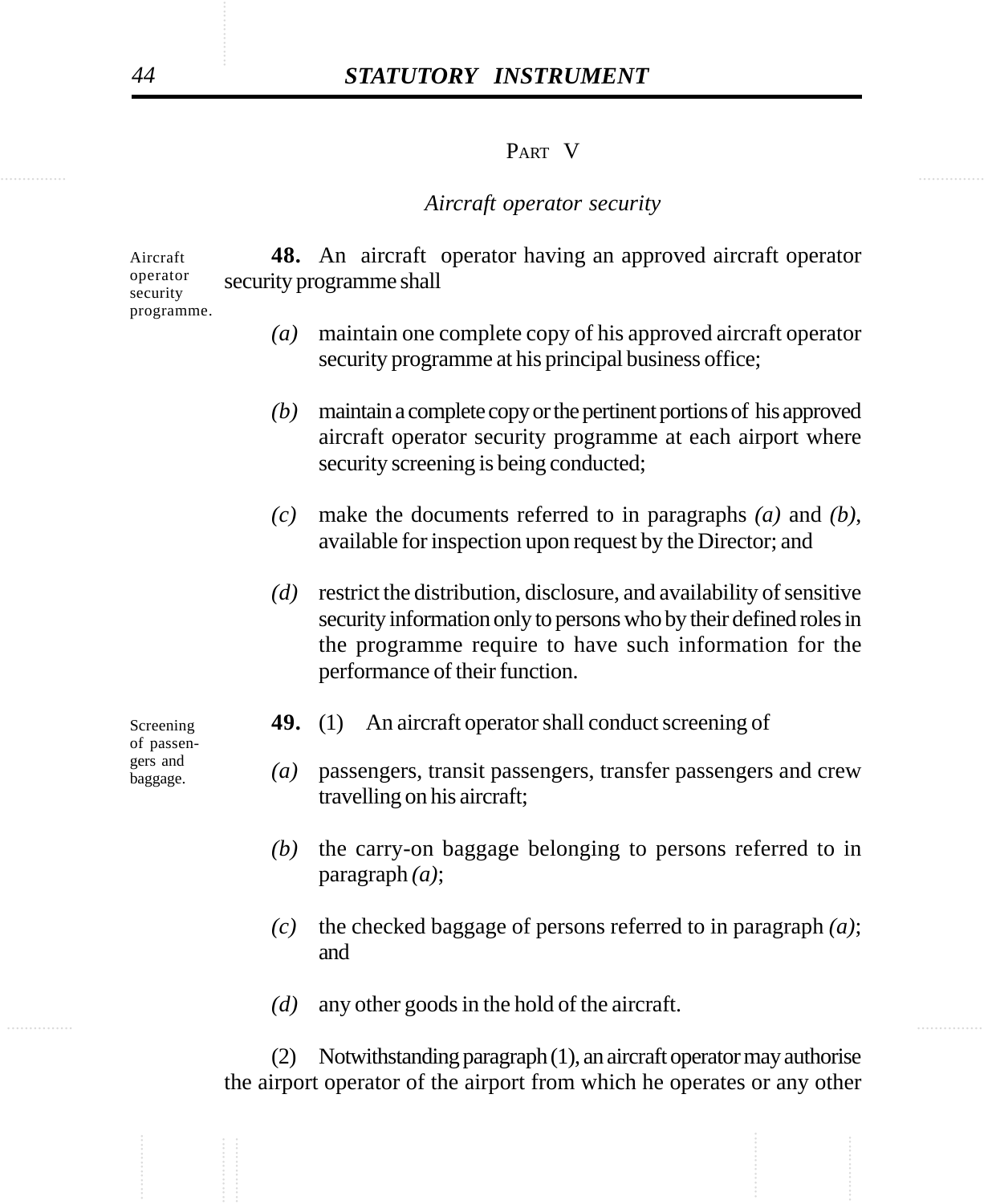STATUTORY INSTRUMENT<br>
person to conduct the screening functions set out in his approved aircraft<br>
operator security programme. person to conduct the screening functions set out in his approved aircraft operator security programme.

> (3) In giving an authorisation to an airport operator or any other person referred to in paragraph (2), the aircraft operator shall further instruct such airport operator or person, to prohibit any passenger refusing to be screened from entry onto any of his aircraft.

> (4) An aircraft operator or person authorised by him in paragraph (1), shall use the procedures, the facilities and equipment described in his aircraft operator security programme

- *(a)* to prevent or deter the carriage of any weapon or incendiary device on or about the person or in that persons carry-on baggage and prevent the carriage of any weapon or incendiary device in checked baggage on aircraft;
- *(b)* to detect the existence of a weapon or incendiary device, to inspect each person entering a sterile area at each pre-boarding screening check point and to inspect all accessible property under the control of such person; and
- *(c)* to perform the following control functions with respect to each aircraft operation for which screening is required:
	- (i) prohibit unauthorised access to the aircraft;
	- (ii) ensure that baggage carried in the aircraft is checked-in by a properly trained agent and that identification is obtained from all passengers and persons shipping goods or cargo on board the aircraft;
	- (iii) ensure that cargo and checked baggage carried on board the aircraft are handled in a manner that prohibits unauthorised access; and
	- (iv) conduct a security inspection of the aircraft before placing it in service and after it has been left unattended.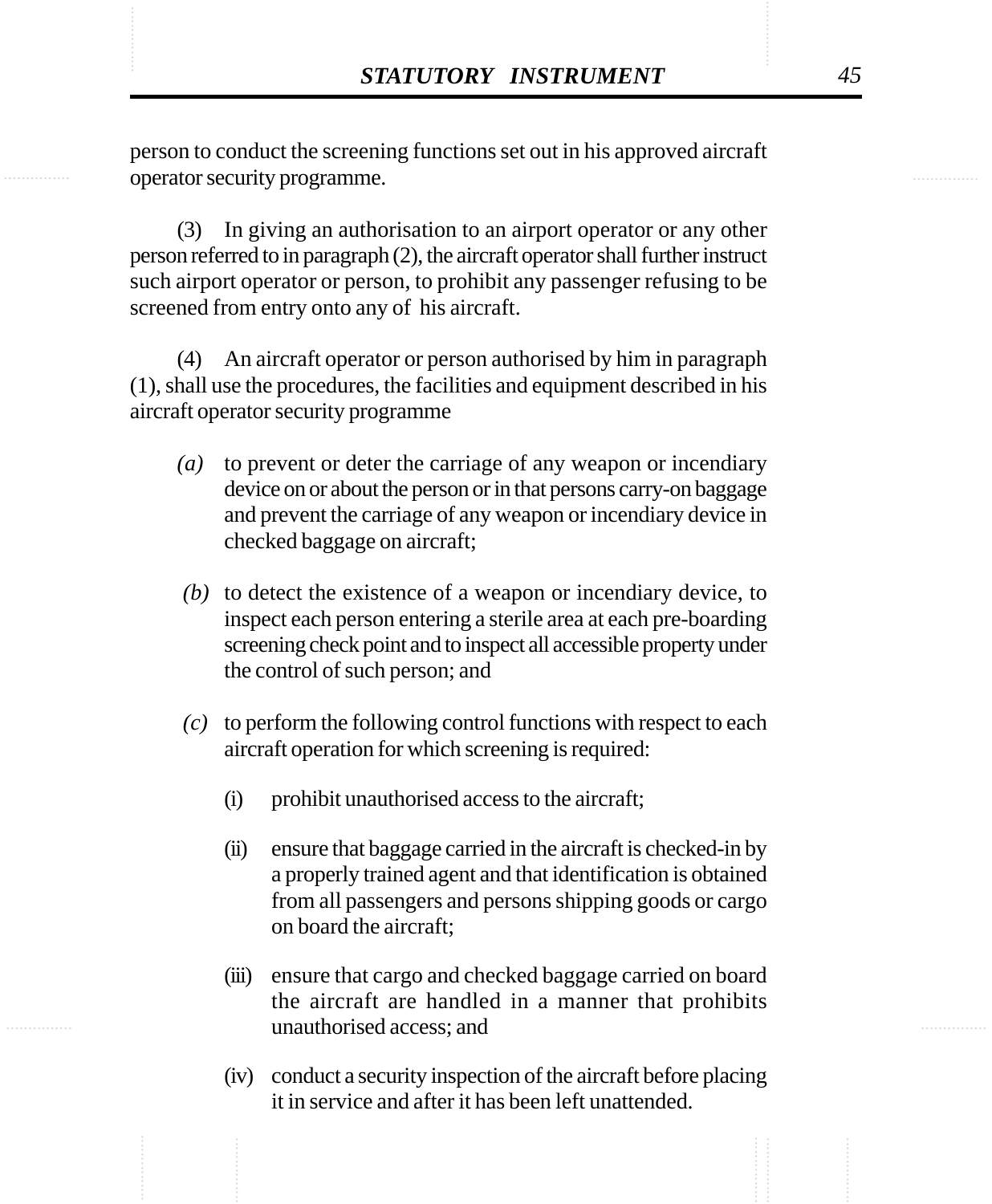- (5) An aircraft operator shall refuse to transport
- *(a)* any person who does not consent to an authorised search of his person when required to do so by the aircraft operator or person authorised to conduct such searches on his behalf; and
- *(b)* any property of any person who does not consent to a search or inspection of that property in accordance with the screening system prescribed by paragraph (1).

An aircraft operator shall ensure that screening check point areas are properly served with properly trained supervisory and non-supervisory personnel in adequate numbers and in accordance with the standards specified in the aircraft operator security programme.

| Prevention<br>and                                                                     | <b>50.</b> (1) An aircraft operator shall                                                                                                                                                                     |
|---------------------------------------------------------------------------------------|---------------------------------------------------------------------------------------------------------------------------------------------------------------------------------------------------------------|
| manage-<br>$\left( a\right)$<br>ment of<br>hijackings<br>and<br>sabotage<br>attempts. | assign an appropriately qualified and trained person as a ground<br>security co-ordinator to co-ordinate the ground security duties<br>specified in his approved aircraft operator security programme;<br>and |

*(b)* designate the pilot in command as the in-flight security coordinator for each flight, as required by his approved aircraft operator security programme to co-ordinate activities in response to threats of acts of unlawful interference.

(2) In applying security measures for the prevention and management of hijackings and sabotage attempts under this Regulation, an aircraft operator or the airport operator shall ensure that the items in the Aviation Security Standards and other items prescribed by the Director from time to time are controlled in the manner specified therein.

............... ............... permit and facilitate the carriage of an air marshal on specific flights to (3) An aircraft operator shall, where directed by the Director, prevent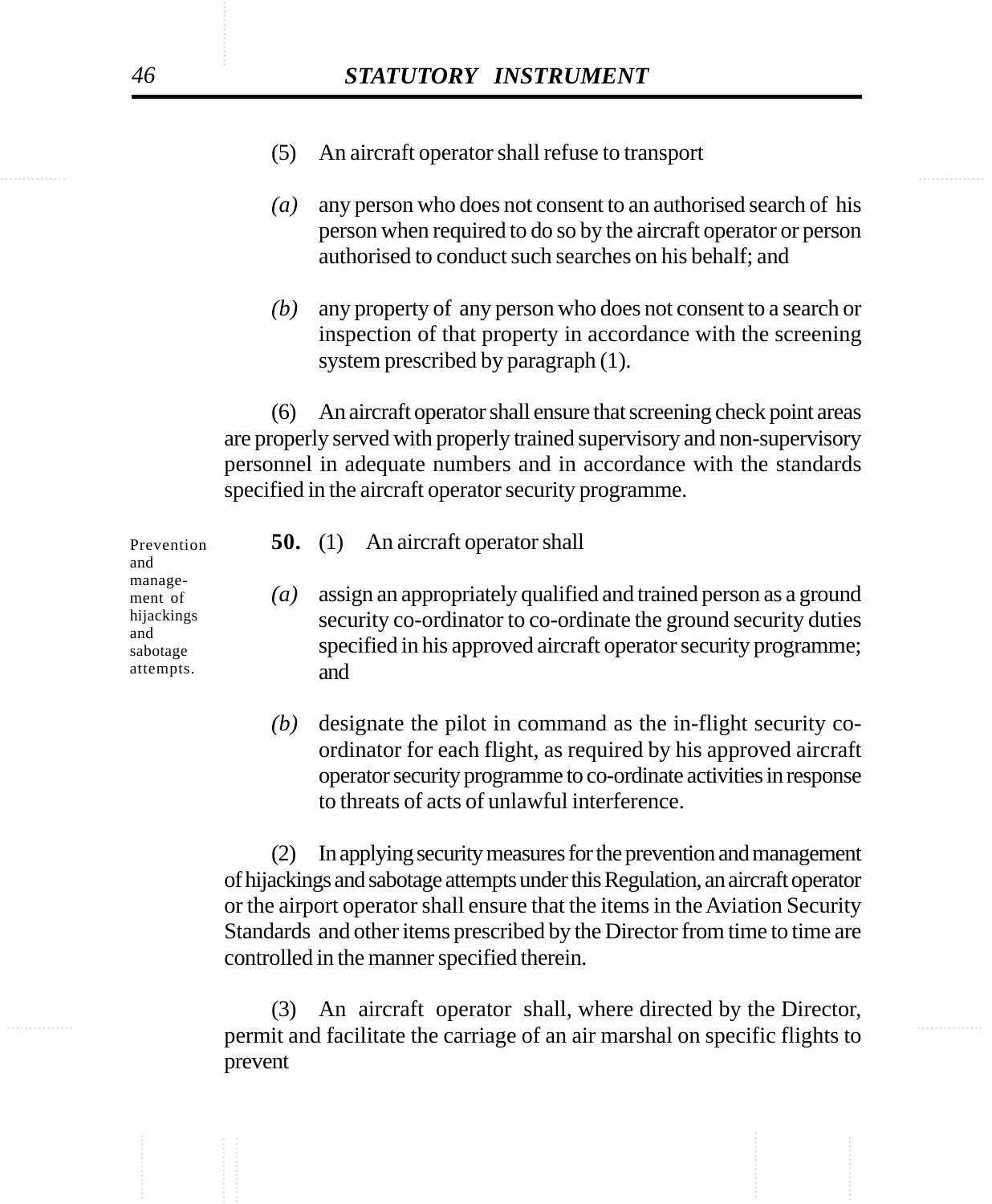- STATUTORY INSTRUMENT 47<br>(a) unauthorised persons from gaining access to the flight deck; and *(a)* unauthorised persons from gaining access to the flight deck; and
	- *(b)* hijackings and other criminal acts on board an aircraft.

(4) An air marshal under this Regulation, where required to be on board a flight, shall

- *(a)* prevent unauthorised persons from gaining access to the flight deck and prevent hijackings and other criminal acts on board the aircraft; and
- *(b)* conduct crew briefings prior to departure to ensure the flight crew and cabin crew understand his role on board the aircraft.

**51.** (1) An aircraft operator required to conduct screening under Carriage of an approved aircraft operator security programme shall not permit any person to have, nor may any person have, on or about his person or property, a weapon, either concealed or unconcealed, accessible to him while on board an aircraft. weapons.

(2) Paragraph (1), shall not apply to an air marshal required to be on board in regulation 50.

(3) No person shall carry a weapon on or about his person, either concealed or unconcealed, while on board an aircraft operated by an aircraft operator.

(4) No aircraft operator shall knowingly permit any person to transport, nor shall any person transport or tender for transport, a weapon, incendiary device or loaded firearm in checked baggage on board an aircraft.

(5) For the purpose of this Regulation, "a loaded firearm" means a firearm, which has inserted in it a live round of ammunition, cartridge, detonator or powder in the chamber or in a clip, magazine or cylinder.

(6) No aircraft operator shall knowingly permit any person to transport, nor may any person transport or tender for transport, any unloaded firearm in checked baggage on board an aircraft unless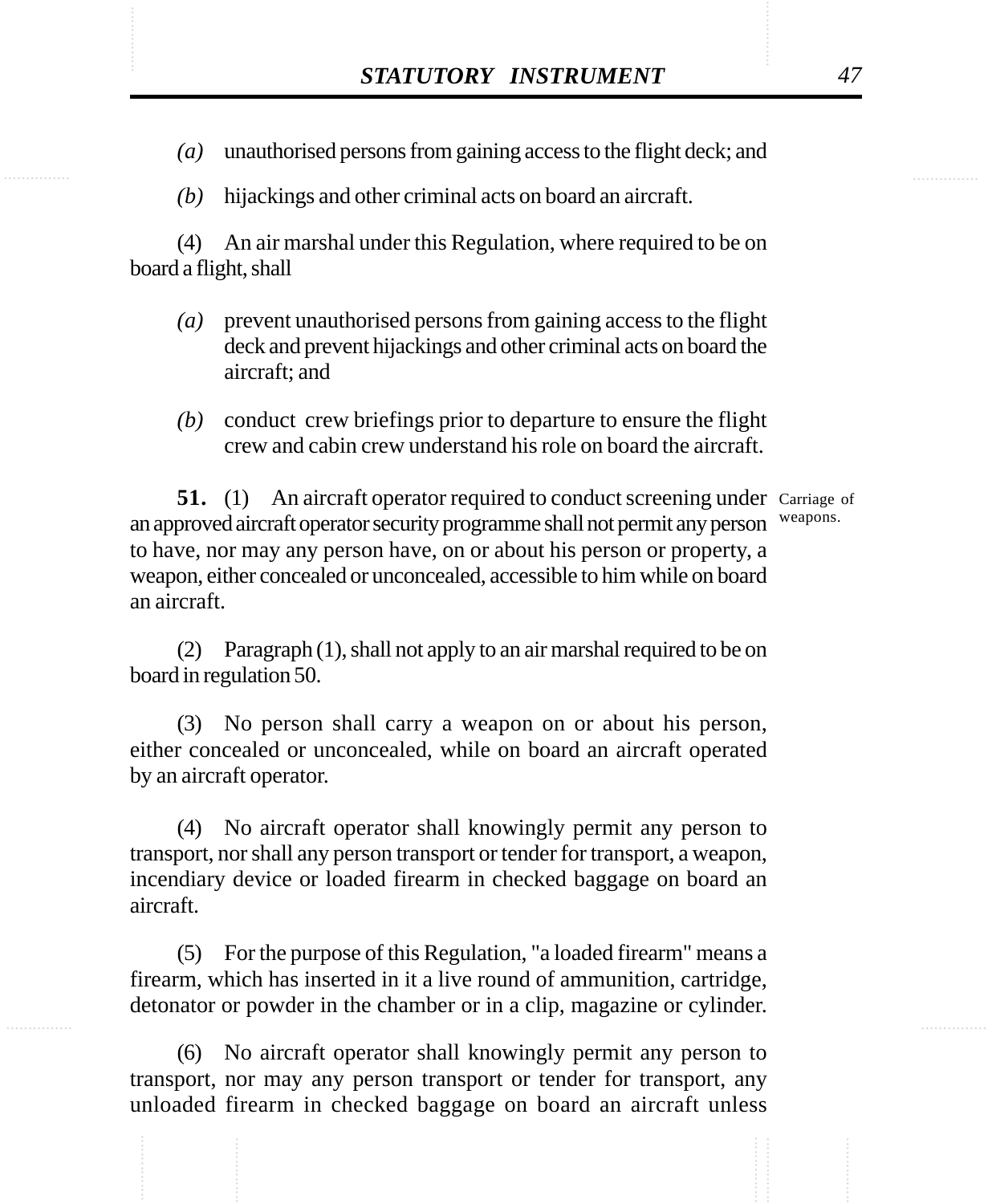- writing before tendering the baggage for the purpose of being *(a)* such person declares to the aircraft operator, either orally or in checked in that he has a firearm carried in his checked baggage and it is unloaded;
	- *(b)* the baggage or container in which a firearm is carried is locked;
	- *(c)* the checked baggage or container containing the firearm is loaded on the aircraft in an area that is inaccessible to passengers; and
	- *(d)* such person presents a licence for such firearm from the State that permits him to have in his possession such firearm, an export licence for such firearm from the State of departure and an import licence for such firearm to the State of destination.

(7) Where a firearm to be transported in checked baggage is not secured in such checked baggage, it shall be carried in the hold of the aircraft, in a container that the aircraft operator considers appropriate for air transportation.

**52.** (1) No aircraft operator or person authorised to conduct screening on his behalf, shall use an X-ray system within Barbados to inspect carry-on or checked baggage unless specifically authorised under an approved aircraft operator security programme required by regulation 14 or use such a system contrary to his approved aircraft operator security programme.

(2) An aircraft operator may be authorised by the Director, to use X-ray systems for inspecting carry-on or checked baggage under an approved aircraft operator security programme where he shows that

- out in the Aviation Security Standards; *(a)* his X-ray system complies with the standards for cabinet X-ray systems designed primarily for the inspection of carry-on and checked baggage and meets the performance requirements set
	- *(b)* a programme for initial and recurrent training of operators of the system is established, which includes training in radiation safety,

Use of X-ray systems.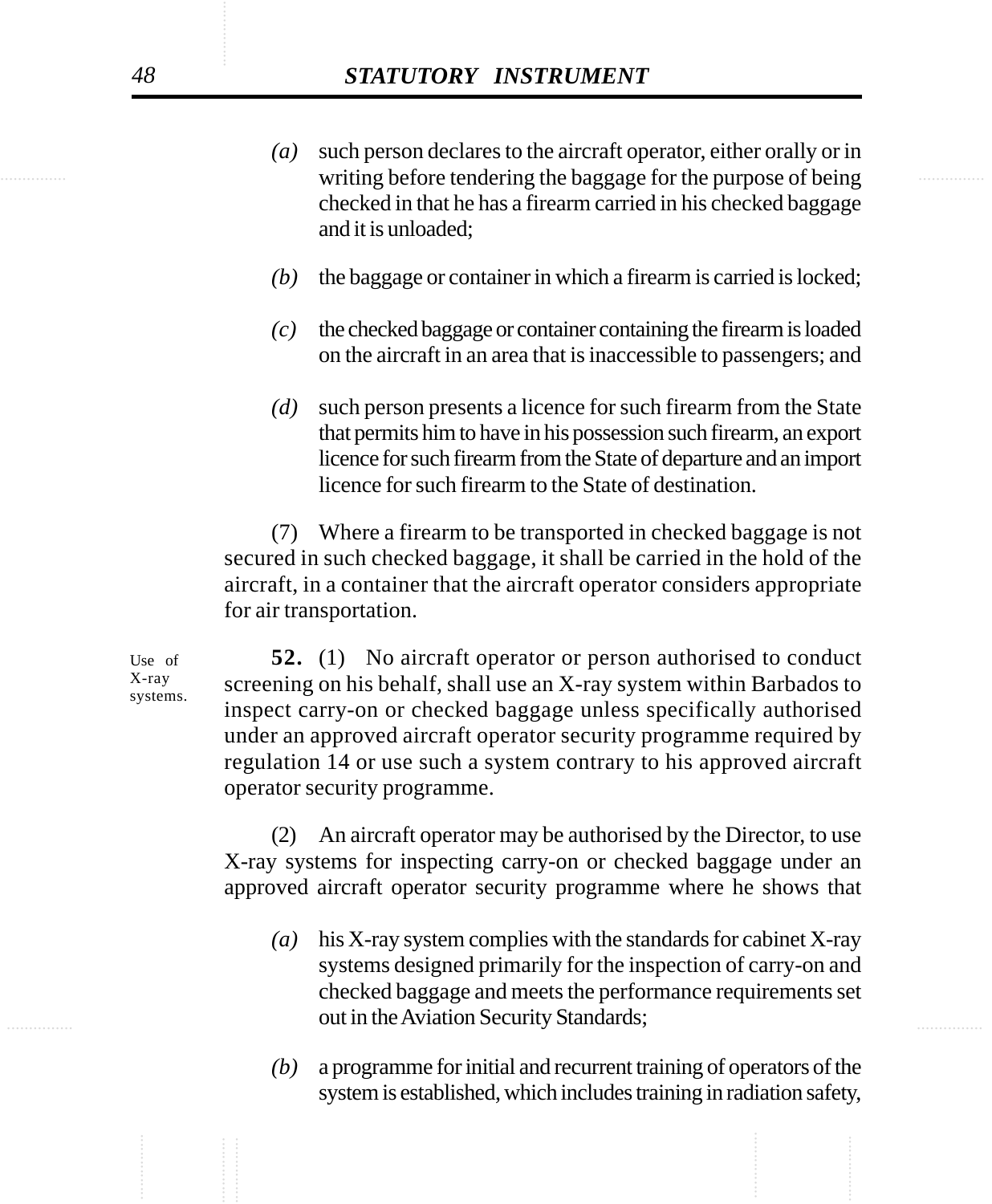**STATUTORY INSTRUMENT** 49<br>the efficient use of X-ray systems, and the identification of<br>weapons and other dangerous articles: and the efficient use of X-ray systems, and the identification of weapons and other dangerous articles; and

- *(c)* the system meets the imaging requirements described in the approved aircraft operator security programme in accordance with the combined test requirements set out in the Aviation Security Standards.
- (3) An aircraft operator shall ensure that an X-ray system is not used
	- *(a)* unless within the preceding 12 months, a radiation survey has been conducted which shows, that the system meets the applicable performance standards or guidelines prescribed by the Director;
	- *(b)* after the system is initially installed or after it has been moved from one location to another, unless a radiation survey is conducted which shows that the system meets the applicable performance standards or guidelines prescribed by the Director; and
	- *(c)* to inspect carry-on or checked articles unless a sign is posted in a conspicuous place at the screening station and on the X-ray system which
		- (i) notifies passengers that such items are being inspected by an X-ray and advises them to remove all X-ray, scientific and high-speed film from carry-on and checked baggage before inspection;
		- (ii) advises passengers that they may request that an inspection be made of their photographic equipment and film packages without exposure to an X-ray system.

(4) Where the X-ray system referred to in paragraph (2)*(c)*, exposes any carry-on or checked articles to more than 1 milliroentgen during the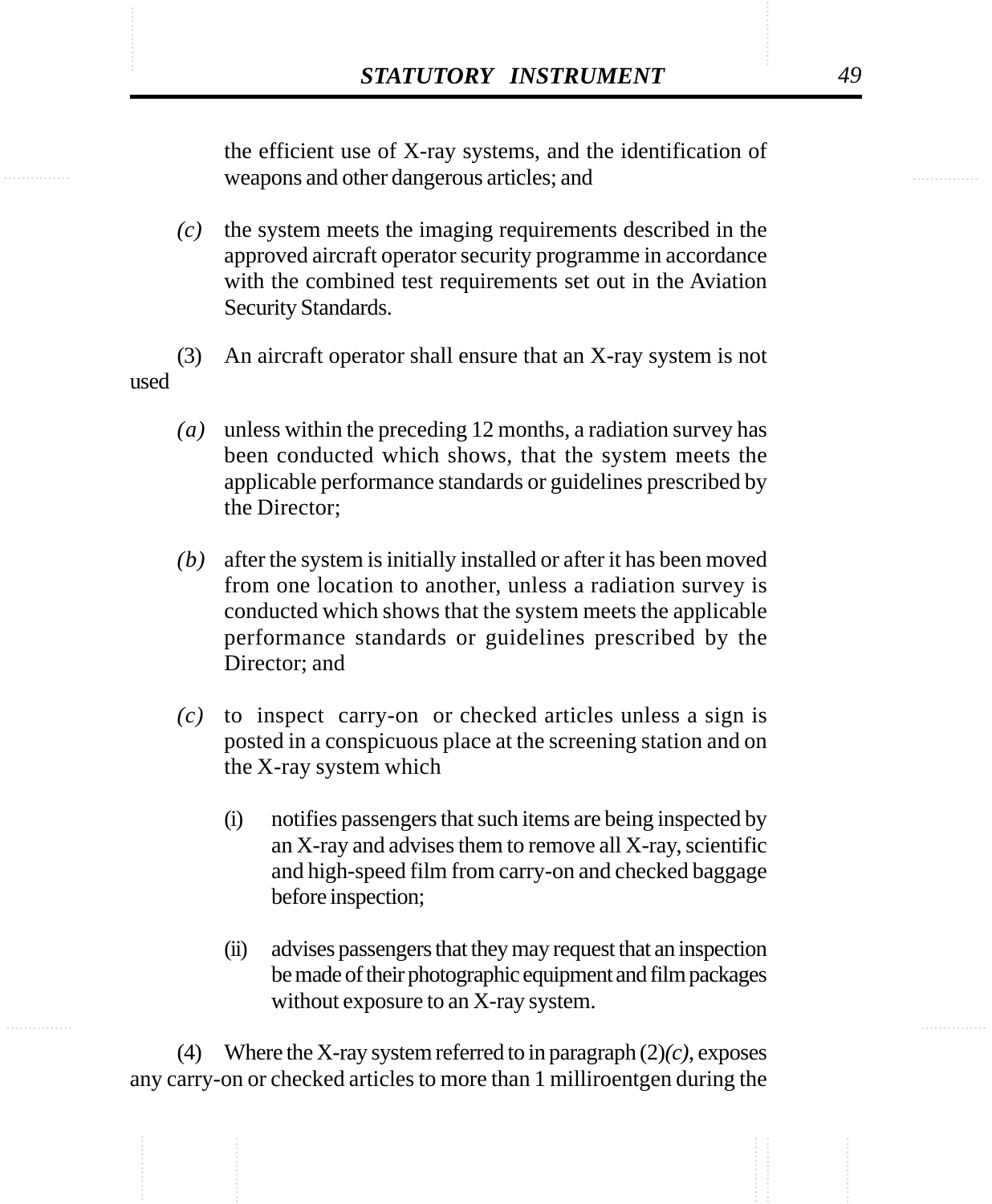............... ............... to remove film of all kinds from their baggage before inspection. inspection, the aircraft operator shall post a sign which advises passengers

> (5) Where a passenger requests his photographic equipment and film packages be inspected without exposure to an X-ray system under  $\frac{p}{q}$  paragraph  $(3)(c)(ii)$ , such photographic equipment and film packages shall be inspected without exposure to an X-ray system.

> (6) An aircraft operator shall maintain at least one copy of the results of the most recent radiation survey conducted in paragraph (3) and shall make it available for inspection upon request by the Director at each of the following locations:

- *(a)* the principal business office of the aircraft operator; and
- *(b)* the place where the X-ray system is in operation.

(7) An aircraft operator shall ensure that screening staff comply with the X-ray operator duty time limitations specified in his aircraft operator security programme.

**53.** (1) Where an aircraft operator determines that there is a specific threat which jeopardizes the security of an aircraft or flight, he shall immediately take all of the measures necessary to ensure the safety of the aircraft, passengers and crew on board such aircraft, including

- *(a)* informing the pilot in command, the crew members assigned to the aircraft or flight, the airport operator and the appropriate protective services of the nature of the threat;
- *(b)* where the aircraft is on the ground, moving such aircraft to a place of safety at the airport according to the directions of the airport operator; and
- ............... ............... *(c)* the inspection of the aircraft and search of the passengers and goods on board the aircraft, unless the inspection and search are likely to jeopardize the safety of the passengers and crew members.

Security threats and procedures.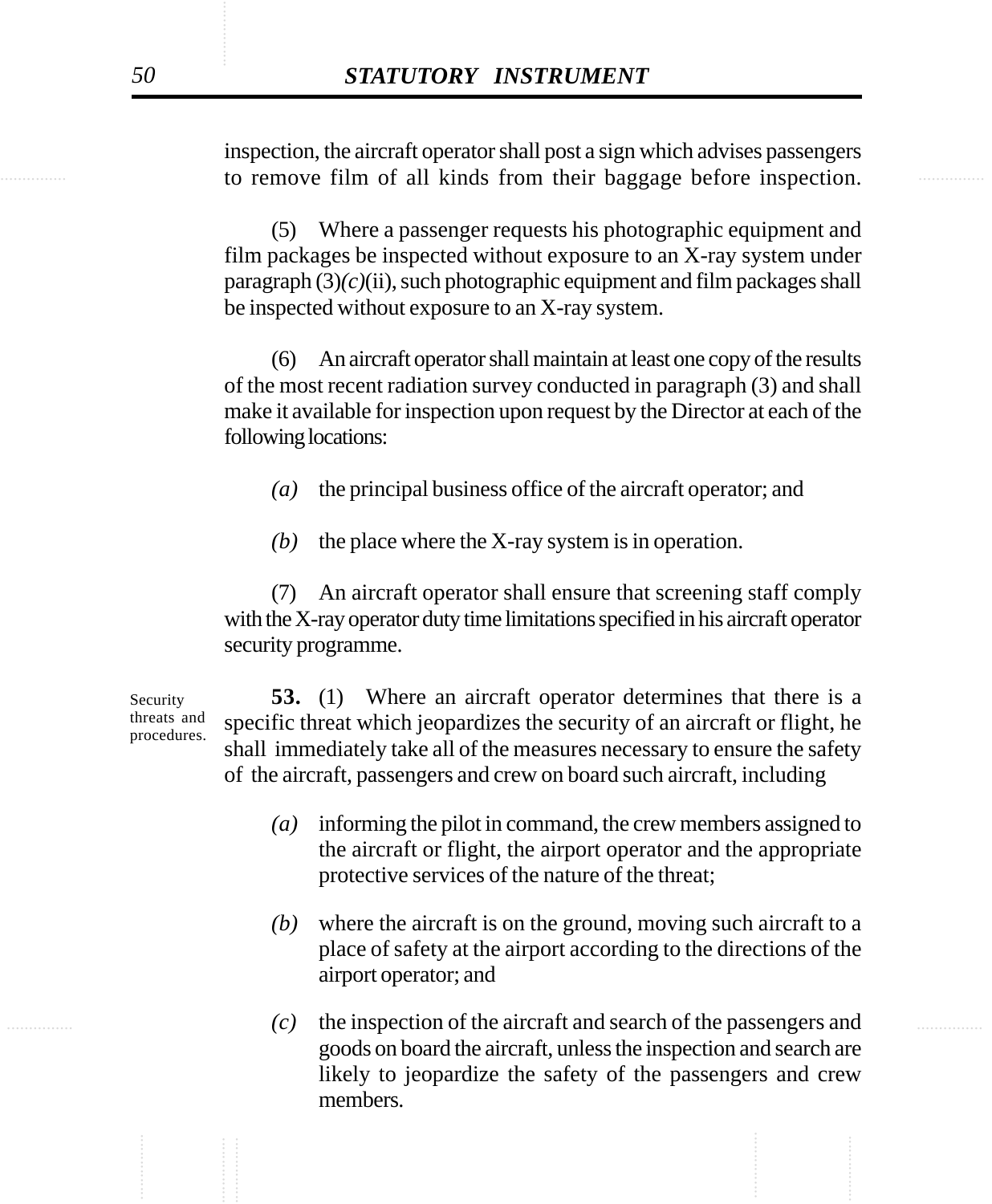**STATUTORY INSTRUMENT** 51<br>
(2) Where the aircraft, referred to in paragraph (1), is on the ground,<br>
the pilot in command shall comply with any direction given by the airport (2) Where the aircraft, referred to in paragraph (1), is on the ground, the pilot in command shall comply with any direction given by the airport operator referred to in paragraph  $(1)(a)$ , or a member of the appropriate protective services, unless complying with such direction is likely to jeopardize the safety of the passengers and crew members.

> (3) Immediately upon receiving information that an act or suspected act of air piracy has been committed, the aircraft operator shall notify the **Director**

> (4) Where an aircraft operator determines that there is a specific threat which jeopardizes the security of a facility or part of an airport under his control, he shall immediately take all of the measures necessary to ensure the safety of the facility or part of the airport and persons at the facility or airport, including informing the airport operator and the appropriate protective service of such threat.

> (5) Where the aircraft referred to in paragraph (3), is in airspace within the jurisdiction of a State other than Barbados, the aircraft operator shall also notify the appropriate authority of the State in whose territory the aircraft is located and, if the aircraft is in flight, the appropriate authority of the State in whose territory the aircraft is to land.

> (6) Upon receipt of a bomb threat against a specific aircraft, each aircraft operator shall attempt to determine whether or not any explosive or incendiary device is aboard the aircraft involved by doing the following:

- *(a)* conducting a security inspection on the ground before the next flight or, where the aircraft is in flight, immediately after its next landing;
- *(b)* advising the pilot in command to immediately submit the aircraft for a security inspection where the aircraft is being operated on the ground; and
- *(c)* where the aircraft is in flight, immediately advising the pilot in command of all pertinent information available so that necessary emergency action can be taken.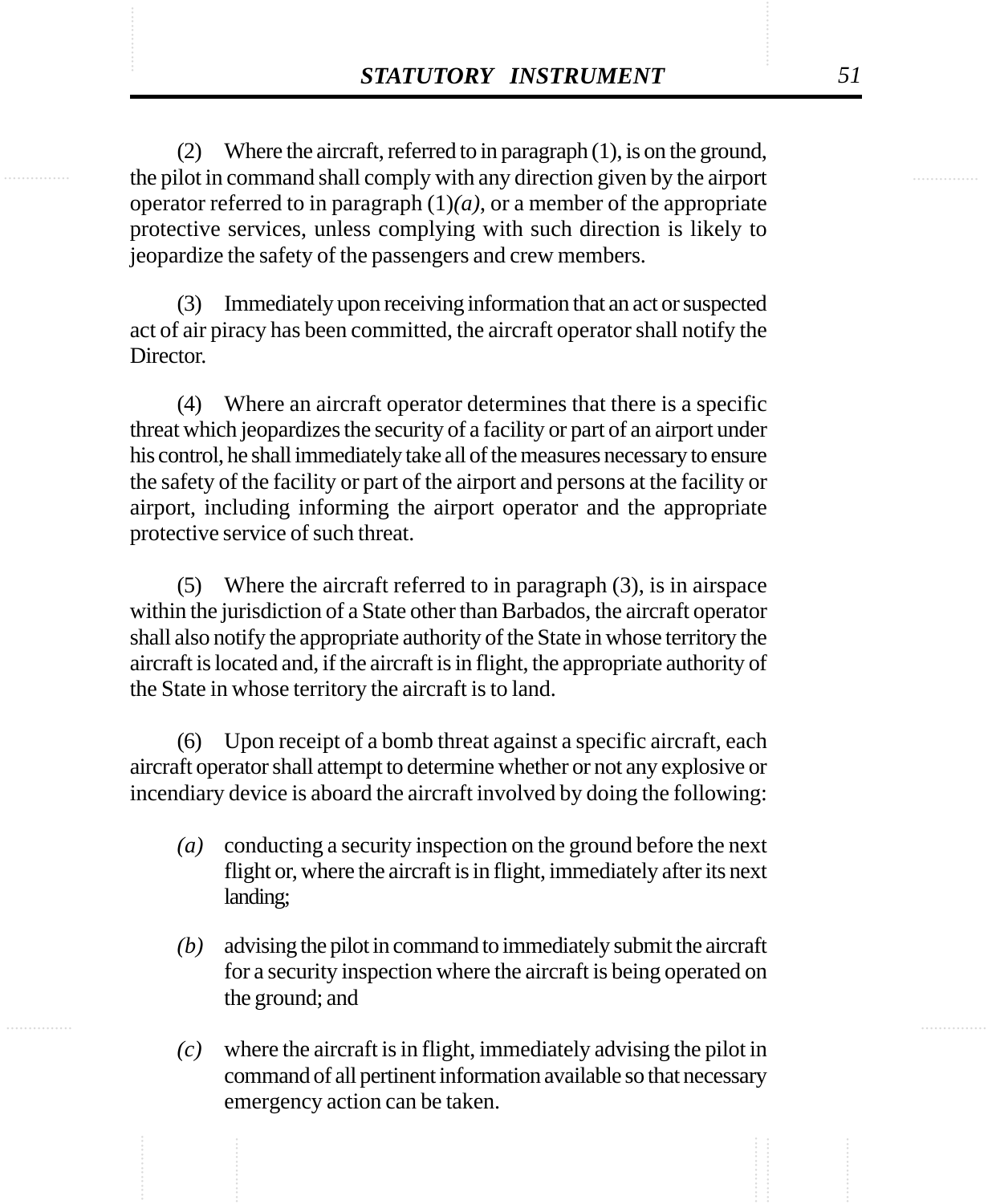sufficient action to meet the requirements of this Regulation. (7) Notification of the appropriate air traffic control authority is

> **54.** (1) An aircraft operator shall immediately notify the Director when there is Reporting of security

- *(a)* a hijacking or attempted hijacking of an aircraft;
- *(b)* the discovery of a weapon on board an aircraft other than an unloaded firearm allowed in regulations 31(1)*(a)* or 51;
- *(c)* the discovery on board an aircraft of an explosive substance or an incendiary device, other than an explosive substance or incendiary device allowed on board the aircraft under the Act or Regulations made thereunder;
- *(d)* an explosion on an aircraft; or
- *(e)* a specific threat against an aircraft, a flight, a facility or part of an airport under its control.

(2) An aircraft operator shall immediately notify the airport operator when a weapon other than a firearm allowed in regulations 31(1)*(a)*, or 51, is detected in any part of the airport under its control.

Obligations of persons authorised to conduct screening activities.

**55.** (1) A person authorised to conduct screening activities shall immediately notify the appropriate aircraft operator, airport operator, the Royal Barbados Police Force and the Director when any of the following is detected at a restricted area access point where screening is conducted of persons and carry-on baggage and other articles in the possession or control of persons who are screened:

- *(a)* a weapon, other than a weapon allowed in regulation 31(1)*(a)* or 51;
- *(b)* an explosive substance, other than
	- (i) ammunition carried by a person allowed to carry or have access to a weapon or firearm referred to in regulations 31(1)*(a)* and 51;

incidents.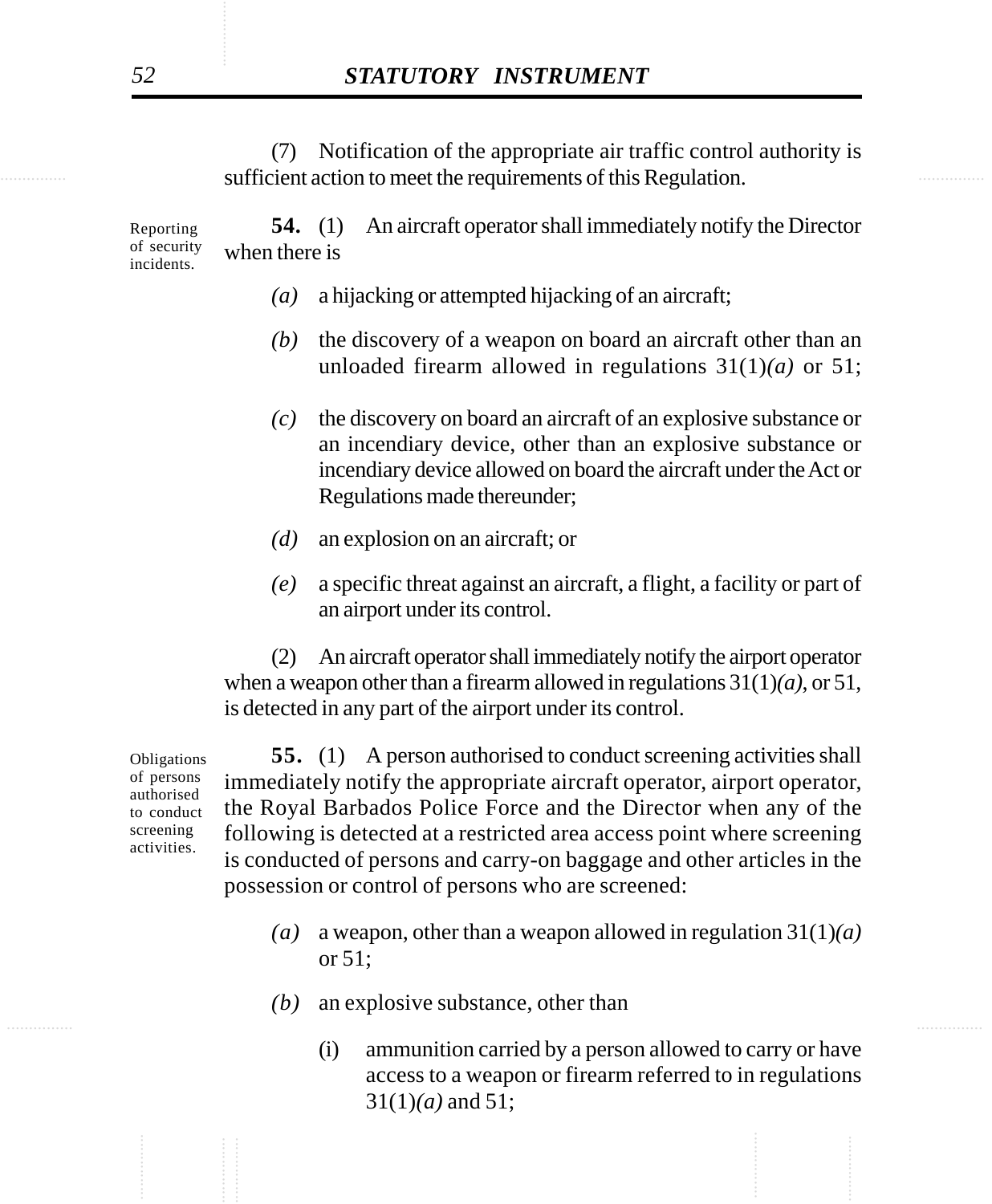- **STATUTORY INSTRUMENT** 53<br>(ii) an explosive substance allowed under the Act or regulations made thereunder; or (ii) an explosive substance allowed under the Act or regulations made thereunder; or
	- *(c)* an incendiary device, other than an incendiary device allowed under the Act or regulations made thereunder.

(2) A person authorised to conduct screening activities shall immediately notify the appropriate aircraft operator, airport operator, regulated agent, catering operator, appropriate protective services and the Director when any of the following is detected in checked baggage:

- *(a)* a loaded firearm;
- *(b)* an explosive substance, other than ammunition; or
- *(c)* an incendiary device.

56. An aircraft operator shall where the Director provides security reasonable notice, provide the Director with a written or electronic record informaor other information relevant to the security of his operations, including tion.

- *(a)* information concerning the method of implementing the security measures that apply to the aircraft operator referred to in regulation 7(2); and
- *(b)* a description of the nature of operations related to a particular flight and the services provided in respect of the flight.

**57.** A person who provides services to an aircraft operator and a Director to person who provides a service related to the transportation of goods by air,  $\frac{be \text{ provided}}{with}$ shall provide to the Director, on reasonable notice given by the Director, information written or electronic records or other information relevant to the security of  $\frac{0}{\omega}$  the the operations of the aircraft operator, including

- with security of air operators.
- *(a)* information concerning the method of implementing the security measures that apply to those persons referred to in regulation 7(2); and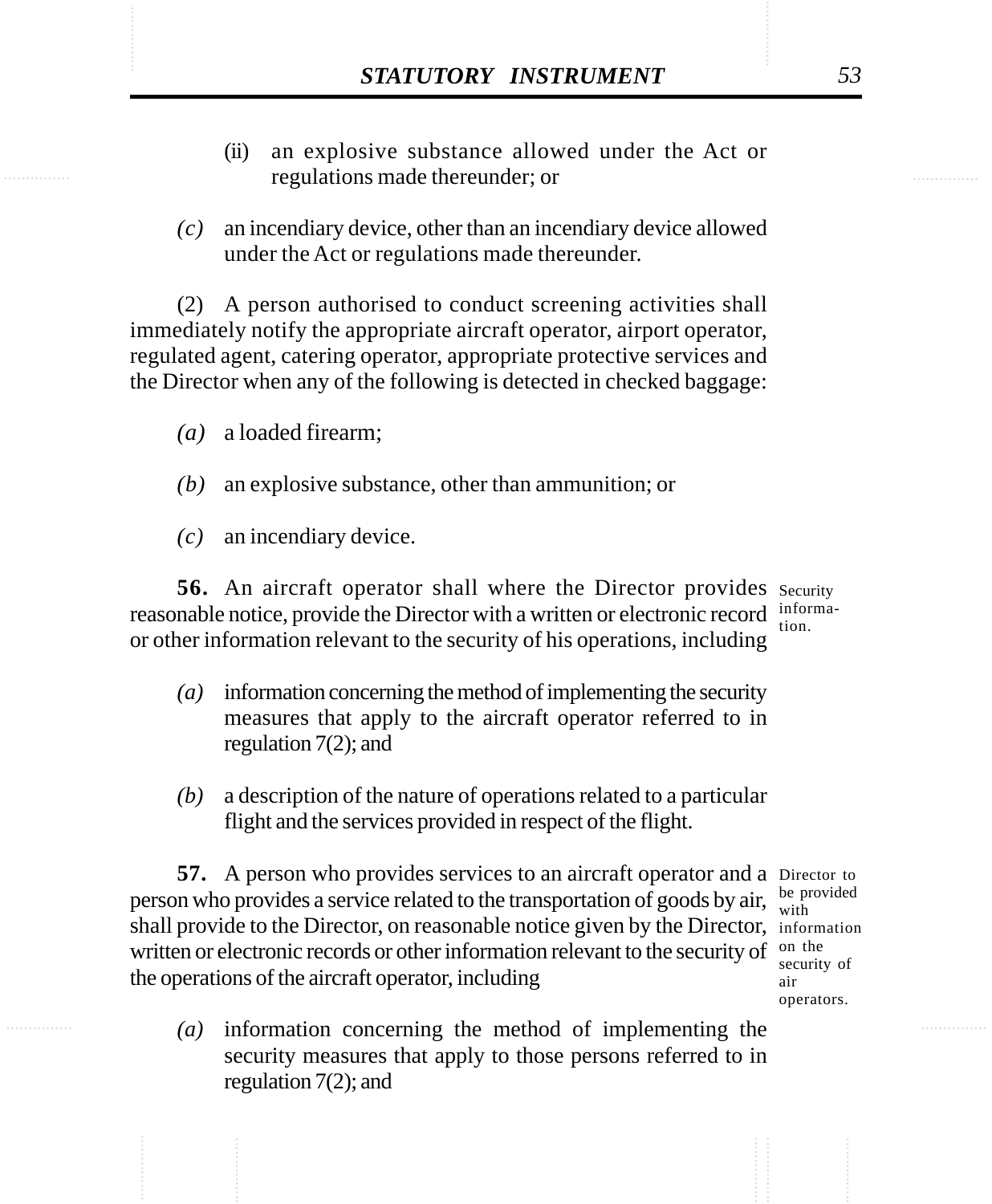flight and the services provided in respect of the flight. *(b)* a description of the nature of the operations related to a particular

> **58.** A person authorised to perform screening on behalf of an aircraft operator shall provide the Director, on reasonable notice given by the Director, with written or electronic records or other information relevant to the security of his screening operations, including Director to be provided with information screening operations.

- *(a)* information concerning the method of implementing the security measures that apply in regulation 7(2); and
- *(b)* a description of the nature of the screening operations related to a particular flight or at a particular airport.

**59.** Where required by the Director, an aircraft operator required to conduct screening under a security programme shall use an explosive detection system that has been approved by the Director to screen checked baggage in accordance with the aircraft operator security programme. explosive detection system to

Procedures for the carriage of passengers in the custody of escort officers.

**60.** (1) An aircraft operator required to conduct screening under a security programme may carry a passenger in the custody of an officer of the protective services (hereinafter called an "escort officer") on board an aircraft.

- (2) An aircraft operator shall ensure that prior to departure
- *(a)* the escort officer, referred to in paragraph (1), is equipped with adequate restraining devices to be used in the event restraint of the passenger under his control becomes necessary;
- ............... ............... *(b)* every passenger under the control of the escort officer referred to in paragraph (1), has been searched and does not have on or about his person or property anything that can be used as a weapon;

o n

Use of

screen checked baggage.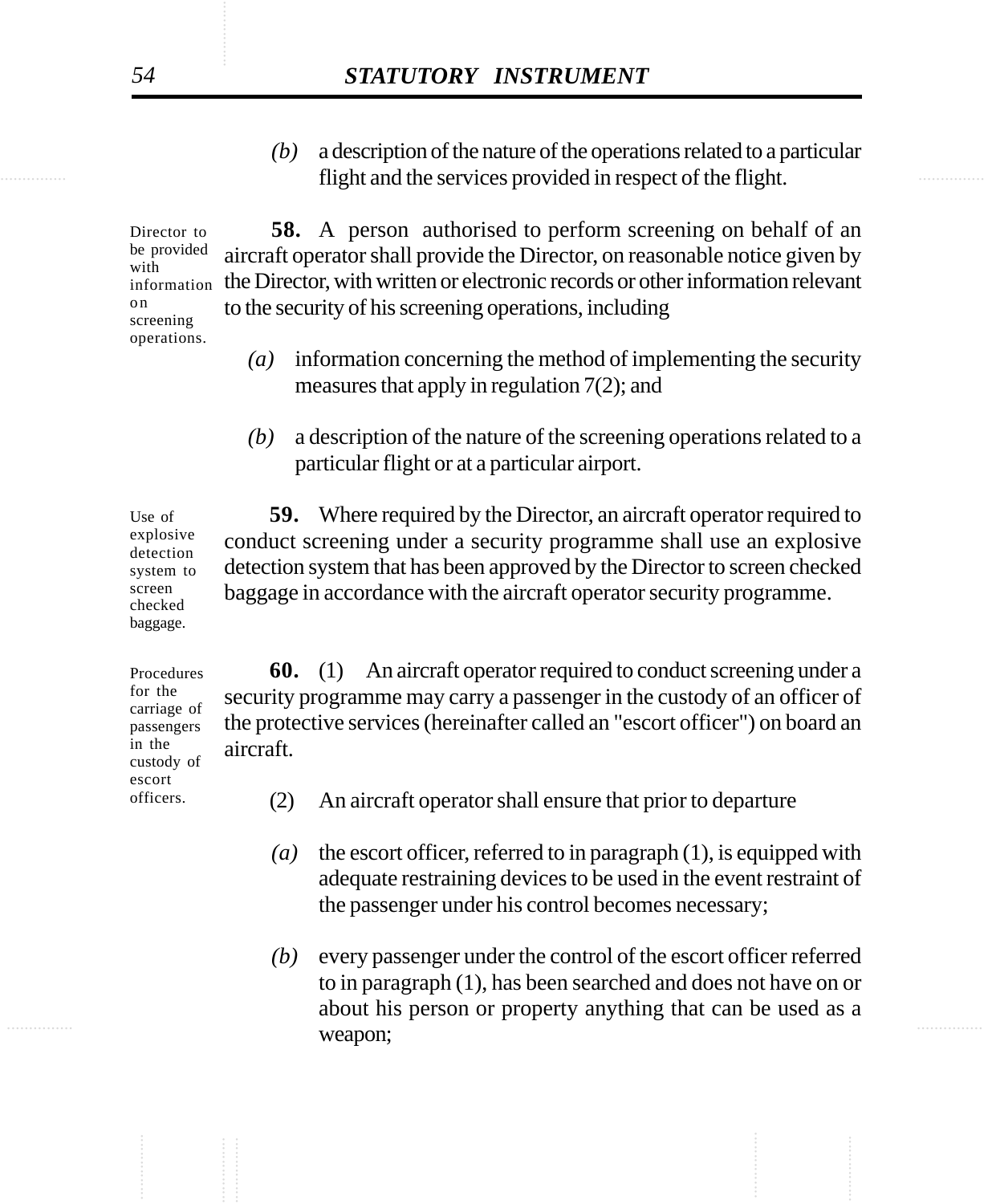- STATUTORY INSTRUMENT 55<br>(c) a passenger under the control of an escort officer is *(c)* a passenger under the control of an escort officer is
	- (i) boarded before any other passengers when boarding at the airport from which the flight originates and deplaned at the destination after all other deplaning passengers have deplaned;
	- (ii) seated in the rear-most passenger seat when boarding at the airport from which the flight originates; and
	- (iii) seated in a seat that is neither located in any lounge area nor located close to or directly across from any exit; and
	- *(d)* an escort officer and his escorted passenger shall be seated only in a row of two or more seats and at least one escort officer shall sit between the escorted passenger and any aisle.

(3) An aircraft operator operating an aircraft pursuant to paragraph (1), shall not

- *(a)* serve food, beverage, or provide eating utensils made of metal to a passenger under the control of an escort officer while on board such aircraft unless authorised to do so by the escort officer; or
- *(b)* serve an escort officer or the passenger under the control of the escort officer any alcoholic beverages while on board such aircraft.

(4) An escort officer carried in paragraph (1), shall, at all times, accompany the passenger under his control and keep the passenger under surveillance while on board the aircraft including visits to the lavatory.

(5) Where an escort officer is transported under this Regulation, the aircraft operator shall ensure that such escort officer or any passenger under the control of such escort officer are not served and do not consume alcoholic beverages while on board the aircraft.

(6) This Regulation shall not apply to the carriage of passengers under voluntary protective escort.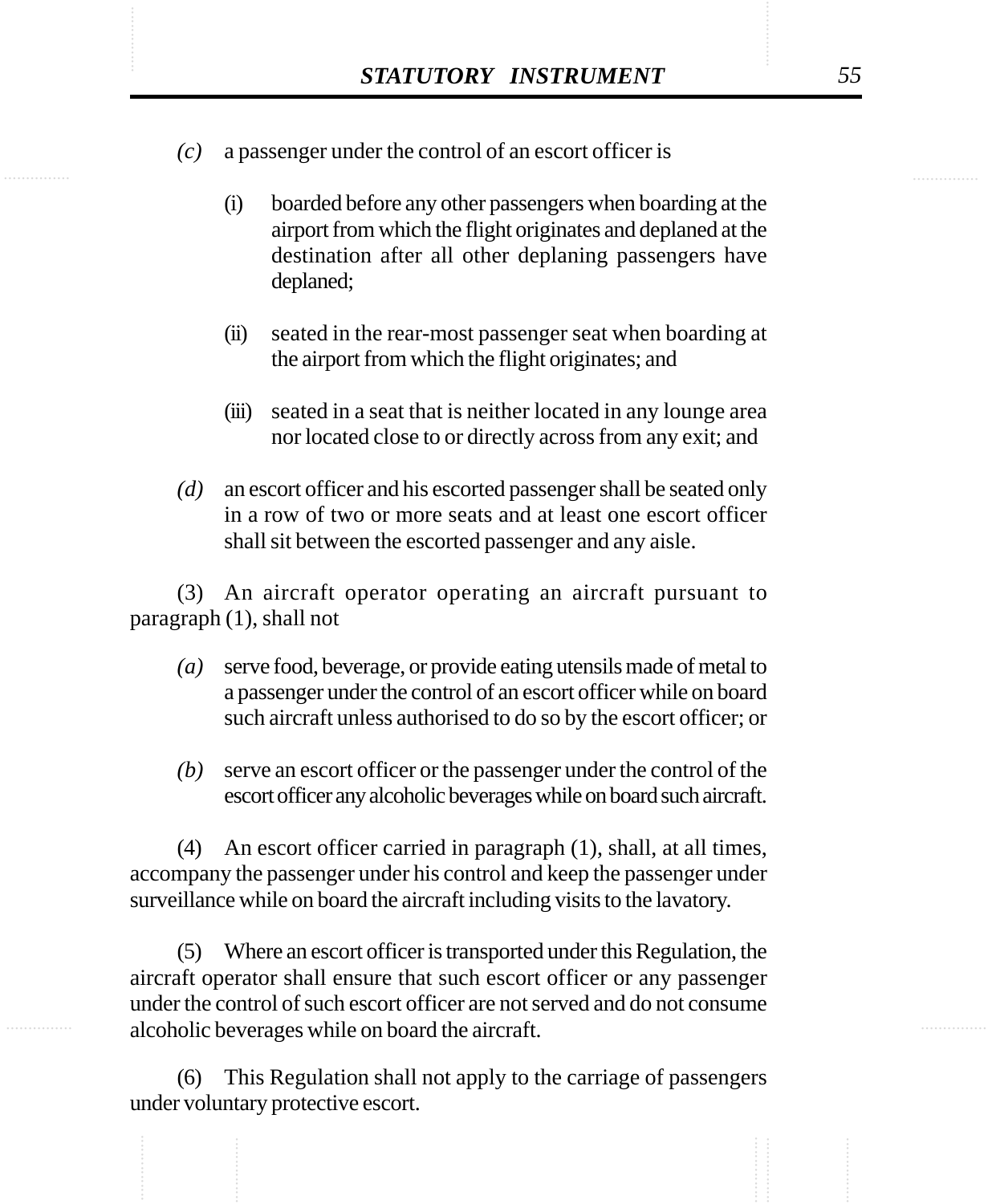- (7) An aircraft operator shall not conduct a flight
- *(a)* with a passenger on board who refuses to submit to a screening as required under these Regulations; or
- *(b)* while the carry-on or checked baggage of such passenger is on board the aircraft.
- (8) A foreign aircraft operator shall not conduct a flight
- *(a)* within Barbados with a passenger on board who refuses to submit to a screening, required under these Regulations; or
- *(b)* while the carry-on or checked baggage of that passenger is on board the aircraft.

(9) Notwithstanding being in possession of a boarding pass, where the pilot in command of an aircraft has reasonable grounds to believe that a person is in violation of this Part, the pilot in command may order that person to disembark the aircraft.

**61.** (1) An aircraft operator shall not use any person as a security co-ordinator unless, within the preceding 12 months, that person has satisfactorily completed the required security training specified in his approved aircraft operator security programme. Training.

> (2) A national aircraft operator shall not use any person as a crew member on any domestic or international flight unless within the preceding 12 months that person has satisfactorily completed the security training required by Part III of these Regulations as specified in his approved aircraft operator security programme.

**62.** (1) An aircraft operator shall ensure that

............... ............... *(a)* a person authorised to perform and performing a security related function on his behalf has knowledge of

Standards for security oversight.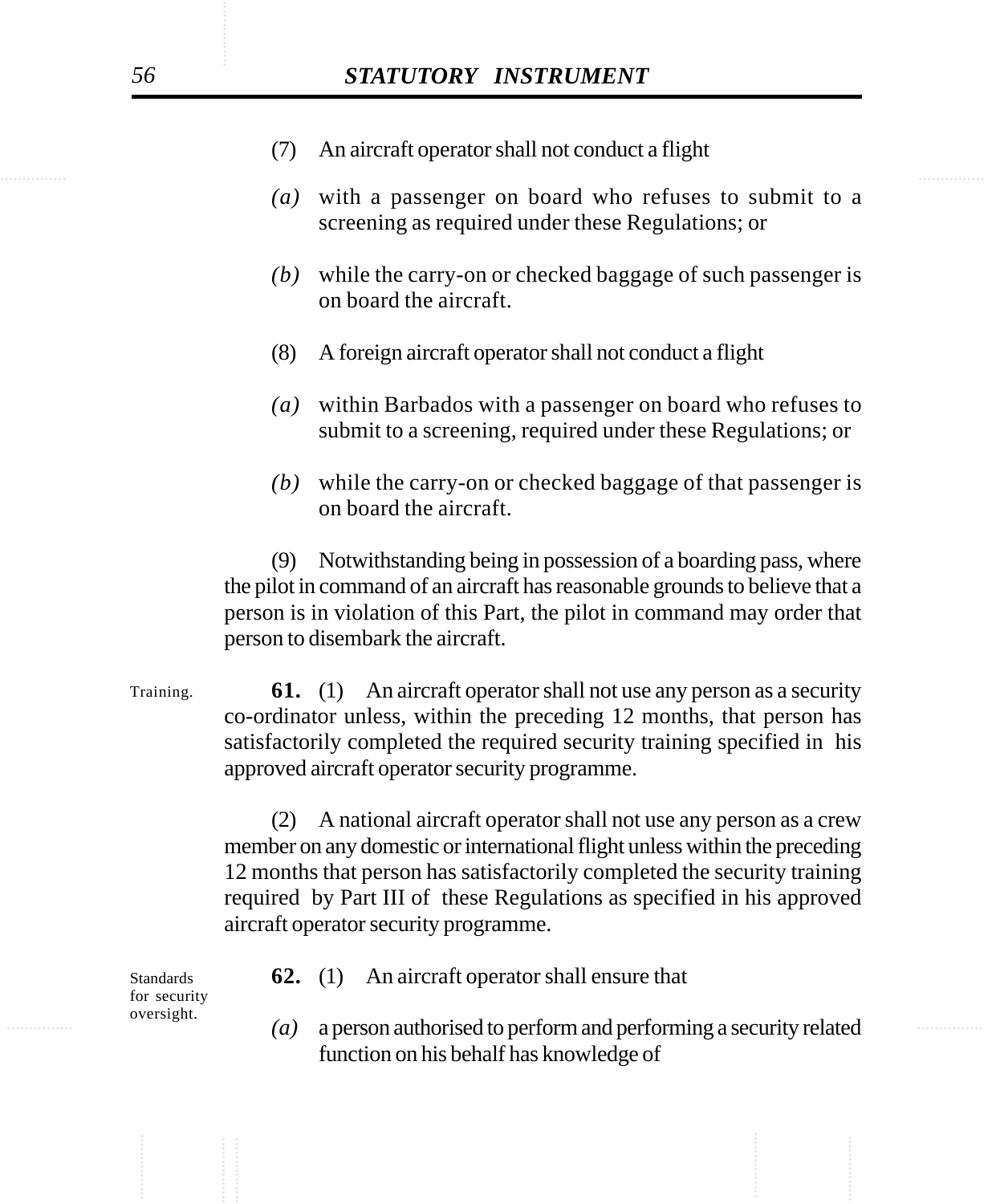- **STATUTORY INSTRUMENT** 57<br>
(i) the provisions of Part IV of these Regulations, applicable<br>
security directives and information circulars promulgated (i) the provisions of Part IV of these Regulations, applicable security directives and information circulars promulgated pursuant to regulation 72; and
	- (ii) elements of the approved aircraft operator security programme required for the performance of his functions;
	- *(b)* the security co-ordinator of the aircraft operator at each airport
		- (i) reviews daily all security-related functions for effectiveness and compliance with
			- (A) this Part;
			- (B) the approved aircraft operator security programme; and
			- (C) applicable security directives; and
		- (ii) immediately initiates corrective action for each instance of non-compliance with
			- (A) this Part;
			- (B) the approved aircraft operator security programme; and
			- (C) applicable security directives.

(2) The requirements referred to in paragraph (1), shall apply to all security-related functions performed for the aircraft operator whether by his employee or the employee of a contractor.

(3) An aircraft operator conducting operations in Barbados shall not use any person to perform any required screening function, unless that person has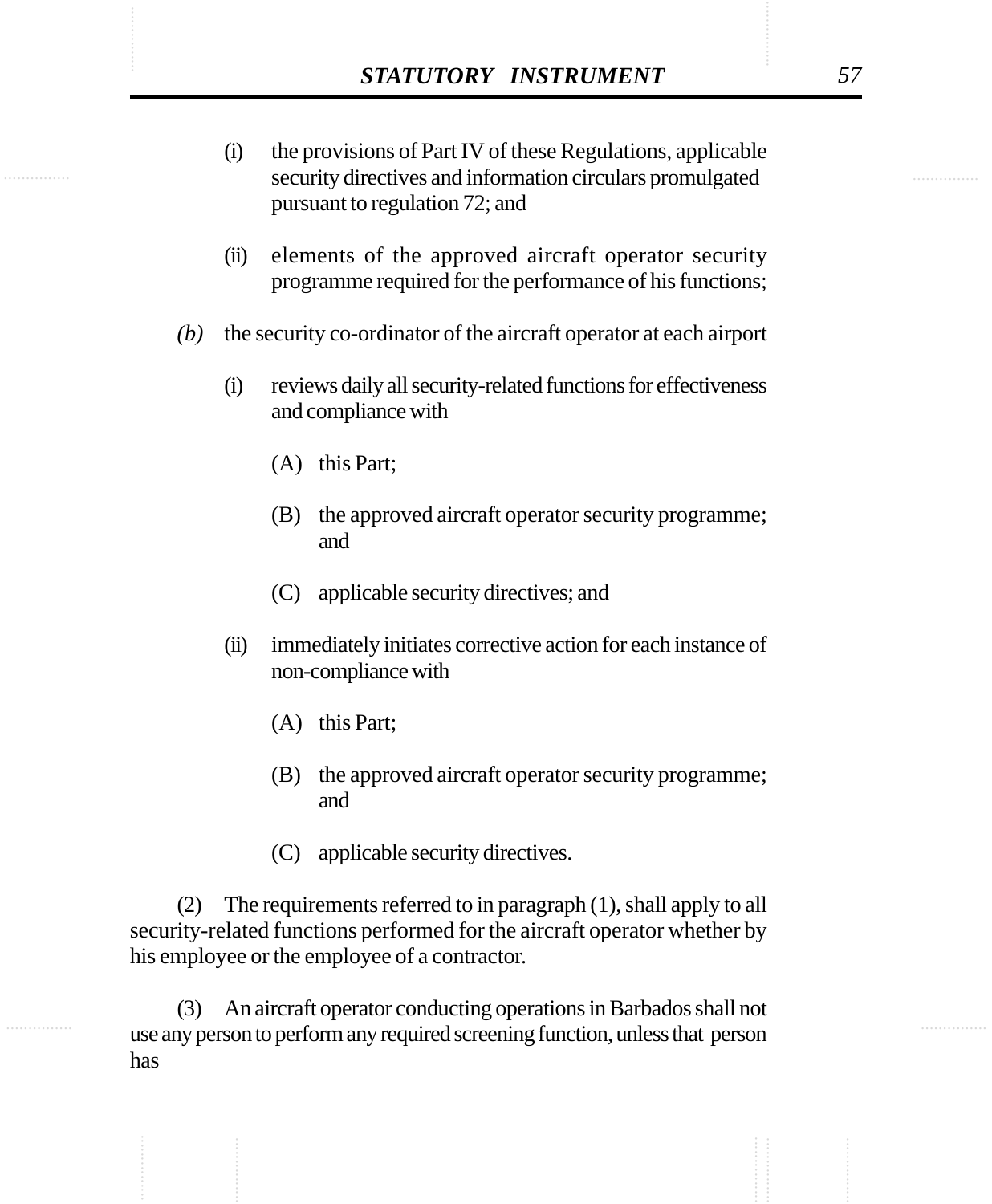- ............... ............... operator has determined is necessary for the person to perform *(a)* a combination of education and experience, which the aircraft his duties;
	- *(b)* the following basic aptitudes and physical abilities:
		- $(i)$  the ability to distinguish on the X-ray monitor the appropriate imaging standard specified in his national aircraft operator security programme, including the perception of colours where displayed by the X-ray system;
		- (ii) the ability to distinguish each colour displayed on every type of screening equipment and explain what each colour signifies;
		- (iii) the ability to hear and respond to the spoken voice and to audible alarms generated by screening equipment in an active check point environment;
		- (iv) the ability to efficiently and thoroughly manipulate and handle baggage, containers, and other objects subject to security processing; and
		- (v) the ability to have sufficient dexterity and capability to conduct partial and full body searches or hand held metal detector searches in accordance with the guidelines set out in the Aviation Security Standards;
	- *(c)* the ability to read, write, and speak the English Language well enough to
		- (i) carry out written and oral instructions in the English Language regarding the proper performance of screening duties;
		- (ii) read English Language identification media, credentials, airline tickets, and labels on items normally encountered in the screening process;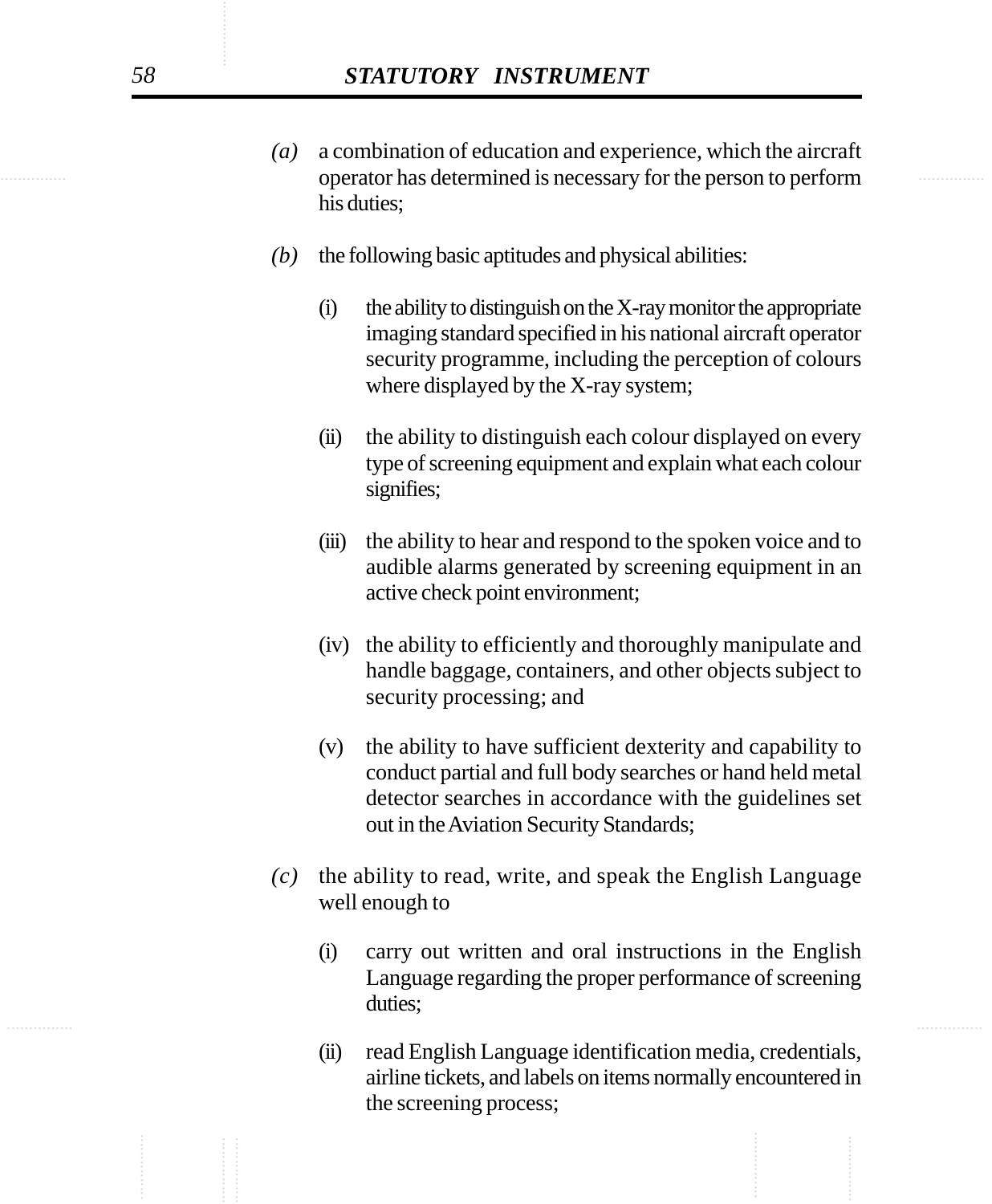- STATUTORY INSTRUMENT 59<br>
(iii) provide direction to and understand and answer questions<br>
from English-speaking persons undergoing screening: and (iii) provide direction to and understand and answer questions from English-speaking persons undergoing screening; and
	- (iv) write incident reports and statements and log entries into security records in the English Language; and
	- *(d)* satisfactorily completed all initial, recurrent, and appropriate specialized aviation security training required by the aircraft operator security programme.

(4) Notwithstanding the provisions of paragraph (1)*(d)*, an aircraft operator may use a person during the on-the-job portion of training to perform security functions, not requiring a precepted officer, provided that the person is closely supervised and does not make independent judgments as to whether persons or property may enter a sterile area without further inspection.

(5) No aircraft operator shall use a person to perform a screening function after that person has failed an operational test related to that function, until such person has successfully completed the remedial training specified in his aircraft operator security programme and has passed a re-test related to that function.

(6) An aircraft operator shall ensure that a security co-ordinator conducts and documents an annual evaluation of each person assigned screening duties and may continue the employment of that person in a screening capacity only upon the determination by that security co-ordinator that the person

- *(a)* has not suffered a significant diminution of any physical ability required to perform a screening function since the last evaluation of those abilities;
- *(b)* has a satisfactory record of performance and attention to duty; and
- *(c)* demonstrates the current knowledge and skills necessary to courteously, vigilantly, and effectively perform screening functions.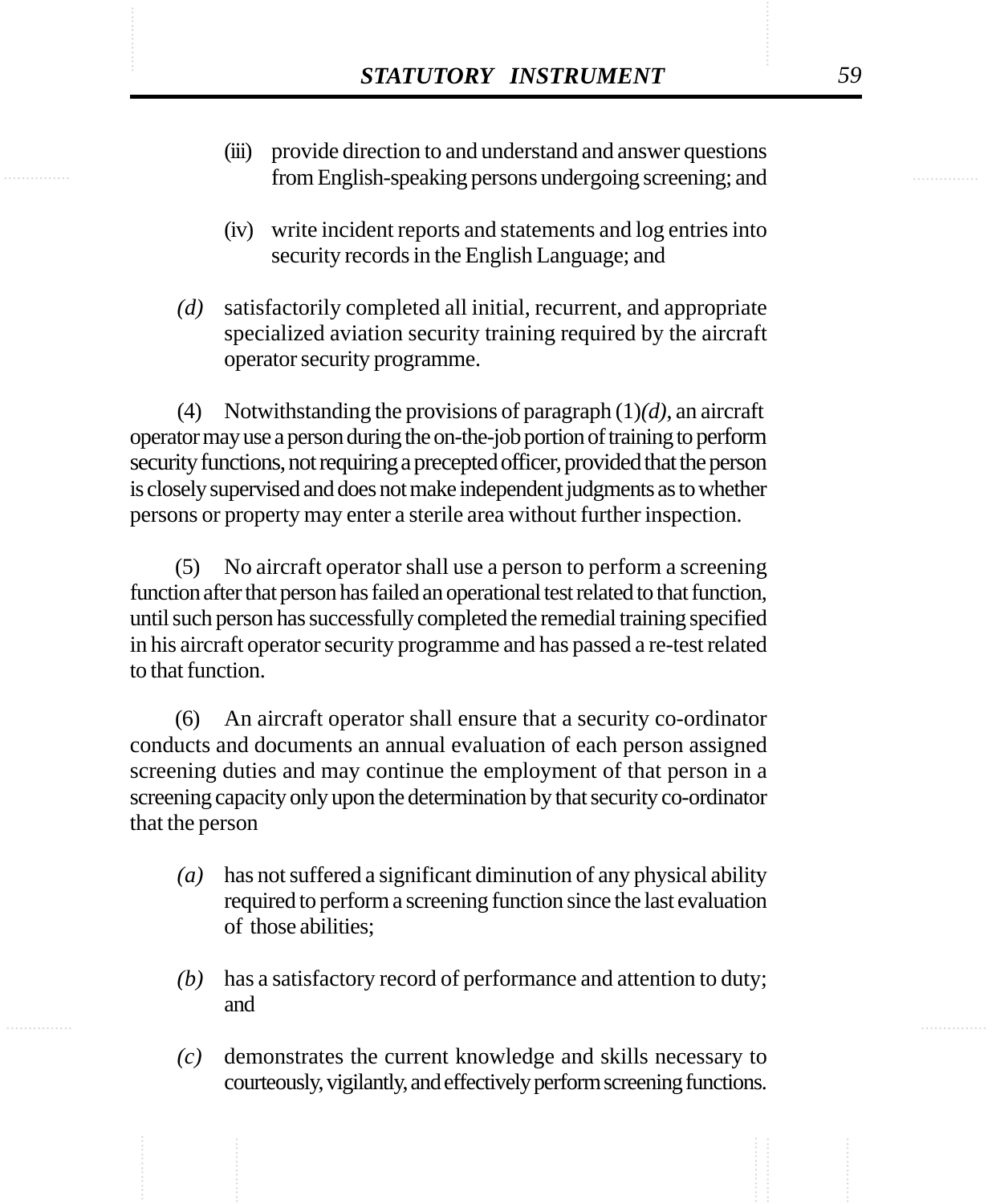security screening functions conducted outside Barbados over which the (7) Paragraphs (1) through (6), shall not apply to those aviation national aircraft operator does not have operational control.

> (8) At locations outside Barbados where the national aircraft operator has operational control over a screening function, he may use aviation security screeners who do not meet the requirements of paragraph  $(3)(c)$ , provided that at least one of his representatives who has the ability to functionally read and speak the English Language is present while the passengers of the aircraft operator are undergoing security processing.

#### PART VI

#### *Regulated agent security*

**63.** (1) A regulated agent prior to accepting goods for transport in an aircraft shall Responsibilities of a regulated

*(a)* establish and register the name and address of the consignor;

- *(b)* establish the credentials of the person who delivers the goods as an agent of the consignor;
- *(c)* ensure on the basis of random checks or security screening that such goods do not contain any prohibited items;
- *(d)* ensure the safeguarding of such goods from unauthorised interference after acceptance;
- *(e)* ensure the goods are received by staff who are properly recruited and trained by him;
- **process; the contract of the contract of the contract of the contract of the contract of the contract of the contract of the contract of the contract of the contract of the contract of the contract of the contract of th** *(f)* designate a person to implement and supervise the screening process;
	- *(g)* ensure that the following categories of goods are not carried by air unless they have been subjected to screening:

agent.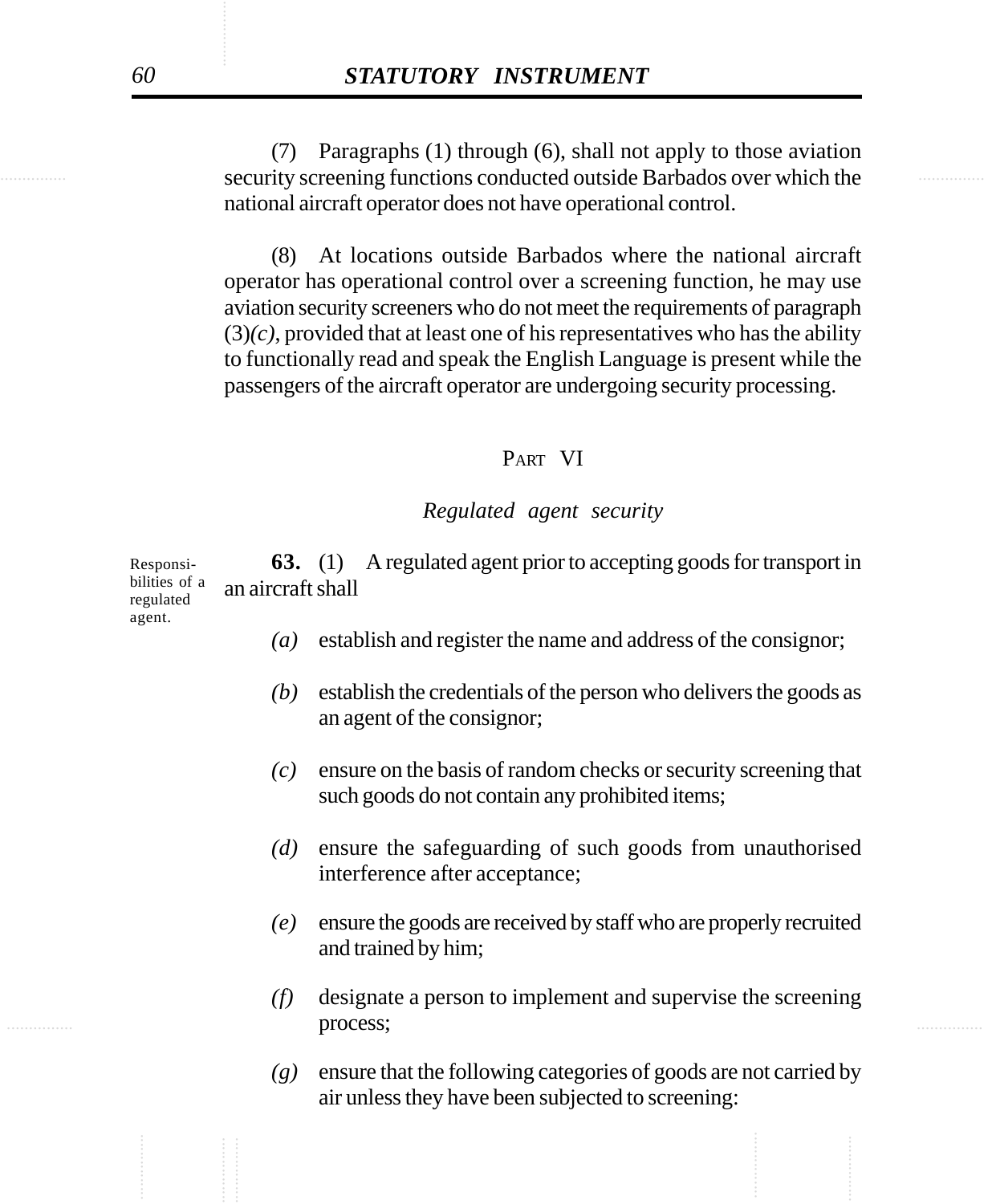- (i) unaccompanied baggage;
- (ii) goods from unknown consignors;
- (iii) goods for which the contents do not coincide with the description delivered; and
- *(h)* ensure that each shipment of goods be accompanied by documentation providing the statement of the security status of such shipment.

(2) An approved regulated agent who offers goods to an aircraft operator for transport by aircraft shall produce and make available to the aircraft operator, and the Director on demand, shipping documents, records of goods accepted and offered for air transport, employee training records and airway bills.

**64.** (1) An aircraft operator accepting goods for transport on his Responsiaircraft

- *(a)* may conduct screening of such shipments of goods; and
- *(b)* shall ensure
	- (i) the safeguarding of such goods against unlawful interference until such goods have been placed in the aircraft;
	- (ii) that his shipments of goods are recorded; and
	- (iii) that whenever the goods are received from an approved regulated agent such goods are delivered by an authorised employee of such regulated agent.

(2) No aircraft operator shall accept any goods for transport by aircraft unless the documentation for such goods is examined for inconsistencies and is accompanied by a valid security declaration.

bility of the aircraft operator receiving goods from a regulated agent.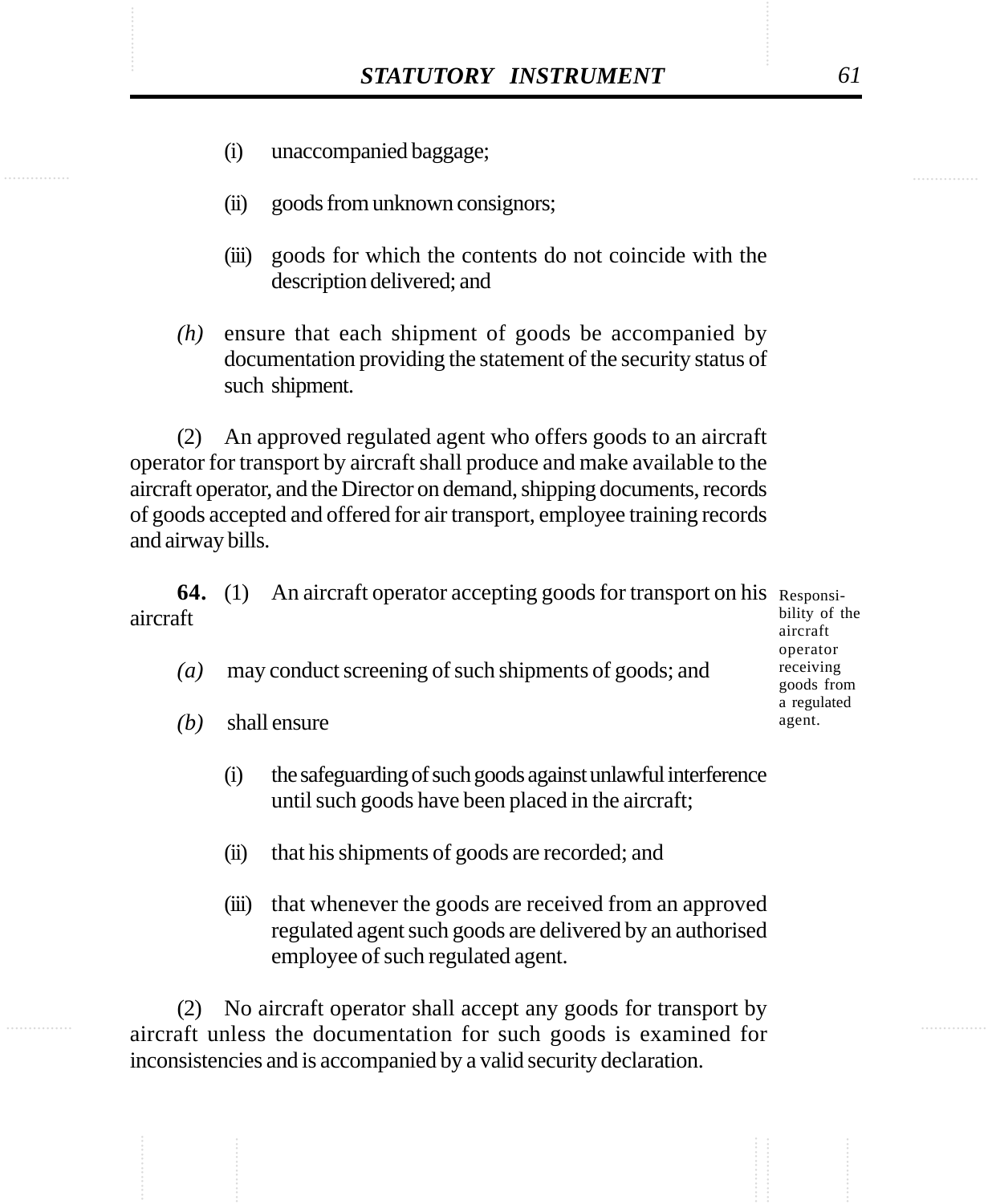example agent for transport by aircraft unless initially and within the preceding (3) No aircraft operator shall accept any goods from a regulated 12 months prior to accepting the goods, the aircraft operator

- *(a)* has inspected facilities and procedures of such regulated agent;
- *(b)* has issued a letter to the regulated agent either accepting him or renewing his acceptance as a regulated agent for the purposes of the transport of goods through the national aircraft operator; and
- *(c)* assures the security of the goods in accordance with the procedures approved by the national aircraft operator.

(4) An aircraft operator shall provide an approved regulated agent to comply with the Technical Instructions.

(5) An aircraft operator shall make available to the Director a report of any incident where an airway bill or equivalent document did not provide an accurate record of the goods being offered for air transport.

(6) An aircraft operator, except as provided in the Technical Instructions, shall not place in an aircraft any goods that are not acceptable.

(7) An aircraft operator shall preserve for not less than one year any record of acceptance checklists and inspections carried out under this Part.

**65.** (1) An aircraft operator may inspect any goods or any package, or container having goods offered for transport by air by a regulated agent.

(2) Where an inspection is conducted pursuant to paragraph (1), a regulated agent or a representative of the regulated agent may observe the inspection.

(3) In the absence of a regulated agent, or a representative of a regulated agent, an aircraft operator may use such force as is necessary to access the contents of any package or container containing goods offered

Inspection of goods offered for transport by regulated agent.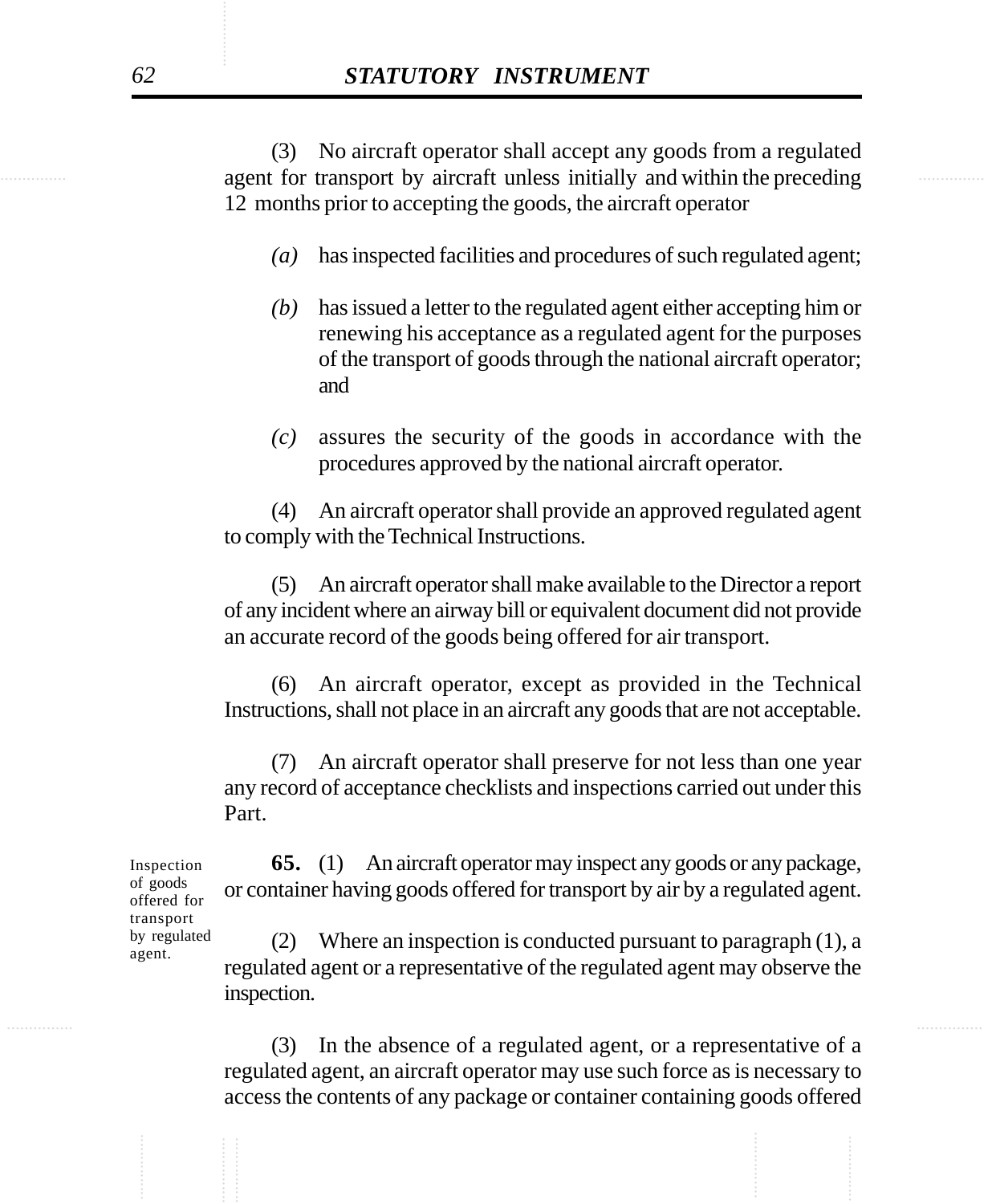**STATUTORY INSTRUMENT** 63<br>
for transport by air by such regulated agent, representative of a regulated agent or national aircraft operator. for transport by air by such regulated agent, representative of a regulated agent or national aircraft operator.

> (4) Where an inspection is conducted by an aircraft operator pursuant to paragraph (1), the package, container or goods shall remain in possession of the national aircraft operator until after the inspection is complete.

> (5) Where an inspection of goods under this Regulation provides evidence of a breach of this Part, the national aircraft operator shall maintain possession of the goods offered for air transport by a regulated agent and the airway bill and inform the Director in the prescribed form.

## PART VII

### *Catering operator security*

**66.** (1) A catering operator prior to accepting raw materials and Responsiequipment for preparation as catering supplies for transport in an aircraft  $\frac{\text{bilities of a}}{\text{cattering}}$ shall

catering operator.

- *(a)* establish and register the name and address of the supplier of such raw materials and equipment;
- *(b)* establish the credentials of the person who delivers the raw materials and equipment as an agent of the supplier of such raw materials and equipment;
- *(c)* ensure on the basis of random checks or security screening that such raw materials and equipment do not contain any prohibited items;
- *(d)* ensure the safeguarding of such raw materials and equipment from unauthorised interference after acceptance;
- *(e)* ensure the raw materials and equipment are received by staff who are properly recruited and trained by him;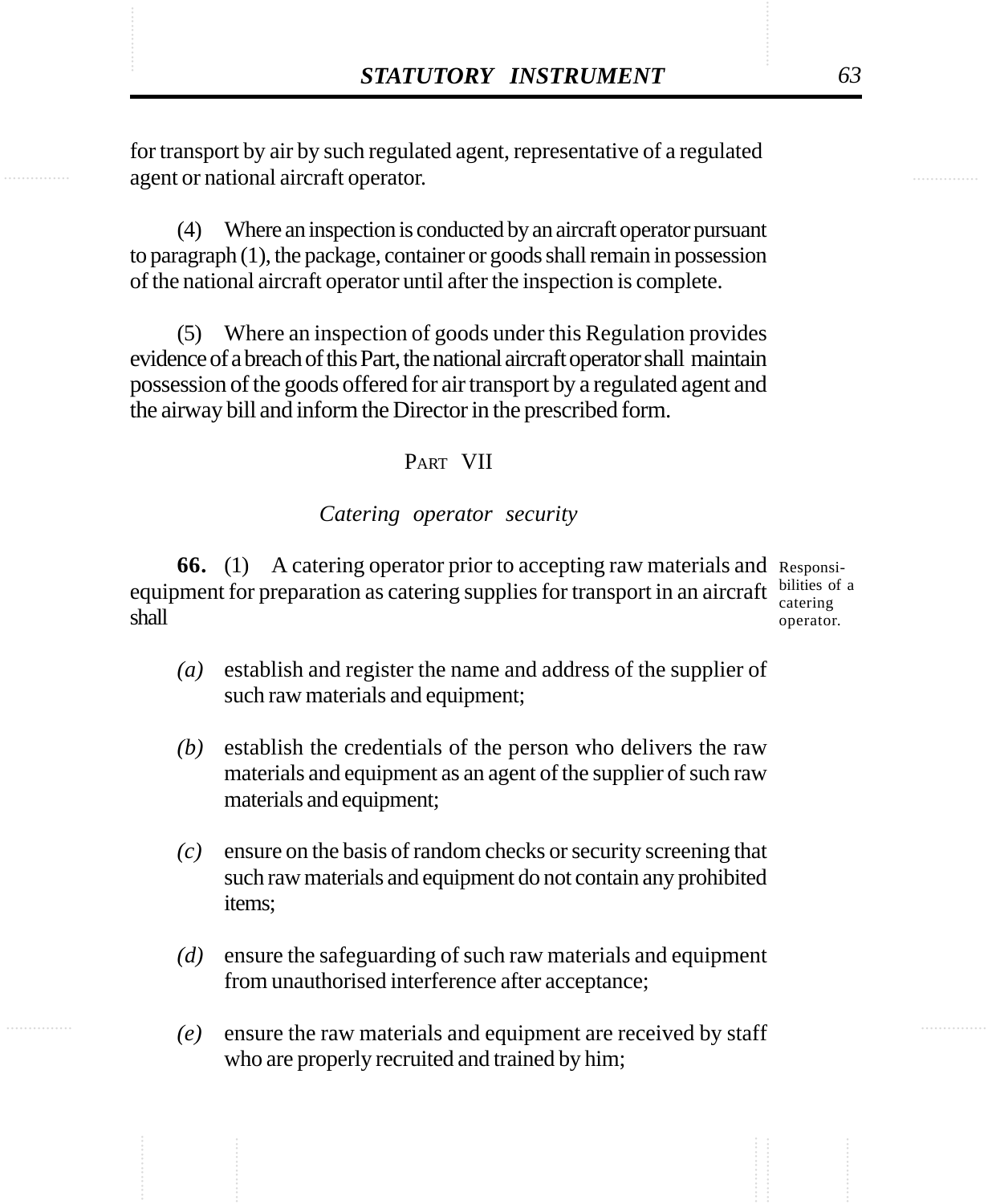- **DIOCESS: DIOCESS:** *DIOCESS: DIOCESS: O (f)* designate a person to implement and supervise the screening process;
	- *(g)* ensure that the all catering stores and supplies are not carried by air unless they have been subjected to screening;
	- *(h)* ensure that each shipment of catering stores and supplies be accompanied by documentation providing the statement of the security status of such shipment.

(2) An approved catering operator who offers catering stores and supplies to an aircraft operator for transport by aircraft shall produce and make available to the aircraft operator, and the Director on demand, shipping documents, records of raw materials and equipment accepted and catering stores and supplies offered for air transport, employee training records and other accountable catering documents.

| Responsi-<br>bility of the<br>aircraft<br>operator<br>receiving<br>goods from<br>a catering<br>operator. | <b>67.</b> (1) An aircraft operator accepting catering stores and supplies<br>for transport on his aircraft |                                                                                 |                                                                                                                                                                     |  |
|----------------------------------------------------------------------------------------------------------|-------------------------------------------------------------------------------------------------------------|---------------------------------------------------------------------------------|---------------------------------------------------------------------------------------------------------------------------------------------------------------------|--|
|                                                                                                          | $\left(a\right)$                                                                                            | may conduct screening of such shipments of catering stores and<br>supplies; and |                                                                                                                                                                     |  |
|                                                                                                          | (b)                                                                                                         |                                                                                 | shall ensure                                                                                                                                                        |  |
|                                                                                                          |                                                                                                             | $\left( 1\right)$                                                               | the safeguarding of such catering supplies and stores against<br>unlawful interference until such catering supplies and stores<br>have been placed in the aircraft; |  |

- (ii) that his shipments of catering supplies and stores are recorded; and
- ............... ............... authorised employee of such catering operator. (iii) that whenever the catering supplies and stores are received such catering supplies and stores are delivered by an

(2) No aircraft operator shall accept any catering supplies and stores for transport by aircraft unless the documentation for such catering supplies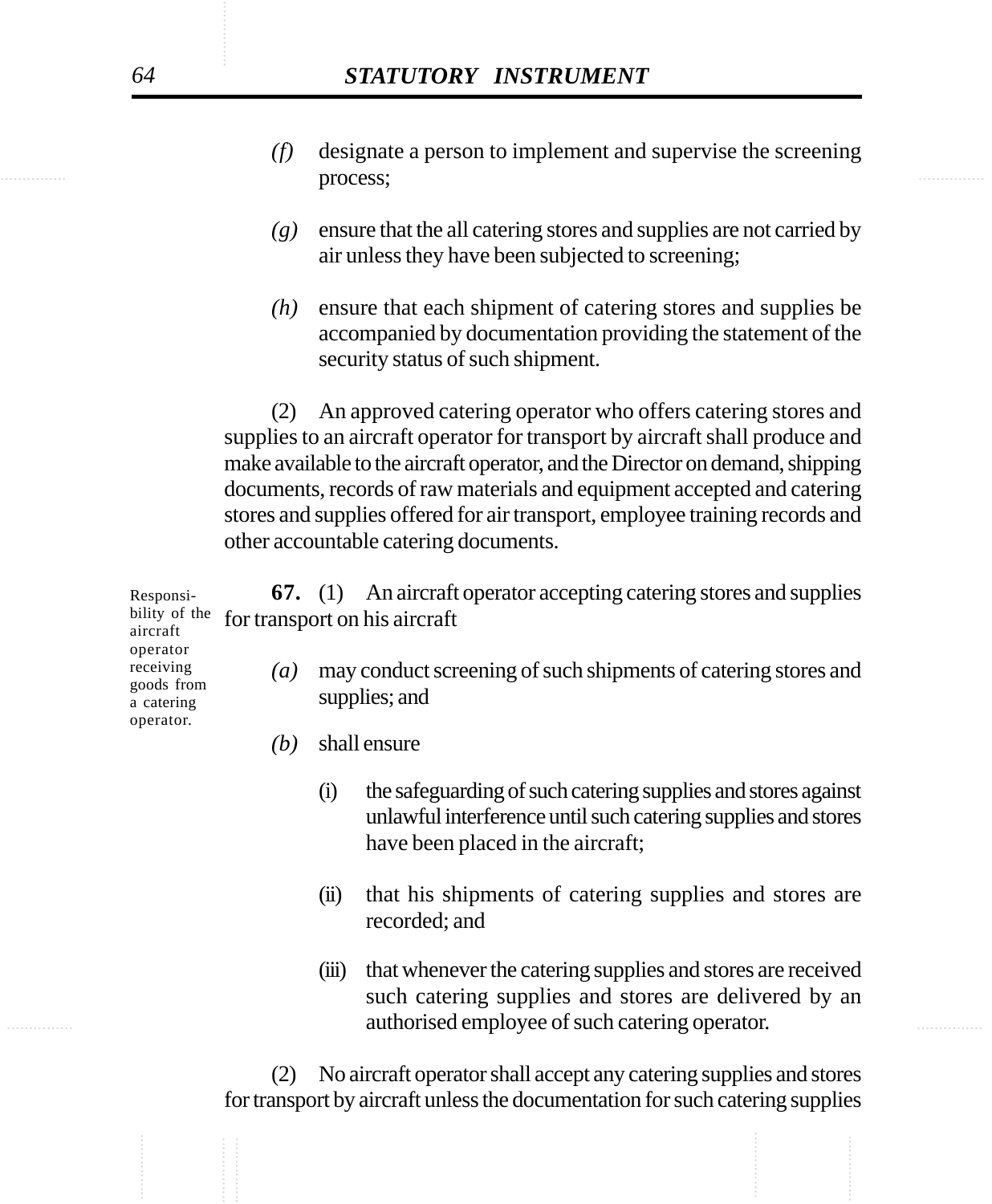STATUTORY INSTRUMENT 65<br>and stores is examined for inconsistencies and is accompanied by a valid<br>security declaration. and stores is examined for inconsistencies and is accompanied by a valid security declaration.

> (3) No aircraft operator shall accept any catering supplies and stores, from a catering operator, for transport by aircraft unless initially and within the preceding 12 months prior to accepting the catering supplies and stores, the aircraft operator

- *(a)* has inspected facilities and procedures of such catering operator;
- *(b)* has issued a letter to the catering operator either accepting him or renewing his acceptance as a catering operator for the purposes of the transport of catering supplies and stores through the national aircraft operator; and
- *(c)* assures the security of the catering supplies and stores in accordance with the procedures approved by the national aircraft operator.

(4) An aircraft operator shall provide an approved catering operator to comply with the Technical Instructions.

(5) An aircraft operator shall make available to the Director a report of any incident where a catering or equivalent document did not provide an accurate record of the catering supplies and stores being offered for air transport.

(6) An aircraft operator, except as provided in the Technical Instructions, shall not place in an aircraft any catering supplies and stores that are not acceptable.

(7) An aircraft operator shall preserve for not less than one year any record of acceptance checklists and inspections carried out under this Part.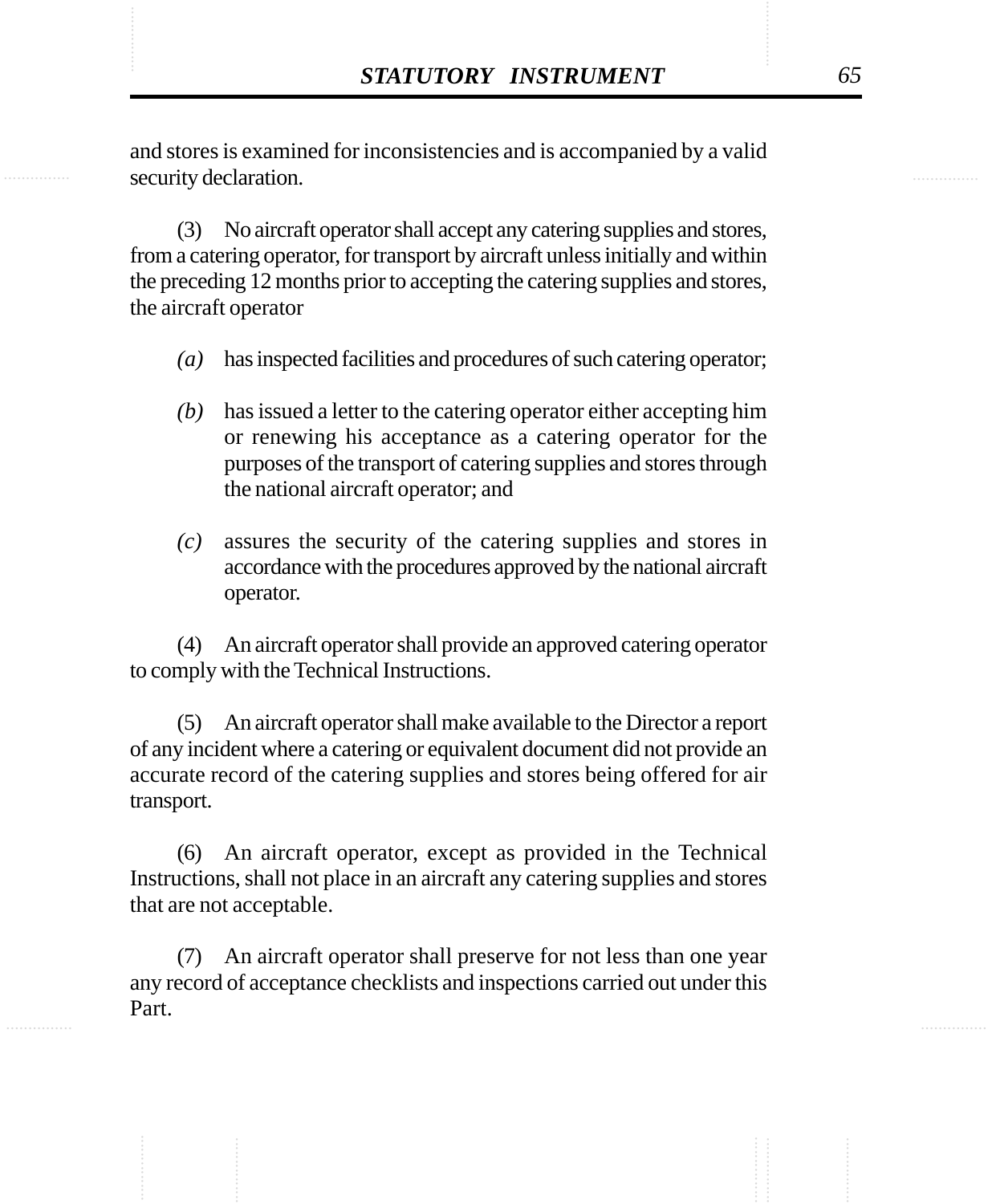of catering stores or any package, or container having catering supplies and stores **68.** (1) An aircraft operator may inspect any catering supplies and offered for transport by air by an approved catering operator.

> (2) Where an inspection is conducted pursuant to paragraph (1), a catering operator or a representative of the catering operator may observe the inspection.

> (3) In the absence of a catering operator, or a representative of a catering operator, an aircraft operator may use such force as is necessary to access the contents of any package or container containing catering supplies and stores offered for transport by air by such catering operator, or representative of a catering operator.

> (4) Where an inspection is conducted by an aircraft operator pursuant to paragraph (3), the package, container or catering supplies and stores shall remain in possession of the national aircraft operator until after the inspection is complete.

> (5) Where an inspection of catering supplies and stores under this regulation provides evidence of a breach of this Part, the national aircraft operator shall maintain possession of the catering supplies and stores offered for air transport by a catering operator and catering document and inform the Director in the prescribed form.

#### PART VIII

#### *Miscellaneous*

**69.** (1) For the purpose of these Regulations the following information and records containing such information constitute sensitive security information: Procedure protection of sensitive

............... ............... operator, regulated agent or catering operator, any security *(a)* an approved security programme for an aircraft operator, airport programme that relates to transportation by air and any comments, instructions or implementing guidance pertaining thereto;

Inspection of catering supplies and stores offered for transport by air.

for the

security information.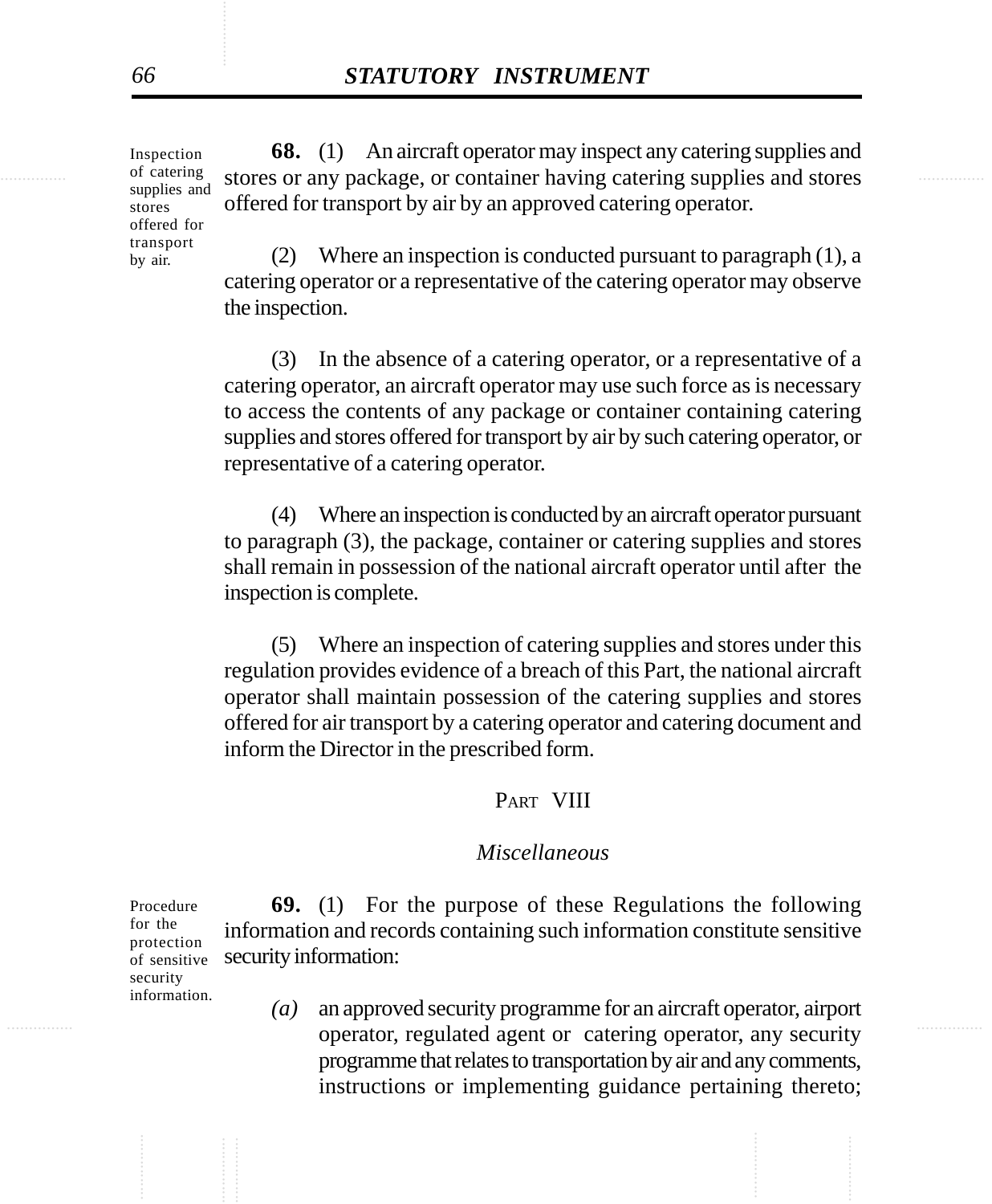- **STATUTORY INSTRUMENT** 67<br>(b) security directives, information circulars and any comments, instructions or implementing guidance pertaining thereto: *(b)* security directives, information circulars and any comments, instructions or implementing guidance pertaining thereto;
	- *(c)* any profile used in any security screening process, including for persons, baggage or cargo;
	- *(d)* any security contingency plan or information and any comments, instructions, or implementing guidance pertaining thereto;
	- *(e)* technical specifications of any device used for the detection of any deadly or dangerous weapon, explosive, incendiary, or destructive substance;
	- *(f)* a description of, or technical specifications of, objects used to test screening equipment;
	- *(g)* communication procedures and technical specifications of any security communication equipment;
	- *(h)* any information that the Director has determined may reveal a systemic vulnerability of the aviation system or a vulnerability of aviation facilities, to attack;
	- *(i)* information concerning threats against civil aviation released by the Director;
	- *(j)* specific details of aviation security measures whether applied directly by the Director or regulated parties and includes, but is not limited to, information concerning specific numbers of aviation security officers and aviation security officers, deployments or missions, and the methods involved in such operations;
	- *(k)* any other information, the disclosure of which the Director has prohibited; and
	- *(l)* any draft, proposed or recommended change to the information and records identified in these Regulations.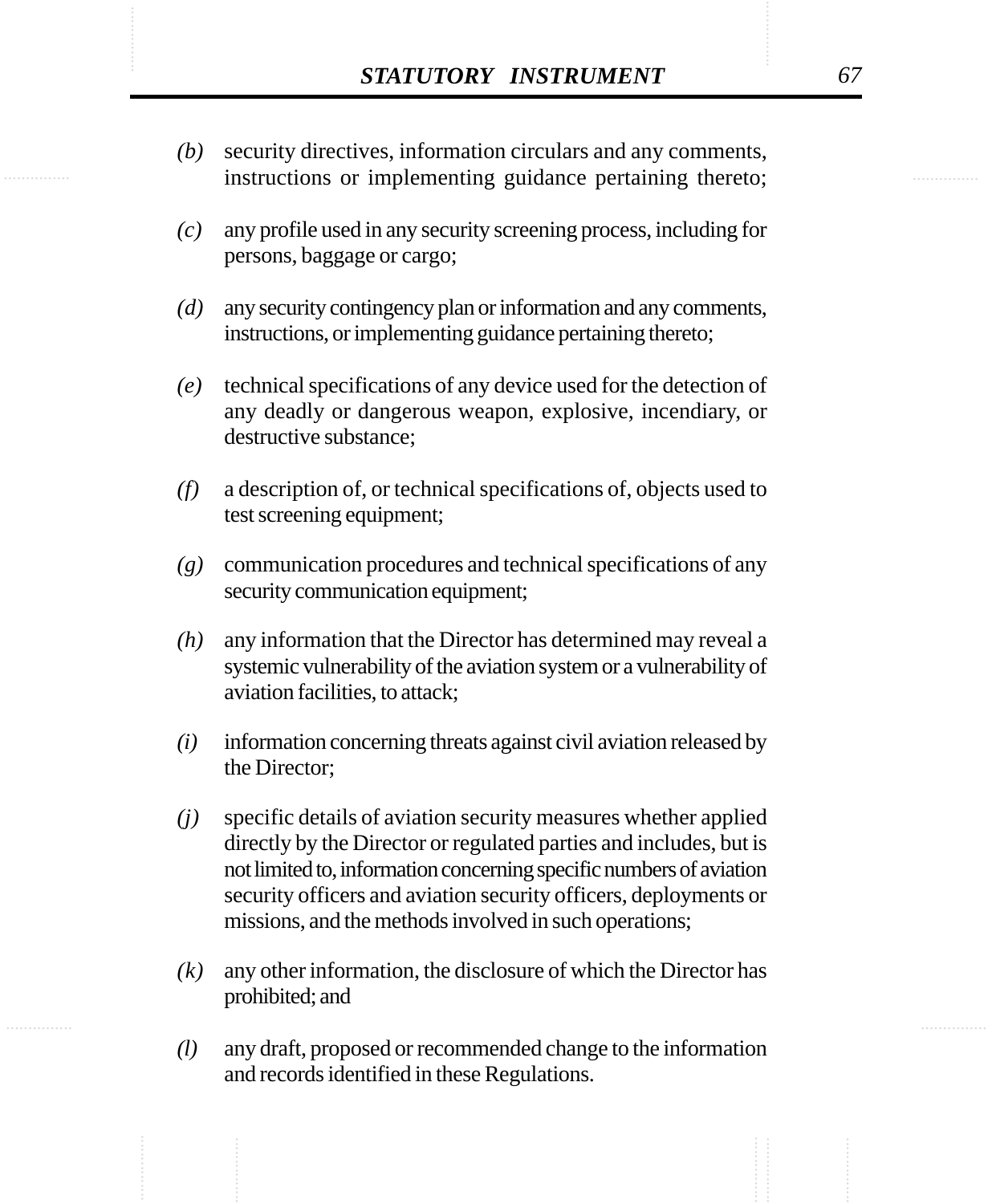expresserible aircraft, goods on board aircraft and airports facilities, preventing unlawful **70.** For the purposes of protecting passengers, crew members, interference with civil aviation and ensuring that appropriate action is taken where that interference is likely to occur, the Director may prescribe Aviation Security Standards applicable to

- *(a)* airport operators;
- *(b)* aircraft operators;
- *(c)* regulated agents;
- *(d)* catering operator;
- *(e)* persons who provide a service to a national aircraft operator that is related to the transport of passengers and goods;
- *(f)* persons who provide security services at airports;
- *(g)* an airport tenant, or any other person conducting a commercial activity at an airport;
- *(h)* ground personnel; and
- *(i)* the general public.

**71.** (1) The Director may issue a security directive or information circular to an airport operator, aircraft operator, catering operator or regulated information agent where necessary. Issue of security directive or circular.

> (2) An airport operator, aircraft operator, catering operator or regulated agent shall comply with all security directives issued by the Director within the time frame prescribed for compliance.

............... ............... (3) An airport operator, aircraft operator, catering operator or regulated agent who receives a security directive shall

Director to prescribe Aviation Security Standards.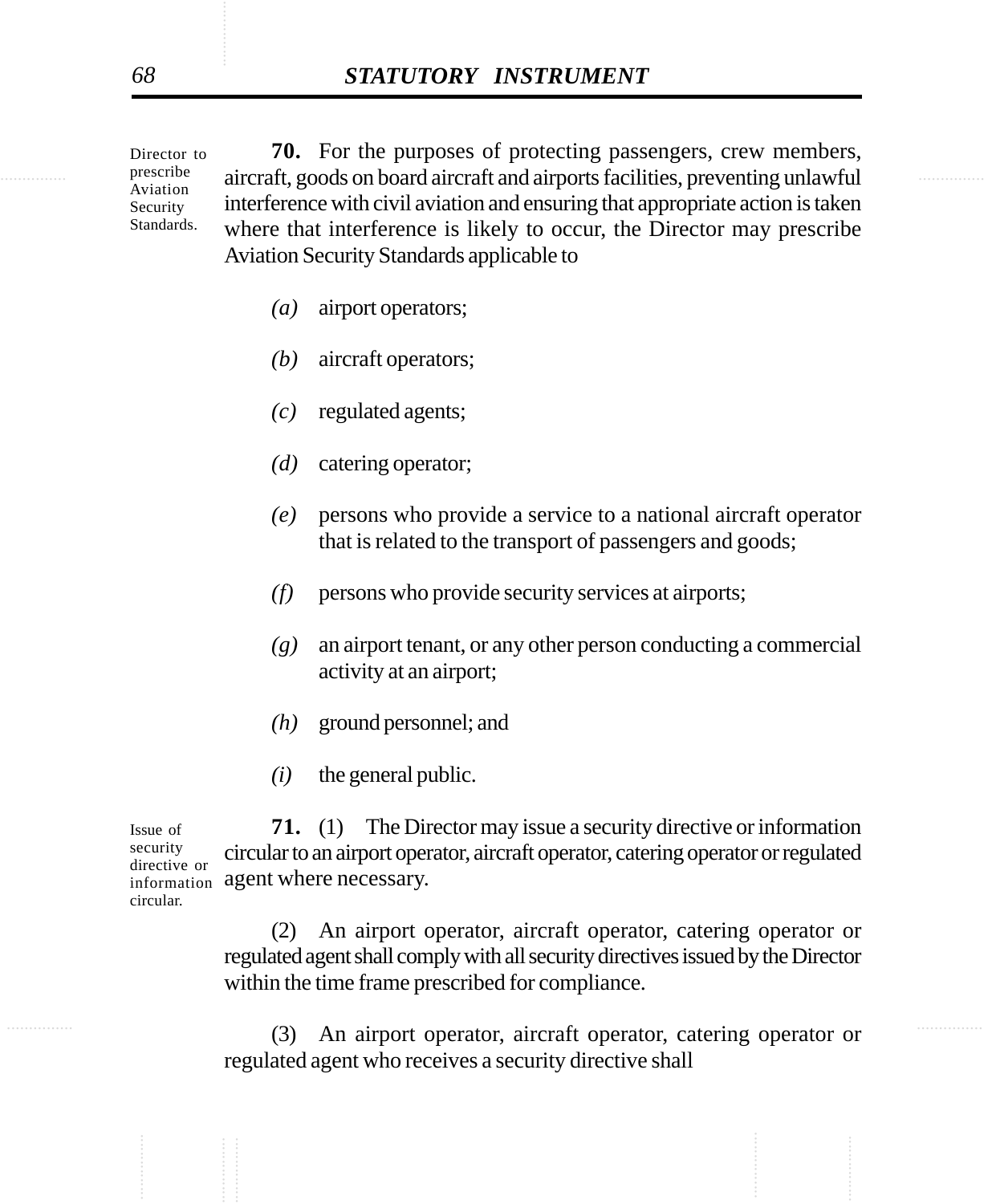- **STATUTORY INSTRUMENT** 69<br>(a) no later than 24 hours after delivery by the Director or within the<br>time prescribed in the security directive. acknowledge receipt of *(a)* no later than 24 hours after delivery by the Director or within the time prescribed in the security directive, acknowledge receipt of such security directive;
	- *(b)* within the time prescribed in such security directive, specify the method by which the airport operator, aircraft operator, catering operator or regulated agent has implemented or plans to implement the measures in the security directive; and
	- *(c)* ensure that information regarding the security directive and measures implemented in response to such security directive are distributed to specified personnel as prescribed in the security directive and to other personnel who require to have such information for the performance of their functions.

(4) In the event that an airport operator, aircraft operator, catering operator or regulated agent is unable to implement the measures contained in the security directive, received in paragraph (3), he shall submit proposed alternative measures, and the basis for submitting the alternative measures, to the Director within the time frame for compliance prescribed in the security directive.

(5) The Director shall review alternative measures submitted by the airport operator, aircraft operator, catering operator or regulated agent, referred to in paragraph (4), and where he is satisfied that they meet the requirements of the security directive, he may approve such alternative measures.

(6) The airport operator, aircraft operator, catering operator or regulated agent shall implement any alternative measures approved by the Director referred to in paragraph (3).

(7) An airport operator, aircraft operator, catering operator or regulated agent who receives a security directive or information circular, referred to in paragraph (1), and each person who receives information from a security directive or information circular from the airport operator, aircraft operator, catering operator or regulated agent in respect of his duties, shall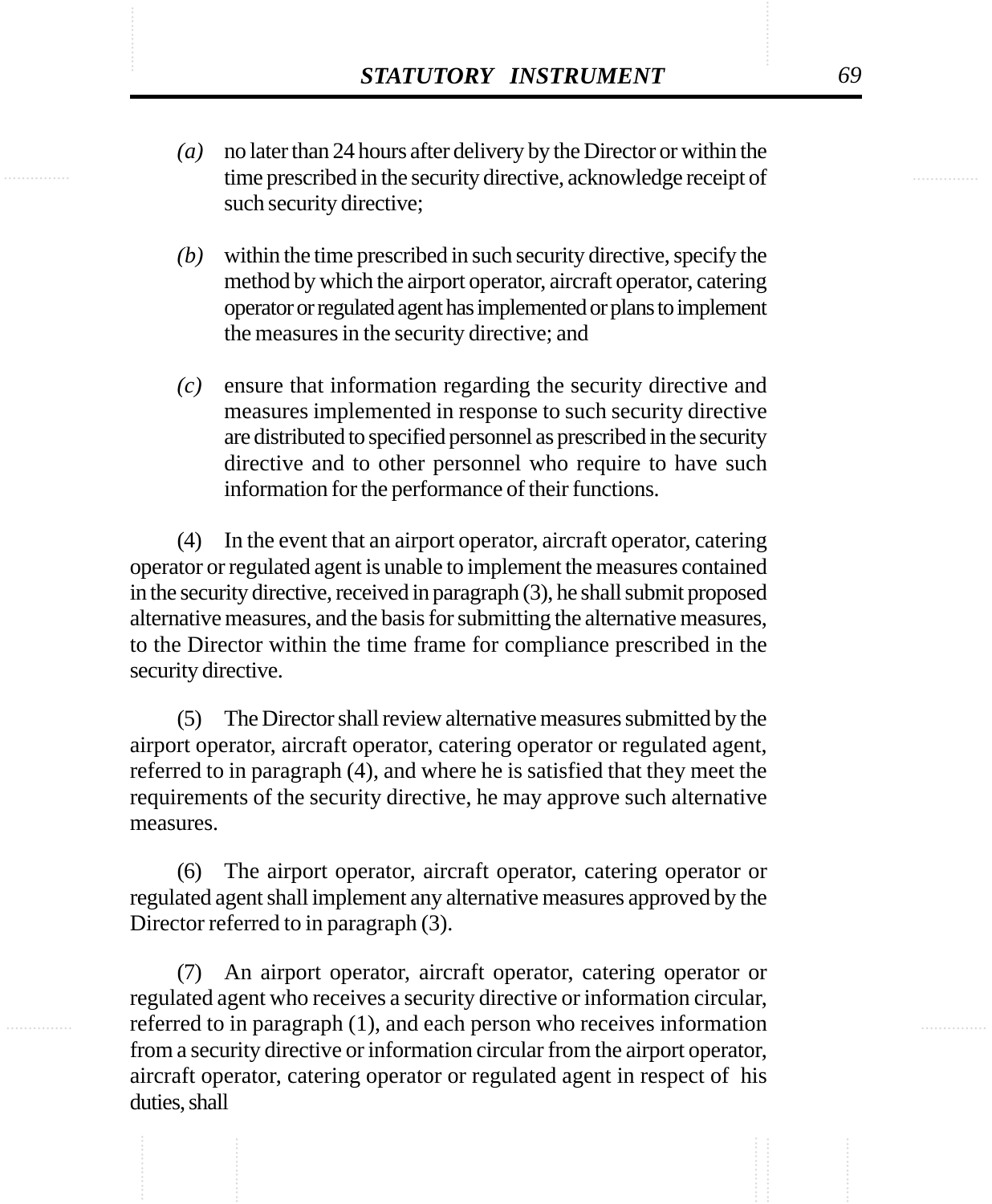- ............... ............... circular and information therein to those persons who require *(a)* restrict the availability of the security directive or information such information for the performance of their functions; and
	- *(b)* refuse to release the security directive or information circular and information regarding the security directive or information circular to other persons without the prior written consent of the Director.

**72.** (1) A person who, prior to entering a restricted or sterile area is required by an aviation security officer or aviation screening officer Search of persons and goods.

- *(a)* to submit to a search of his person;
- *(b)* to permit a search to be carried out of the goods that the person intends to take or have placed on board an aircraft or take into a restricted or sterile area; or
- *(c)* to submit to a search of a vehicle or other means of conveyance, under his control,

shall not board and shall not be allowed to board the aircraft, or enter the restricted or sterile area unless he, his goods, vehicle or other means of conveyance submit to a search or permits a search to be carried out, as the case may be.

(2) Where a person is given an order by an aviation security officer or aviation screening officer pursuant to paragraph (1), the person shall thereupon leave the restricted or sterile area immediately and remove the goods, vehicle or means of conveyance in his possession from the restricted or sterile area.

............... ............... sterile area by an aviation security officer or aviation screening officer. (3) A person referred to in paragraph (1) or (2) who is requested to leave a restricted or sterile area shall be escorted out of such restricted or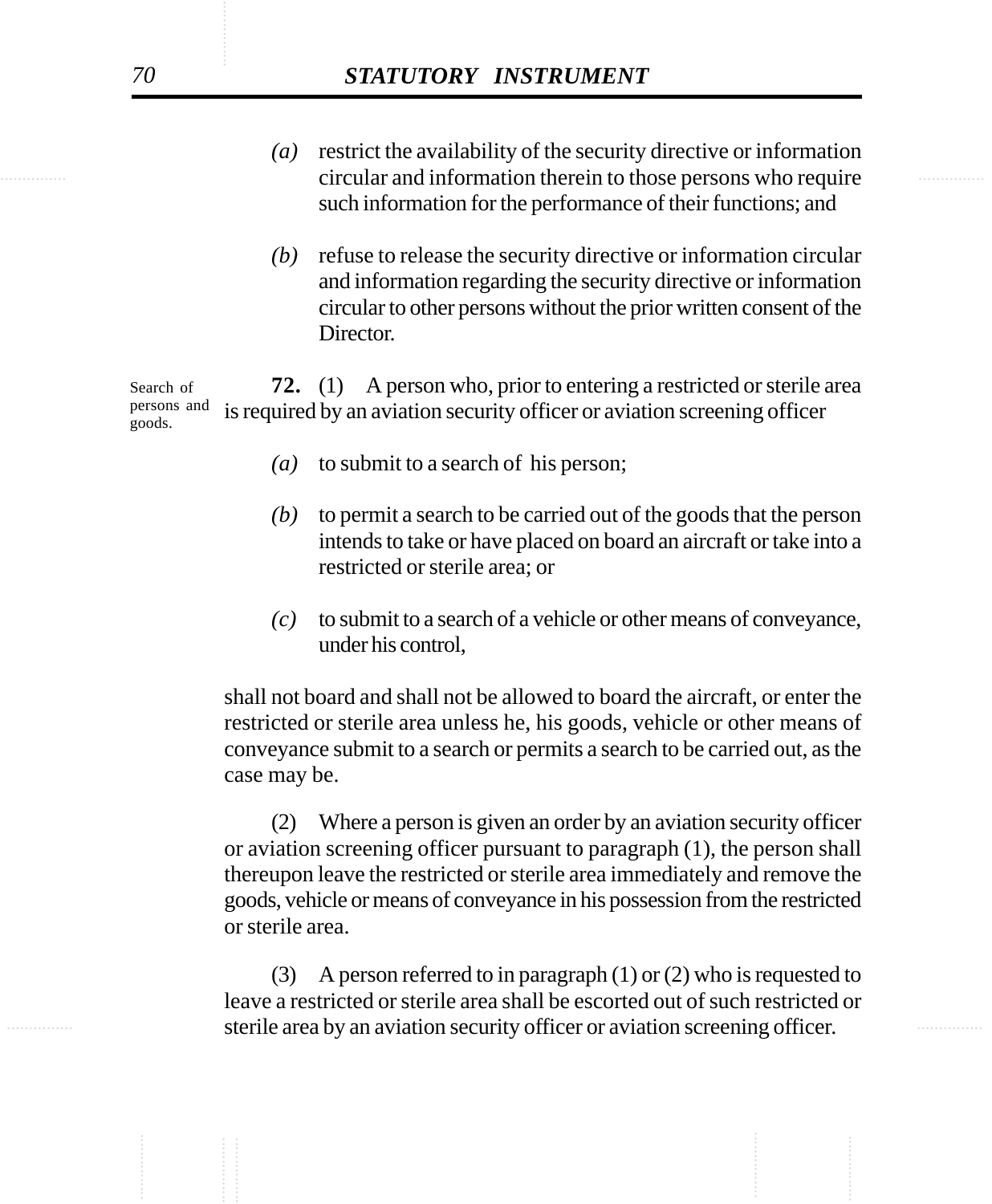**STATUTORY INSTRUMENT** 71<br> **73.** (1) No person shall carry, or attempt to carry, any prohibited Restriction<br>
items or dangerous goods not authorised for transport under the *Civil Aviation* imposed on **73.** (1) No person shall carry, or attempt to carry, any prohibited Restriction items or dangerous goods not authorised for transport under the *Civil Aviation* imposed on *(Aircraft Operations) Regulations, 2007*, in carry-on baggage on board S.I. 2007 an aircraft. passengers. No. 174.

> (2) No person shall offer for air transport, as goods or in checked baggage a weapon, incendiary device or any other dangerous device.

> (3) No person shall submit to screening of his person or of his carry-on baggage while in possession of a weapon, incendiary device, or any other dangerous device.

> (4) No person shall make a false statement to an aviation security officer, a customs officer, an aircraft operator, or a member of the Royal Barbados Police Force assigned to airport duties, in regard to possession of a weapon, incendiary device or any other dangerous device.

> (5) No person shall enter or remain in any part of an airport that is not a public area where a notice is given orally by the airport operator, airport tenant, aircraft operator or by posted sign stating that trespassing is prohibited, or that entry is restricted to unauthorised persons.

> (6) Where a person has been ordered to disembark an aircraft in accordance with regulation 29 or 60, he shall disembark the aircraft.

> (7) A person who acts in contravention of this Regulation commits an offence and shall be liable on summary conviction to a fine of \$4 000 and to imprisonment for 6 months.

> (8) A person referred to in paragraph (3) shall upon a request to disembark, shall so disembark the aircraft and remove his carry-on baggage and have his checked baggage removed from the aircraft.

> (9) A person who refuses the screening of goods that he intends to have transported on an aircraft or intends to take into a restricted or sterile area, shall not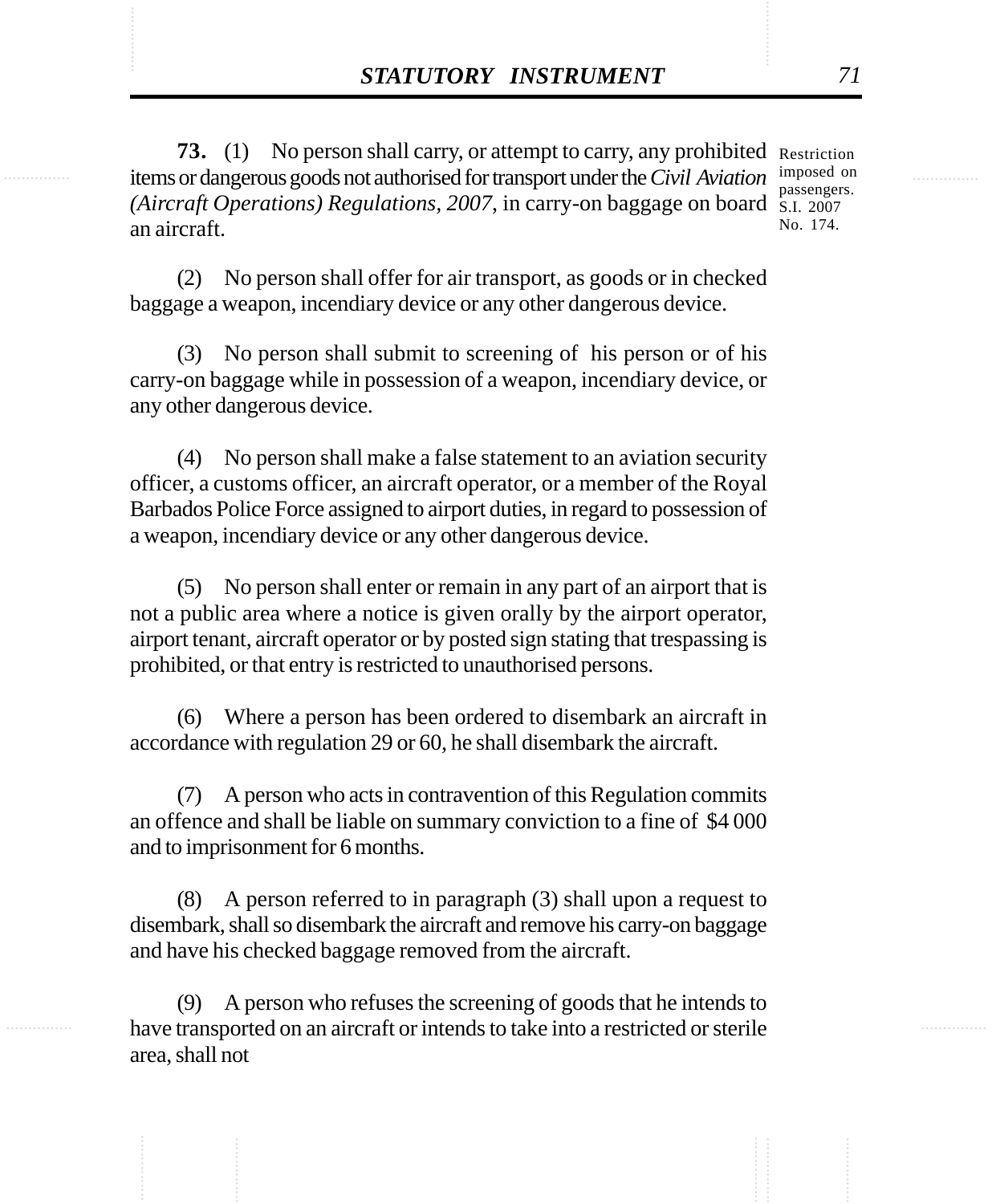- *(a)* place or attempt to place such goods; or
- *(b)* cause the goods to be placed

on board the aircraft, or taken into a restricted or sterile area.

**74.** (1) No person shall access or attempt to access a restricted area of an airport unless the airport operator has granted him a restricted area pass and is gaining access to the restricted area in accordance with the provisions of such restricted area pass. Access to restricted

> (2) A person who has been granted access to a restricted area of an airport, shall only access or attempt to access such restricted area at a restricted area access point.

- (3) Subject to paragraph (4), a person shall not
- *(a)* provide another person with physical access to a restricted area where the latter has not been issued with a restricted area pass; or
- *(b)* assist another person in gaining physical access to a restricted area where the latter has been issued a restricted area pass but does not have such restricted area pass in his possession.

(4) Notwithstanding paragraph (3), a person may enter certain restricted areas of an airport where such person

- *(a)* has a valid boarding pass issued by an aircraft operator, is proceeding to the assigned gate for the purpose of boarding an aircraft and has been subject to the screening requirements of these Regulations; or
- operator and is attending to an airport emergency. *(b)* he is identified in the emergency response plan of the airport

areas.